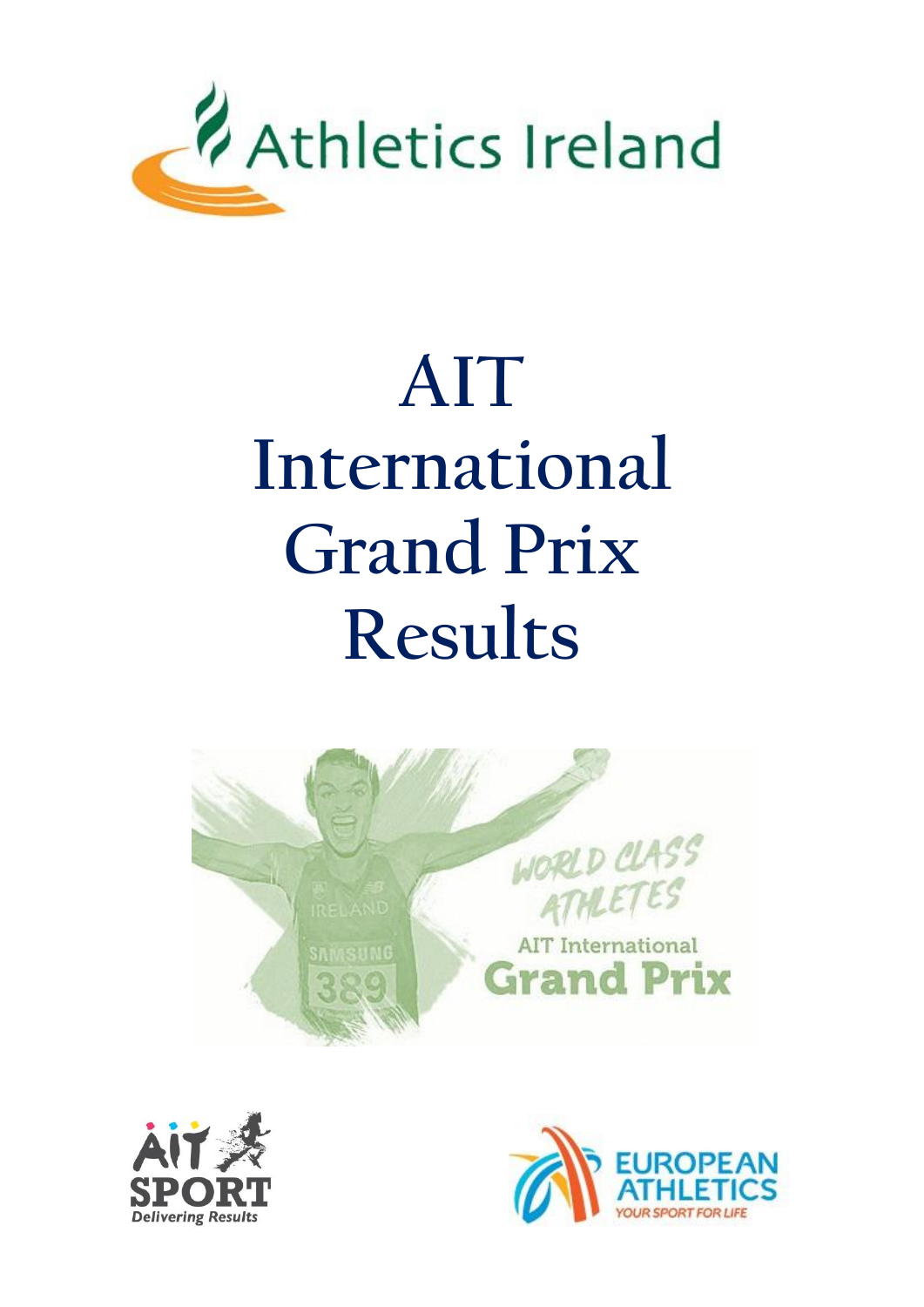## **Table of Contents**

| <b>Grand Prix Results 2014</b> | 3  |
|--------------------------------|----|
| <b>Grand Prix Results 2015</b> | 9  |
| Grand Prix Results 2016        | 17 |
| Grand Prix Results 2015        | 9  |
| <b>Grand Prix Results 2016</b> | 17 |
| <b>Grand Prix Results 2019</b> | 37 |
| Grand Prix Results 2020        | 45 |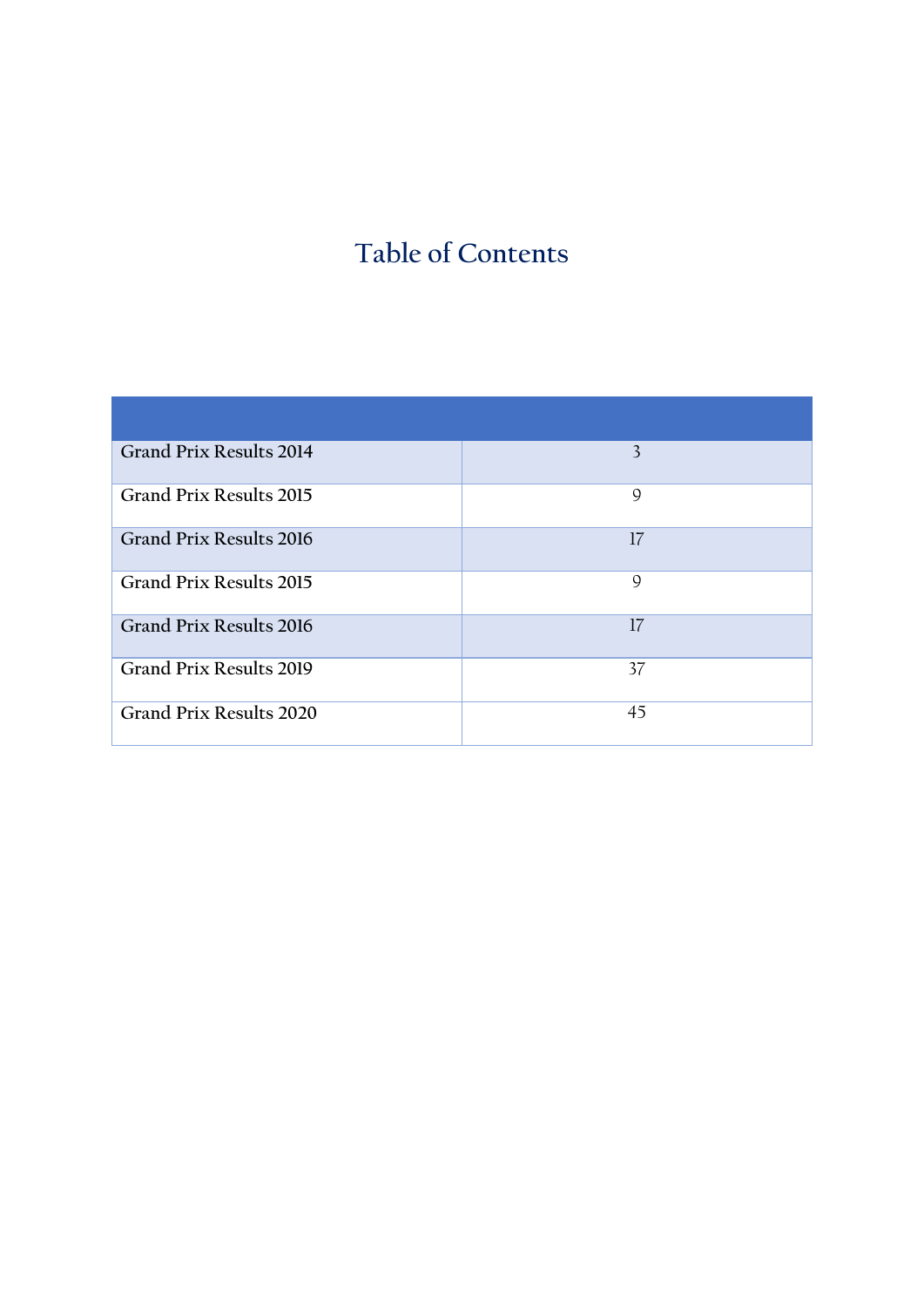

| Event:<br>Gender:       | ADSL $4 \times 200$ m<br><b>Boys</b> |         |
|-------------------------|--------------------------------------|---------|
| $\bf{l}$                | St Josephs                           | 2.05.57 |
| $\sqrt{2}$              | Hodson Bay                           | 2.08.08 |
| $\overline{\mathbf{3}}$ | <b>AC</b> Francis                    | 2.09.82 |
| $\overline{4}$          | Ballinahown                          | 2.10.99 |
| 5                       | <b>St Peters</b>                     | 2.12.68 |
| 6                       | Temple Villa                         | 2.17.55 |
| Event:<br>Gender:       | 4 x 200m<br>Boys U-13                |         |
| $\mathbf{l}$            | Edenderry                            | 1.57.04 |
| $\sqrt{2}$              | Westport                             | 1.57.15 |
| 3                       | Lake District                        | 2.01.14 |
| $\overline{4}$          | Craughwell                           | 2.02.15 |
| 5                       | <b>SRL</b>                           | 2.15.05 |
| 6                       | Roscommon                            | 2.22.77 |
| Event:<br>Gender:       | 4 x 200m<br>Girls U-13               |         |
| $\mathbf{l}$            | Craughwell                           | 2.06.26 |
| $\overline{2}$          | Athenry                              | 2.07.98 |
| 3                       | Castlebar                            | 2.10.23 |
| $\overline{4}$          | Carrick-on-Shannon                   | 2.11.95 |
| 5                       | <b>SRL</b>                           | 2.20.58 |
| 6                       | Roscommon A.C                        | 2.28.80 |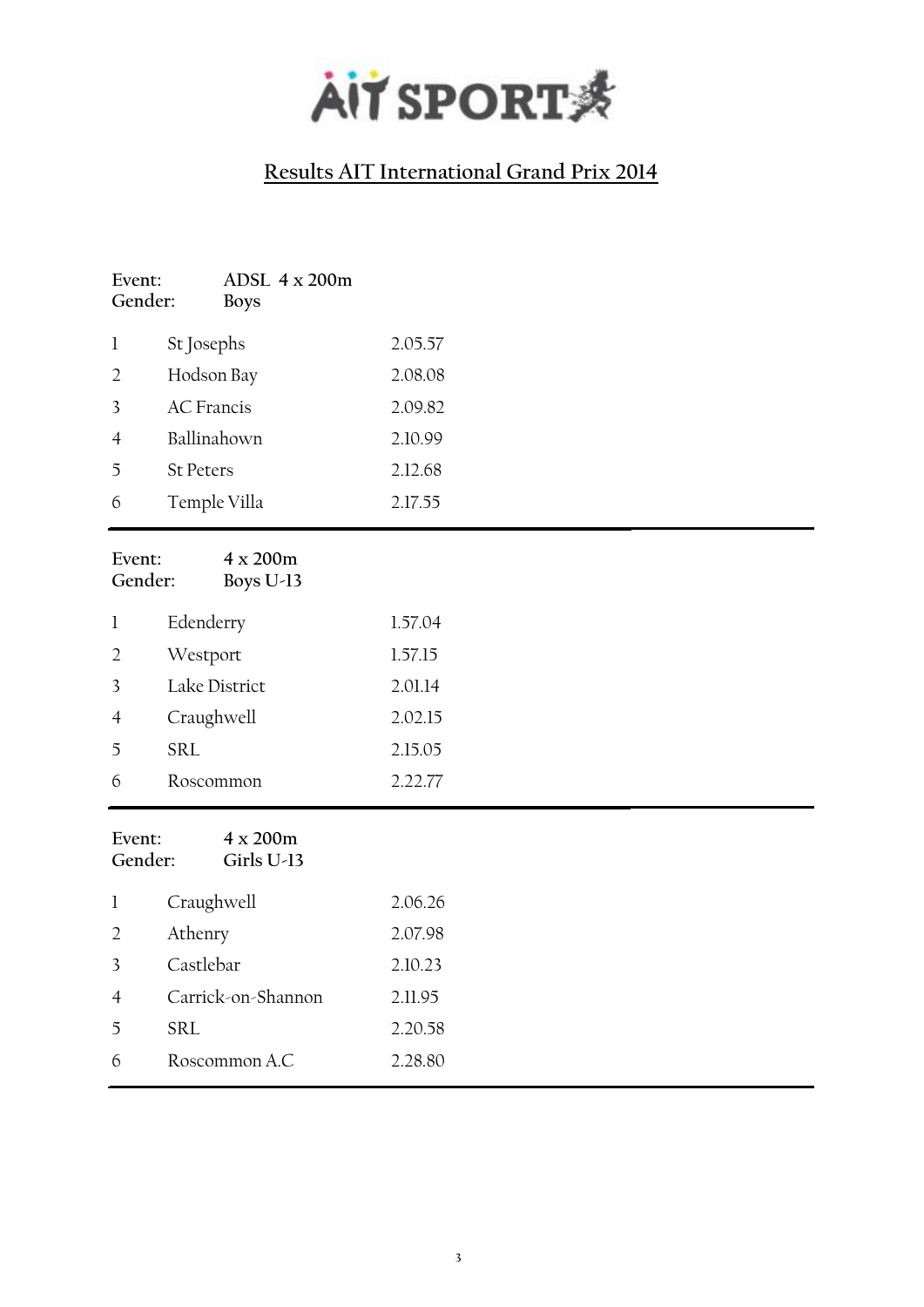<span id="page-3-0"></span>

| Event:<br>Gender:<br>Time: | <b>SP</b><br>M<br>8:25   |                          |                      |  |
|----------------------------|--------------------------|--------------------------|----------------------|--|
| Place<br>$\mathbf 1$       | Number<br>56             | Name<br>BREATHNACH, Sean | Performance<br>16.27 |  |
| $\overline{2}$             | 57                       | COLLINS, Paul            | 14.12                |  |
| 3                          | 55                       | STOUT, Kieran            | 14.11                |  |
| 4                          | 41                       | ASTON, Shane             | 11.90                |  |
| 5                          | 54                       | KELLY, James             | 11.48                |  |
| Event:<br>Gender:<br>Time: | <b>SP</b><br>F<br>7.25   |                          |                      |  |
| Place<br>1                 | Number<br>2              | Name<br>THEISEN, Brianne | Performance<br>13.46 |  |
| $\overline{2}$             | 58                       | PARKINSON, Sophie        | 11.77                |  |
| Event:<br>Gender:<br>Time: | High Jump<br>M<br>7:20   |                          |                      |  |
| Place<br>$\mathbf{l}$      | Number<br>60             | Name<br>CUSSEN, David    | Performance<br>2.05  |  |
| $\overline{2}$             | 61                       | MURTAGH, Jamie           | 2.00                 |  |
| 3                          | 59                       | MARKS, Keith             | 1.95                 |  |
| 4                          | 62                       | BOWLER, Michael          | 1.85                 |  |
|                            | l                        | EATON, Ashton            | <b>DNS</b>           |  |
|                            | 73                       | FOROUGHI, Kourosh        | <b>DNS</b>           |  |
| Event:<br>Gender:<br>Time: | High Jump<br>F<br>8:20   |                          |                      |  |
| Place<br>1                 | Number<br>$\overline{2}$ | Name<br>THEISEN, Brianne | Performance<br>1.80  |  |
| $\overline{2}$             | 64                       | FARRELL, Cathriona       | 1.75                 |  |
| 3                          | 66                       | MURPHY, Neasa            | 1.65                 |  |
| $\overline{4}$             | 67                       | MURPHY, Sorcha           | 1.60                 |  |
| 5                          | 50                       | MCKENZIE, Grace          | 1.60                 |  |
| 6                          | 63                       | TOUHY, Sinead            | 1.60                 |  |
|                            | 79                       | MORLAND, Elizabeth       | <b>DNS</b>           |  |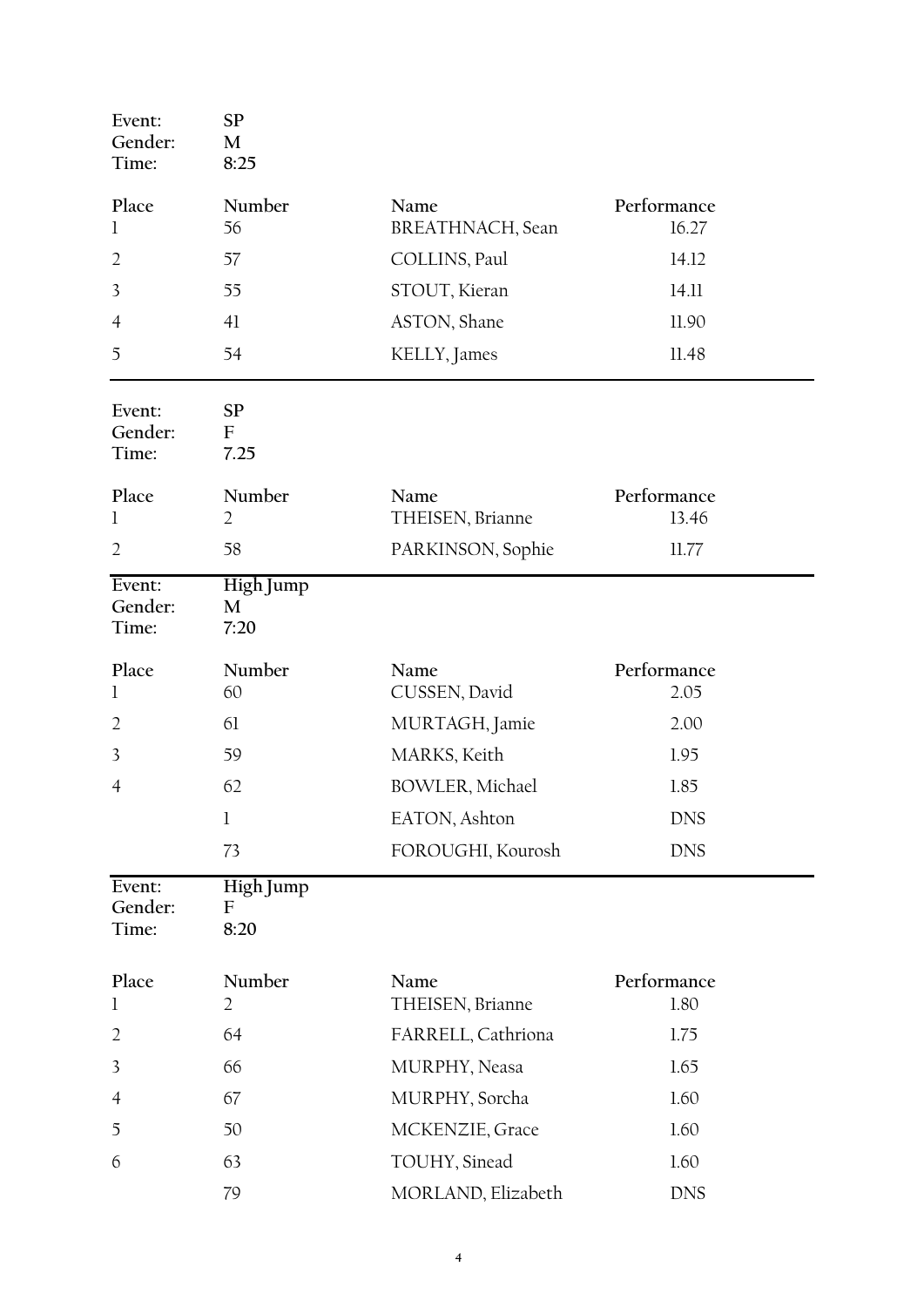| Event:<br>Gender:<br>Time: | Long Jump<br>M<br>8:15         |                                |                        |
|----------------------------|--------------------------------|--------------------------------|------------------------|
| Place<br>$\mathbf 1$       | Number<br>75                   | Name<br><b>BRAMBLE, Daniel</b> | Performance<br>7.71    |
| $\overline{2}$             | 77                             | DE OLIVEIRA, Paulo Sergio      | 7.62                   |
| 3                          | $\mathbf{1}$                   | EATON, Ashton                  | 7.58                   |
| 4                          | 71                             | FORBES, Damar                  | 7.47                   |
| 5                          | 74                             | HEALY, Sam                     | 7.13                   |
| 6                          | 87                             | FAHEY, Eamonn                  | 6.96                   |
| 7                          | 18                             | GUILLON, Benjamin              | 6.91                   |
| 8                          | 76                             | <b>BOURKE, Colm</b>            | 6.82                   |
| 9                          | 73                             | FOROUGHI, Kourosh              | 6.58                   |
| Event:<br>Gender:<br>Time: | Long Jump<br>$F_{\rm}$<br>7:15 |                                |                        |
| Place<br>$\mathbf 1$       | Number<br>81                   | Name<br>PROPER, Kelly          | Performance<br>6.49    |
| $\overline{2}$             | 78                             | WARNOCK, Sarah                 | 6.20                   |
| 3                          | 80                             | MCCARTHY, Sarah                | 5.93                   |
| $\overline{4}$             | 79                             | MORLAND, Elizabeth             | 5.65                   |
| Event:<br>Gender:<br>Time: | Mile<br>M<br>8:55              |                                |                        |
| Place<br>l                 | Number<br>89                   | Name<br>EVERARD, Eoin          | Performance<br>4.03.08 |
| $\overline{2}$             | 94                             | WARNE, Joe                     | 4.04.04                |
| 3                          | 92                             | BOYEK, Cameron                 | 4.04.40                |
| 4                          | 90                             | TRAVERS, John                  | 4.07.59                |
| 5                          | 91                             | WYLIE, Shaun                   | 4.08.27                |
|                            |                                | MELLOR, Jonny                  | <b>DNS</b>             |
|                            |                                | GAUSON, Kris                   | <b>DNS</b>             |
|                            | 30                             | LEDINGHAM, James               | DNF (PACE)             |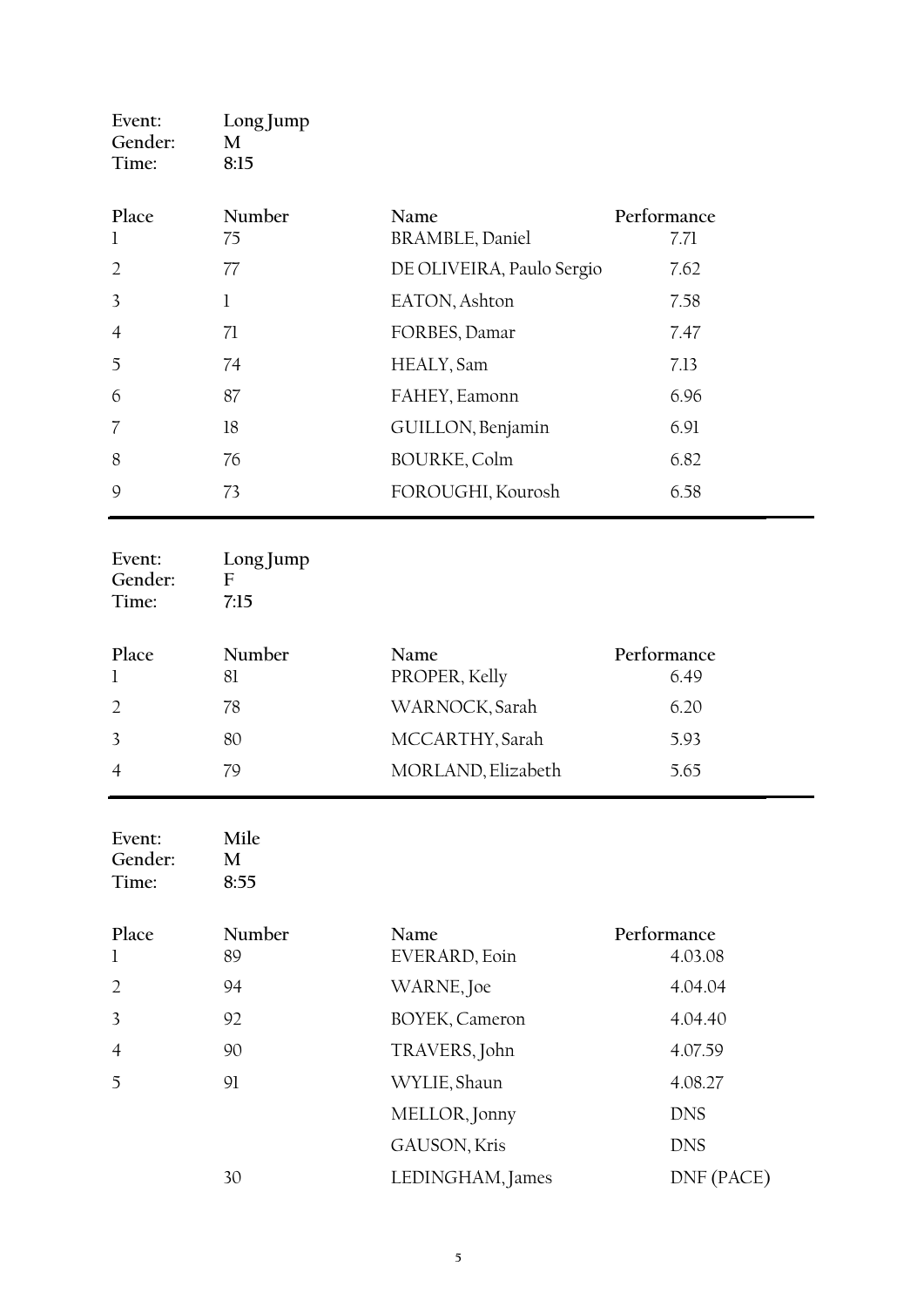| Event:<br>Gender:<br>Time: | 60M<br>M<br>8:45                 |              |                        |                      |
|----------------------------|----------------------------------|--------------|------------------------|----------------------|
| Place<br>l                 | Number<br>Lane<br>$\overline{4}$ | l            | Name<br>EATON, Ashton  | Performance<br>6.69  |
| $\overline{2}$             | 3                                | 85           | COLVERT, Steven        | 6.93                 |
| 3                          | 5                                | 71           | FORBES, Damar          | 6.94                 |
| 4                          | $\overline{2}$                   | 84           | LAWLER, Marcus         | 6.96                 |
| 5                          | 6                                | 82           | DAVIS, Jamie           | 6.98                 |
| 6                          | 7                                | 87           | FAHEY, Eamonn          | 7.06                 |
| 7                          | 8                                | 88           | COYLE, Ronan           | 7.32                 |
| 8                          | $\mathbf 1$                      | 83           | CONNEELY, Aidan        | 7.32                 |
| Event:<br>Gender:<br>Time: | 60M<br>${\bf F}$<br>8:40         |              |                        |                      |
| Place<br>l                 | Lane<br>$\overline{4}$           | Number<br>81 | Name<br>PROPER, Kelly  | Performance<br>7.44  |
| $\overline{2}$             | 5                                | 51           | LAVIN, Sarah           | 7.57                 |
| 3                          | 6                                | 40           | TREACY, Sinead         | 7.88                 |
| 4                          | 3                                | 93           | HARRIS, Vicky          | 7.90                 |
| Event:<br>Gender:<br>Time: | 400M<br>M<br>8:30                |              |                        |                      |
| Place<br>l                 | Lane<br>6                        | Number<br>49 | Name<br>HENRY, Tabarie | Performance<br>46.81 |
| $\overline{2}$             | 5                                | 48           | CROWE, Timmy           | 47.29                |
| 3                          | $\overline{4}$                   | 47           | MCCARTHY, David        | 48.57                |
| 4                          | 3                                | 46           | ROGERS, Mark           | 53.77                |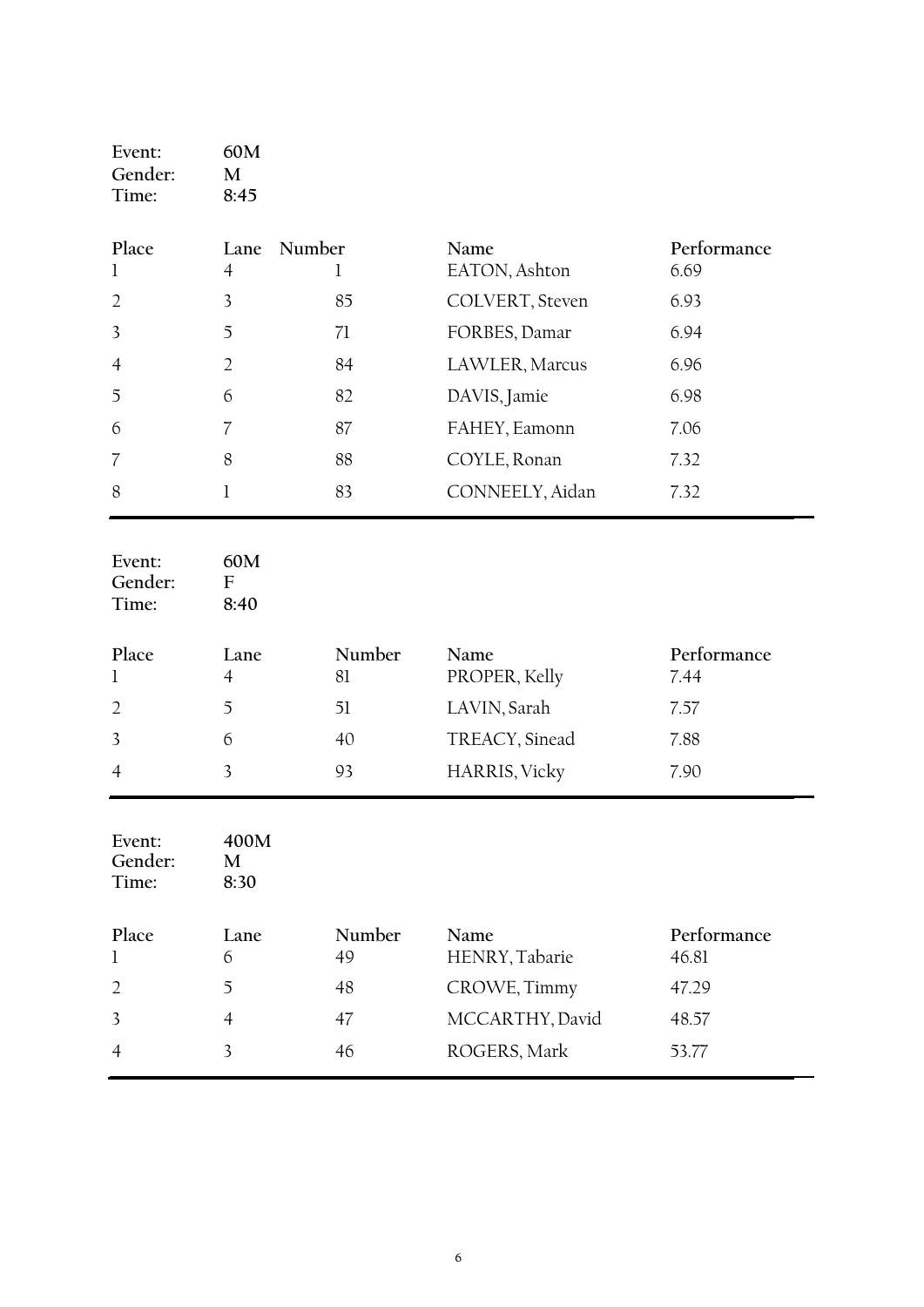| Event:<br>Gender:<br>Time: | 400M<br>F<br>8:20 |              |                              |                      |
|----------------------------|-------------------|--------------|------------------------------|----------------------|
| Place<br>1                 | Lane<br>5         | Number<br>36 | <b>Name</b><br>RAMSEY, Diane | Performance<br>53.87 |
| $\mathcal{L}$              | 6                 | 37           | AZEVEDO, Catia               | 54.53                |
| 3                          | $\overline{4}$    | 35           | DENNY, Sinead                | 55.09                |
| $\overline{4}$             | 2                 | 33           | MCCALLION, Ciara             | 55.81                |
| $\overline{2}$             | 3                 | 34           | CANNON, Shauna               | 56.52                |
| 6                          |                   | 32           | LALLY, Alanna                | 58.54                |

| Event:<br>Gender:<br>Time: | 800M<br>M<br>8:10 |        |                  |             |
|----------------------------|-------------------|--------|------------------|-------------|
| Place                      |                   | Number | Name             | Performance |
| $\mathbf{1}$               |                   | 25     | GRIFFIN, Karl    | 1.50.47     |
| $\overline{2}$             |                   | 26     | TOUHY, Niall     | 1.50.48     |
| $\overline{3}$             |                   | 27     | GREENE, Darragh  | 1.51.06     |
| $\overline{4}$             |                   | 29     | TULLY, Robert    | 1.52.11     |
| 5                          |                   | 31     | FRANCONY, Tim    | 1.54.31     |
| 6                          |                   | 28     | MCDONALD, Mark   | 1.57.97     |
|                            |                   | 30     | LEDINGHAM, James | <b>DNF</b>  |

| Event:<br>Gender:<br>Time: | 80M<br>F<br>8:00 |              |                     |                        |
|----------------------------|------------------|--------------|---------------------|------------------------|
| Place<br>1                 |                  | Number<br>20 | Name<br>KIRK, Katie | Performance<br>2.03.58 |
| $\mathcal{D}$              |                  | 21           | SNOWDEN, Katie      | 2.04.35                |
| 3                          |                  | 23           | MCSWEENEY, Clare    | 2.09.90                |
| 4                          |                  | 22           | FURLONG, Brona      | 2.11.57                |
| 5                          |                  | 24           | BRANNIGAN, Maebh    | 2.17.37                |
|                            |                  | 19           | CROSSEY, Aislinn    | DNS                    |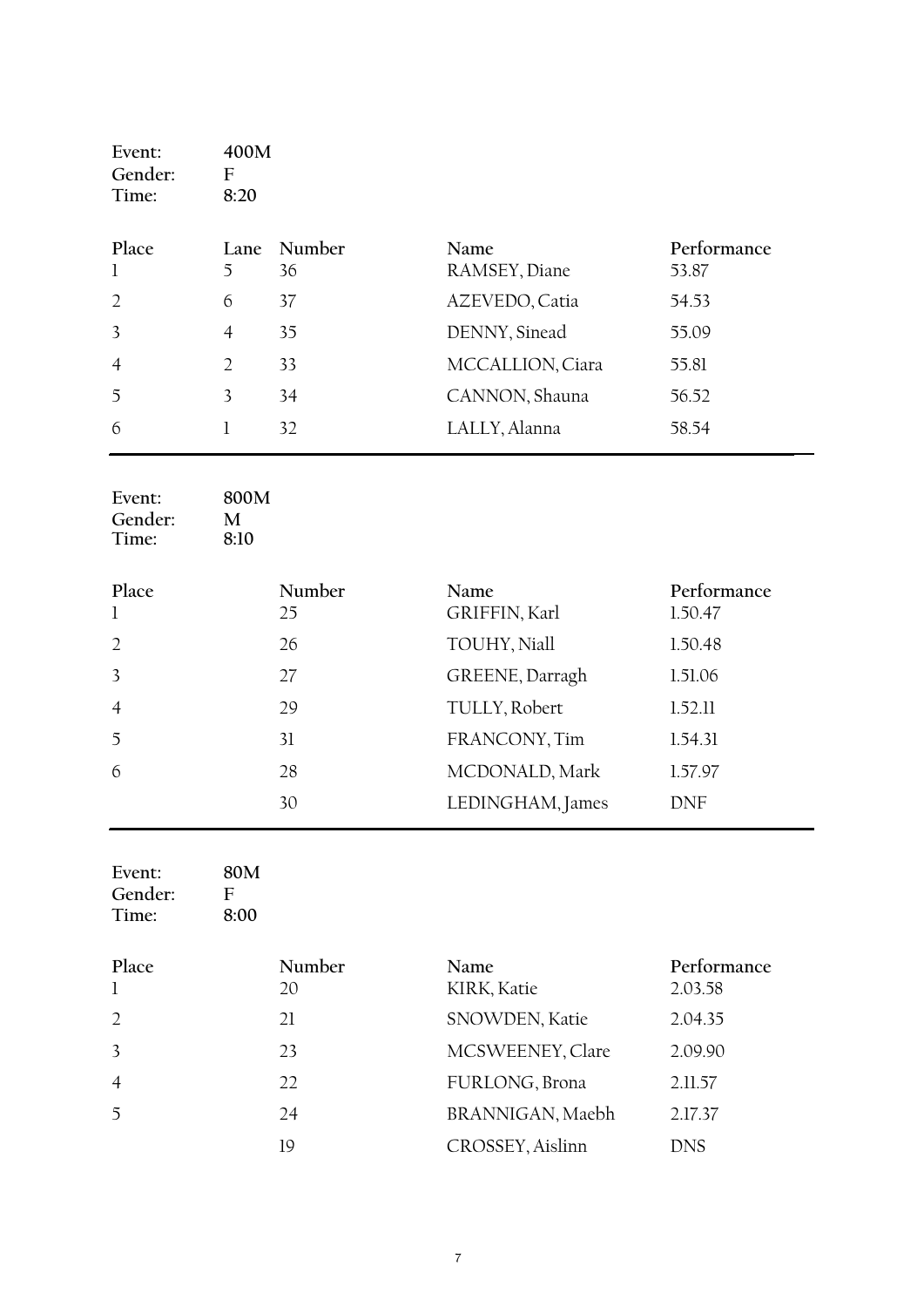| Event:<br>Gender:<br>Time: | 60MH<br>M<br>7:45      |              |                          |                     |                        |
|----------------------------|------------------------|--------------|--------------------------|---------------------|------------------------|
| Place<br>1                 | Lane<br>$\overline{4}$ |              | Name<br>AL-AMEEN, Alex   | Performance<br>7.97 |                        |
| $\overline{2}$             | 6                      |              | FOROUGHI, Kourosh        | 8.40                |                        |
| 3                          | 5                      |              | BYRNE, Paul              | 8.44                |                        |
| $\overline{4}$             | 7                      |              | POWER, Eoin              | 8.89                |                        |
|                            | $\overline{2}$         |              | ASTON, Shane             | <b>DNF</b>          |                        |
|                            | 3                      |              | O'HALLORAN, Ed           | <b>DNF</b>          |                        |
|                            |                        |              | EATON, Ashton            | <b>DNS</b>          |                        |
|                            |                        |              | SHARMAN, Will            | <b>DNS</b>          |                        |
| Event:<br>Gender:<br>Time: | 60MH<br>F<br>7:35      |              |                          |                     |                        |
| Place<br>$\mathbf{l}$      | Lane<br>5              | Number<br>52 | Name<br>VITAL, Eva       | 8.29                | Performance            |
| $\overline{2}$             | $\overline{4}$         | 51           | LAVIN, Sarah             | 8.30                |                        |
| 3                          | 6                      | 53           | O'HORA, Lily Ann         | 9.13                |                        |
| $\overline{4}$             | 3                      | 50           | MCKENZIE, Grace          | 9.45                |                        |
|                            |                        |              | THEISEN, Brianne         | <b>DNS</b>          |                        |
| Event:<br>Gender:<br>Time: | 3000M<br>M<br>7:00     |              |                          |                     |                        |
| Place<br>$\mathbf 1$       | 12                     | Number       | Name<br>MILLINGTON, Ross |                     | Performance<br>8.00.32 |
| $\overline{2}$             | $_{11}$                |              | SHIRLING, Matthew        |                     | 8.06.58                |
| 3                          | 10                     |              | BRUCE-LITTLEWOOD, Alex   |                     | 8.11.80                |
| $\overline{4}$             | 13                     |              | DUNLEAVY, Emmet          |                     | 8.20.14                |
| 5                          | 17                     |              | THISTLEWOOD, Ben         |                     | 8.36.85                |
| 6                          | 14                     |              | MORAN, Thomas            |                     | 8.46.92                |
| 7                          | 15                     |              | BRADY, Liam              |                     | 8.55.56                |
| 8                          | 16                     |              | CONNOLLY, Vinny          |                     | 8.56.26                |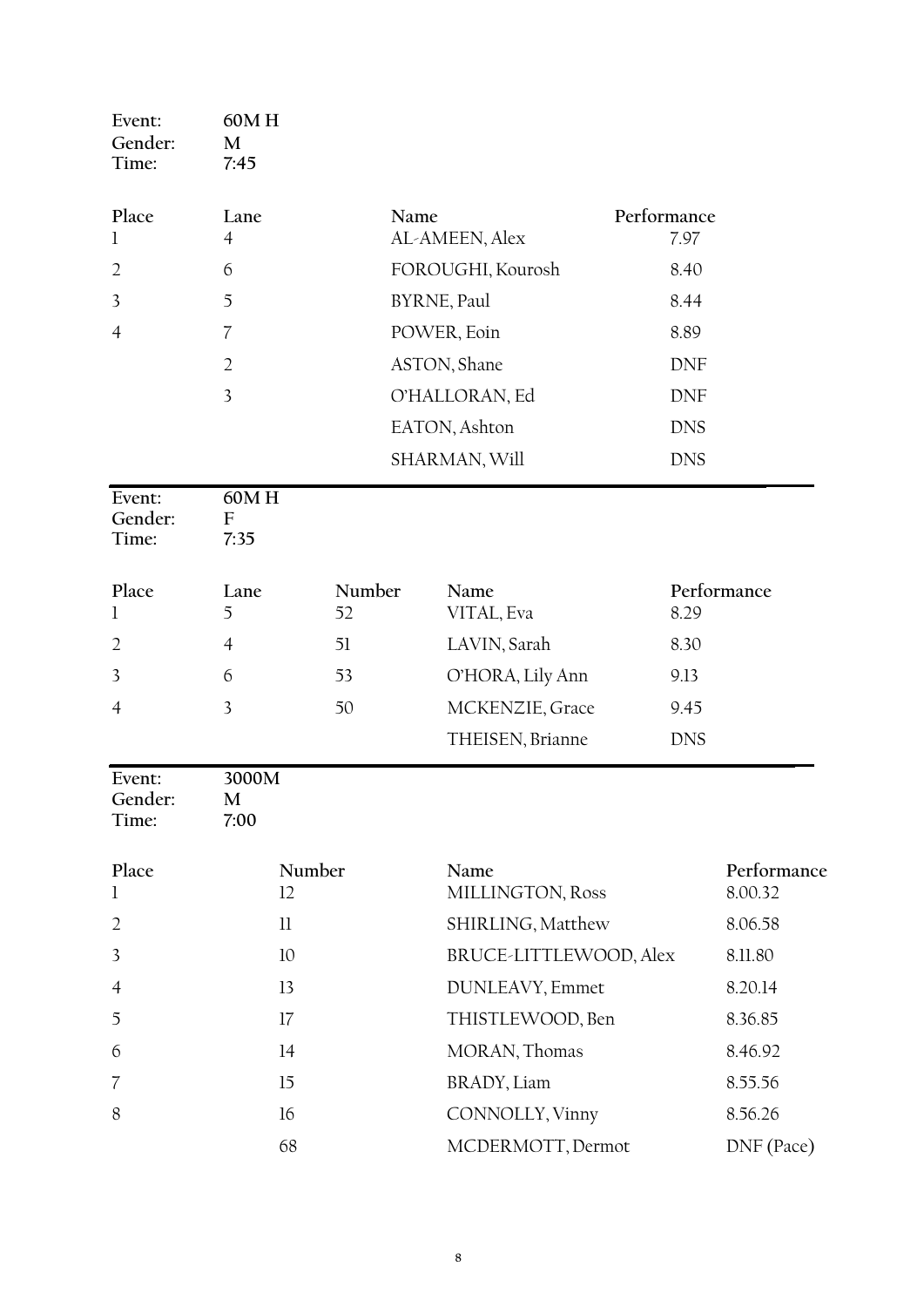

| Event:<br>Gender:<br>Time:<br>Heat: | Westmeath County Council 800 M SEN<br>W<br>20:26 |                       |                        |
|-------------------------------------|--------------------------------------------------|-----------------------|------------------------|
| Place<br>$\mathbf{1}$               | Number<br>691                                    | Name<br>TROSET, Stina | Performance<br>2.04.54 |
| 2                                   | 692                                              | BROWN, Katy           | 2.05.16                |
| 3                                   | 688                                              | EVERARD, Ciara        | 2.05.64                |
| $\overline{4}$                      | 689                                              | SHANAHAN, Louise      | 2.11.11                |
|                                     | 672                                              | HOLMES, Louise        | DNF (PACE)             |

| Event:<br>Gender:<br>Time:<br>Heat: | Athletics Ireland 800m SEN<br>M<br>20:43<br>2 |                          |                              |
|-------------------------------------|-----------------------------------------------|--------------------------|------------------------------|
| Place                               | Number<br>630                                 | Name<br>LIEGHIO, Anthony | Performance<br>(US based NM) |
| 1                                   | 631                                           | SOWINSKI, Eric           | 1.47.42                      |
| $\overline{2}$                      | 628                                           | TOUHY, Niall             | 1.49.93                      |
| 3                                   | 633                                           | PURCELL, Harry           | 1.50.00                      |
| $\overline{4}$                      | 634                                           | ARENTS, Paul             | 1.50.03                      |
| 5                                   | 629                                           | VALTER, Kristap          | 1.50.28                      |
| $\overline{7}$                      | 635                                           | GRIFFIN, Karl            | 1.52.32                      |
|                                     | 717                                           | DONEGAN, Sean            | DNF                          |
|                                     | 635                                           | MURRAY, Declan           | <b>DIS</b>                   |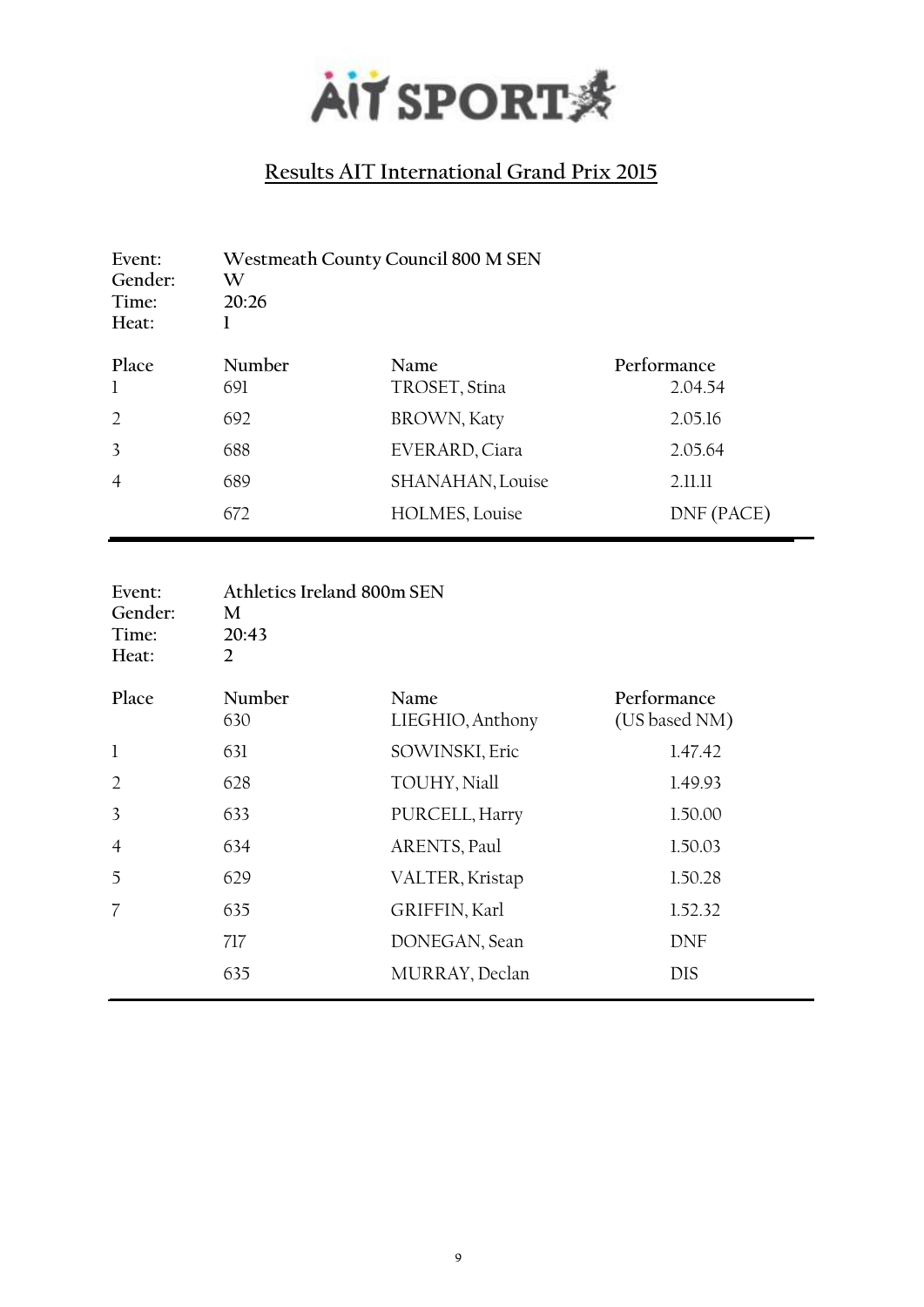| Event:<br>Gender:<br>Time:<br>Heat: | Capital Securities 400m SEN<br>M<br>20:44<br>$\bf{l}$     |                          |                        |
|-------------------------------------|-----------------------------------------------------------|--------------------------|------------------------|
| Place<br>$\mathbf 1$                | Number<br>603                                             | Name<br>MITCHELL, MANTEO | Performance<br>47.18   |
| $\overline{2}$                      | 607                                                       | LENNON-FORD, Luke        | 47.27                  |
| 3                                   | 601                                                       | MURPHY, Brian            | 48.71                  |
|                                     | 604                                                       | KIELY, Ben               | <b>DNF</b>             |
| Event:<br>Gender:<br>Time:<br>Heat: | Russell Brennan Keane 1500m SEN<br>W<br>20.57<br>$\bf{l}$ |                          |                        |
| Place<br>$\mathbf{l}$               | Number<br>667                                             | Name<br>KRAUSE, Gesa     | Performance<br>4.12.46 |
| $\overline{2}$                      | 658                                                       | O'FLAHERTY, Kerry        | 4.15.04                |
| 3                                   | 666                                                       | MEZULIANIKOVA, Diana     | 4.17.48                |
| 4                                   | 715                                                       | SUJEW, Elina             | 4.19.87                |
| 5                                   | 659                                                       | CROWE, Laura             | 4.20.10                |
| 6                                   | 662                                                       | MCCAMBRIDGE, Maria       | 4.20.95                |
| 7                                   | 663                                                       | MITCHELL, Emma           | 4.31.70                |
| 8                                   | 664                                                       | HARTNETT, Ellie          | 4.36.51                |
|                                     | 668                                                       | FINN, Carol              | <b>DNF</b>             |
|                                     | 661                                                       | DOYLE, Deirdre           | <b>DNF</b>             |
| Event:<br>Gender:<br>Time:<br>Heat: | 4 x 200m U13<br>${\rm F}$<br>20:58<br>1                   |                          |                        |
| Place<br>1                          | Number                                                    | Name<br>Craughwell AC    | Performance<br>2.07    |
| $\overline{2}$                      |                                                           | Athenry AC               | 2.13                   |
| 3                                   |                                                           | Carrick-on-Shannon       | 2.14                   |
| 4                                   |                                                           | Castlebar AC             | 2.19                   |
| 5                                   |                                                           | Roscommon AC             | 2.19                   |
| 6                                   |                                                           | $\operatorname{AITAC}$   | 2.22                   |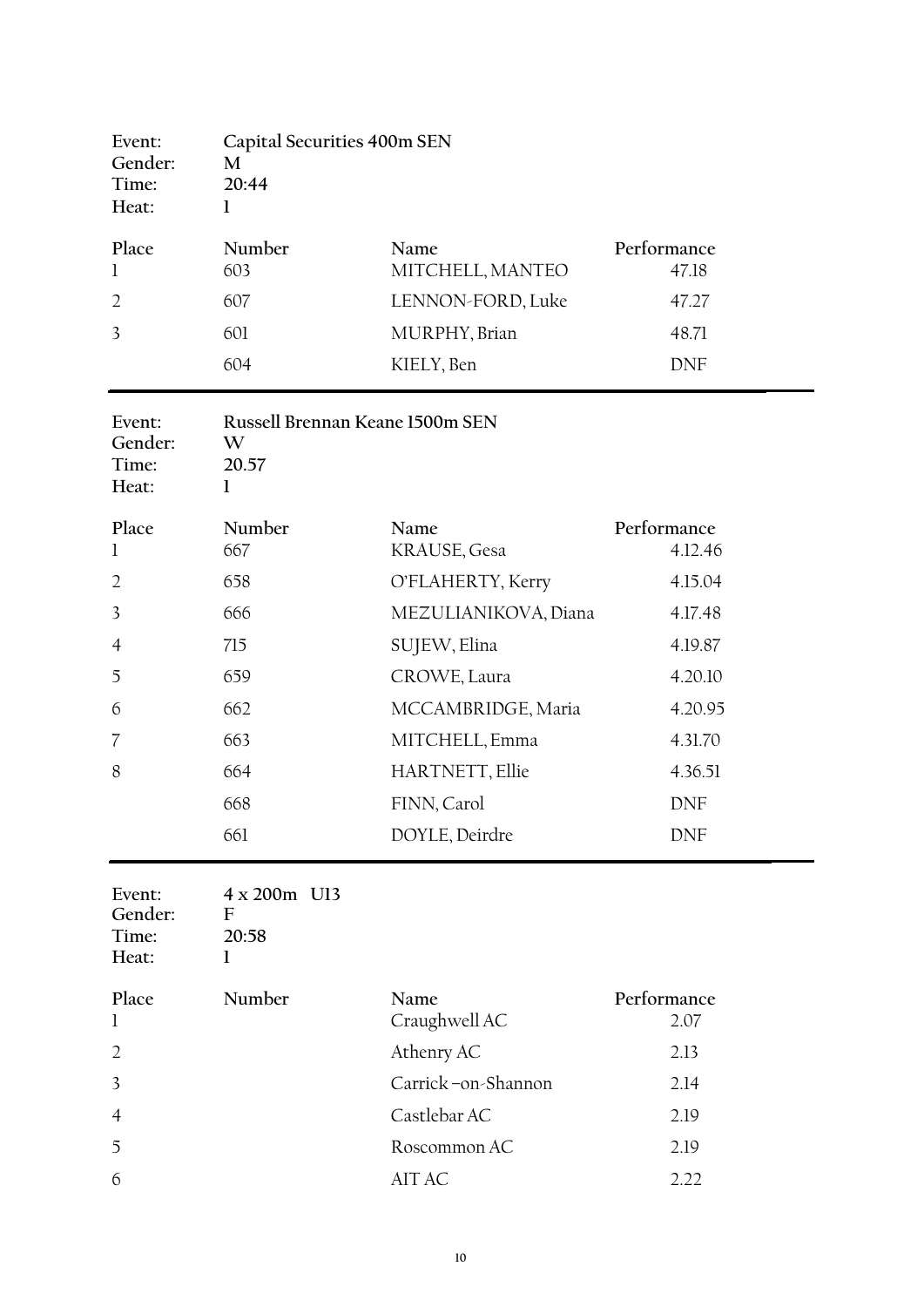| Event:<br>Gender:<br>Time:<br>Heat: | 4 x 100m U13<br>M<br>20:58<br>1  |                       |                     |
|-------------------------------------|----------------------------------|-----------------------|---------------------|
| Place<br>$\mathbf{1}$               | Number                           | Name<br>Craughwell AC | Performance<br>2.00 |
| $\overline{2}$                      |                                  | Roscommon AC          | 2.02                |
| $\overline{3}$                      |                                  | Carrick-on-Shannon    | 2.02                |
| $\overline{4}$                      |                                  | Westport AC           | 2.06                |
| 5                                   |                                  | Corran AC             | 2.17                |
| 6                                   |                                  | AIT AC                | 2.18                |
| Event:<br>Gender:<br>Time:<br>Heat: | Long Jump SEN<br>W<br>20:58<br>l |                       |                     |

| Place<br>-1    | Number<br>697 | Name<br>IROZURU, Abigail | Performance<br>6.63 |
|----------------|---------------|--------------------------|---------------------|
| $\mathcal{D}$  | 701           | VELDAKOVA, Jana          | 6.36                |
| $\mathcal{R}$  | 696           | MALONE, Chantel          | 6.35                |
| $\overline{4}$ | 698           | WARNOCK, Sarah           | 6.09                |
| $\overline{5}$ | 670           | PROPER, Kelly            | 6.06                |
| 6              | 683           | BROUMOVA, Michaela       | 5.83                |
|                | 685           | ZEKUCIOVA, Anna          | 5.71                |

| Event:<br>Gender:<br>Time:<br>Heat: | 800m SEN<br>M <sub>B</sub><br>20:58 |                       |                        |
|-------------------------------------|-------------------------------------|-----------------------|------------------------|
| Place<br>1                          | Number<br>711                       | Name<br>KELLY, Kieran | Performance<br>1.51.60 |
| $\overline{2}$                      | 710                                 | GAFFNEY, Peter        | 1.54.50                |
| 3                                   | 706                                 | MCBRIDE, Cian         | 1.54.75                |
| $\overline{4}$                      | 709                                 | CAMPBELL, Gary        | 1.56.34                |
| 5                                   | 707                                 | ROGERS, Mark          | 2.01.12                |
|                                     | 776                                 | ISAYAS, CJ            | <b>DNF</b>             |
|                                     | 712                                 | MCDERMOTT, Dermot     | DNF                    |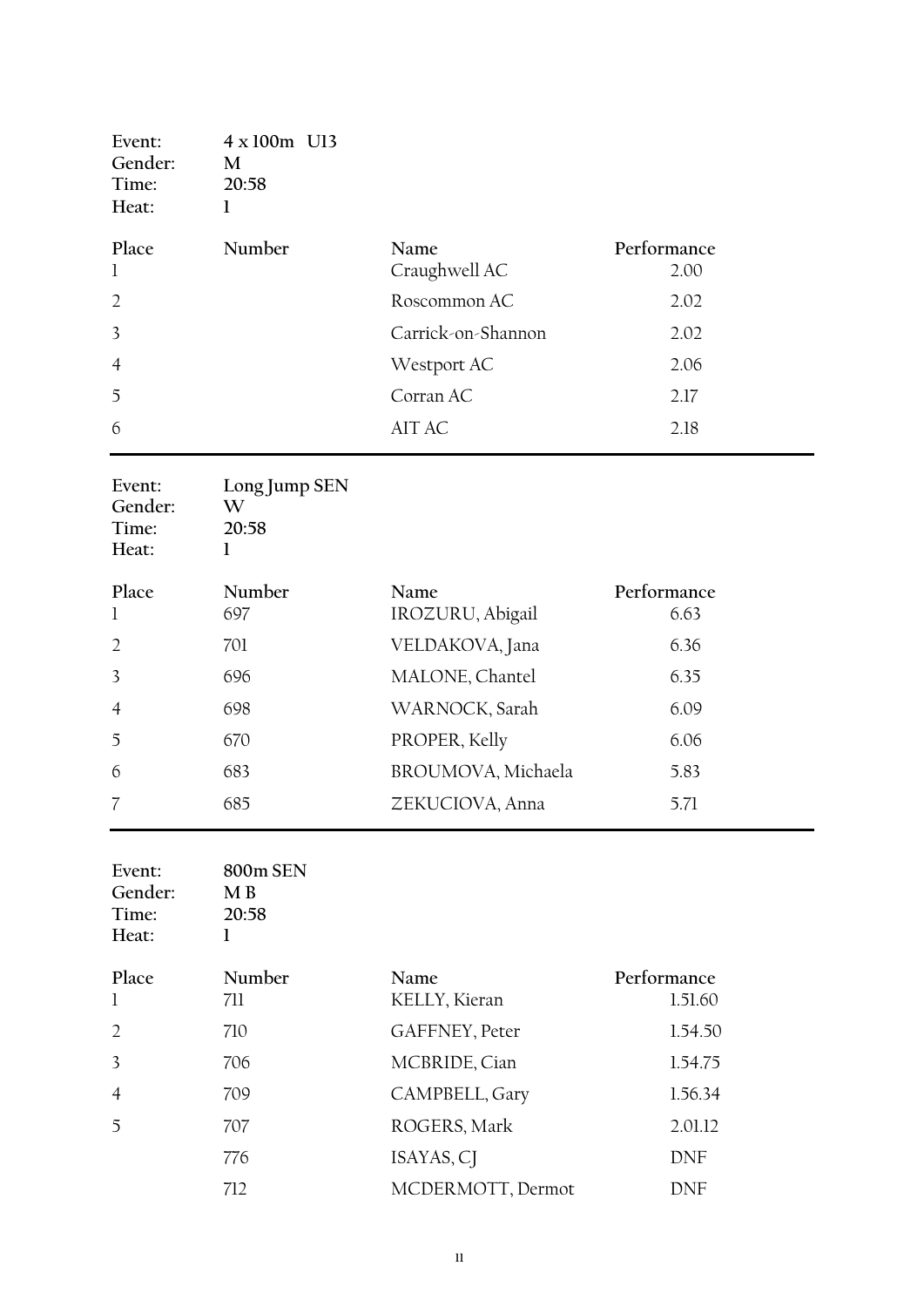| Event:<br>Gender:<br>Time:<br>Heat: | 4 x 200m SEN<br>M<br>20:58<br>1                    |                            |                        |
|-------------------------------------|----------------------------------------------------|----------------------------|------------------------|
| Place<br>1                          | Number                                             | Name<br>Ireland U20's      | Performance<br>1.27.76 |
| $\overline{2}$                      |                                                    | Tallaght AC Snrs           | 1.32.17                |
| 3                                   |                                                    | Tallaght AC U20's          | 1.34.90                |
| $\overline{4}$                      |                                                    | <b>Trinity College</b>     | 1.34.73                |
| 5                                   |                                                    | AIT AC                     | 1.36.01                |
| Event:<br>Gender:<br>Time:<br>Heat: | JJ Ratigan 60M Sen<br>W<br>20.58<br>$\bf{l}$       |                            |                        |
| Place<br>1                          | Number<br>673                                      | Name<br>BARTOLETTA, Tianna | Performance<br>7.28Q   |
| $\overline{2}$                      | 676                                                | YOUNG, Jessica             | 7.28Q                  |
| 3                                   | 670                                                | PROPER, Kelly              | 7.44Q                  |
| $\overline{4}$                      | 671                                                | <b>HARRIS, Vicki</b>       | 7.96Q                  |
| 5                                   | 678                                                | TREACY, Sinead             | 8.09                   |
| Event:<br>Gender:<br>Time:<br>Heat: | JJ Ratigan 60M Sen<br>W<br>20.58<br>$\overline{2}$ |                            |                        |
| Place<br>1                          | Number<br>675                                      | Name<br>HARRIGAN, Tahesia  | Performance<br>7.29Q   |
| $\overline{2}$                      | 674                                                | JETER, Carmelita           | 7.44Q                  |
| 3                                   | 672                                                | HOLMES, Louise             | 7.69Q                  |
| $\overline{4}$                      | 679                                                | FORKAN, Ashling            | 7.81Q                  |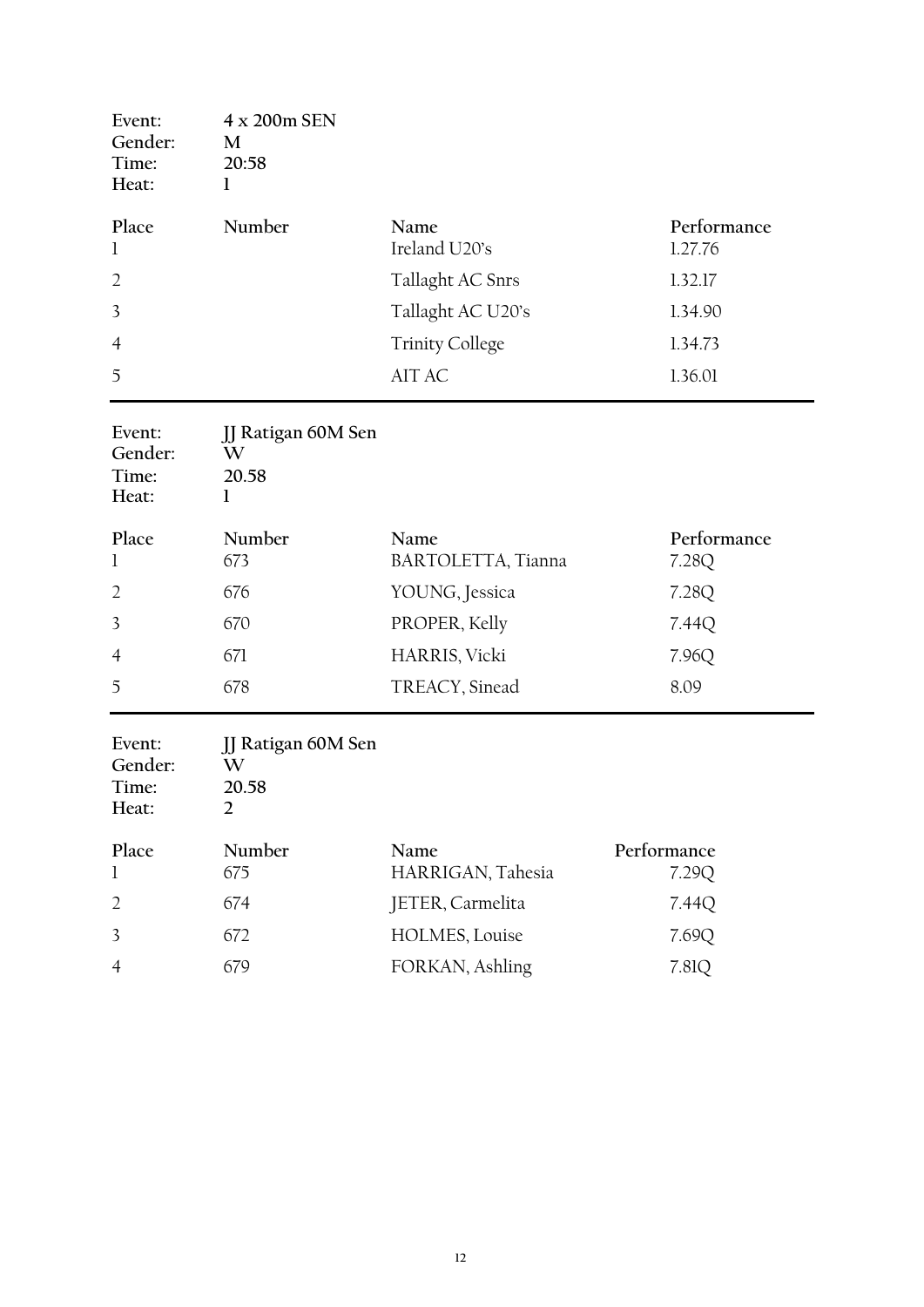| Event:<br>Gender:<br>Time:<br>Heat: | AIT 60M Sen<br>M<br>20.59<br>$\bf{l}$        |                              |                      |
|-------------------------------------|----------------------------------------------|------------------------------|----------------------|
| Place                               | Number<br>622                                | Name<br>GAFFNEY, Stephen     | Performance<br>6.90  |
|                                     | 618                                          | POWEL, Asafa NM              | <b>DNS</b>           |
|                                     | 620                                          | <b>BARNES, Winston</b>       | 6.60Q                |
|                                     | 716                                          | DOYLE, Brendan               | 7.19                 |
|                                     | 704                                          | WALSH, Ray                   | 7.00                 |
|                                     | 624                                          | O'REILLY, Larry              | NM DQ                |
|                                     | 610                                          | FAGAN, Luke                  | 6.72Q                |
|                                     | 774                                          | HEFFERNAN, Pat               | 7.51                 |
| Event:<br>Gender:<br>Time:<br>Heat: | AIT 60 M Sen<br>M<br>20.59<br>$\overline{2}$ |                              |                      |
| Place                               | Number<br>614                                | Name<br>IRWIN, Zak           | Performance<br>6.88Q |
|                                     | 619                                          | ADAMS, Harry                 | 6.72Q                |
|                                     | 616                                          | GILLING, Tremayne            | 6.80Q                |
|                                     | 613                                          | OJEWUMI, Joseph              | 7.00                 |
|                                     | 714                                          | WILSON, Conor                | 7.22                 |
|                                     | 611                                          | SYERS, Aidan                 | 6.77Q                |
|                                     | 703                                          | DUGGAN, Conor                | 7.22                 |
| Event:<br>Gender:<br>Time:<br>Heat: | AIT 60M Sen<br>M<br>20.59<br>3               |                              |                      |
| Place                               | Number<br>627                                | Name<br>BYRNE GILDEA, Odhran | Performance<br>7.10  |
|                                     | 621                                          | DOHERTY, Eoin                | 6.98                 |
|                                     | 615                                          | WRIGHT, Andre                | 6.87Q                |
|                                     | 612                                          | THOMAS, Dwight               | 6.94                 |
|                                     | 626                                          | HARRIS, Adam                 | 6.75Q                |
|                                     | 625                                          | MADDEN, Eanna                | 7.18                 |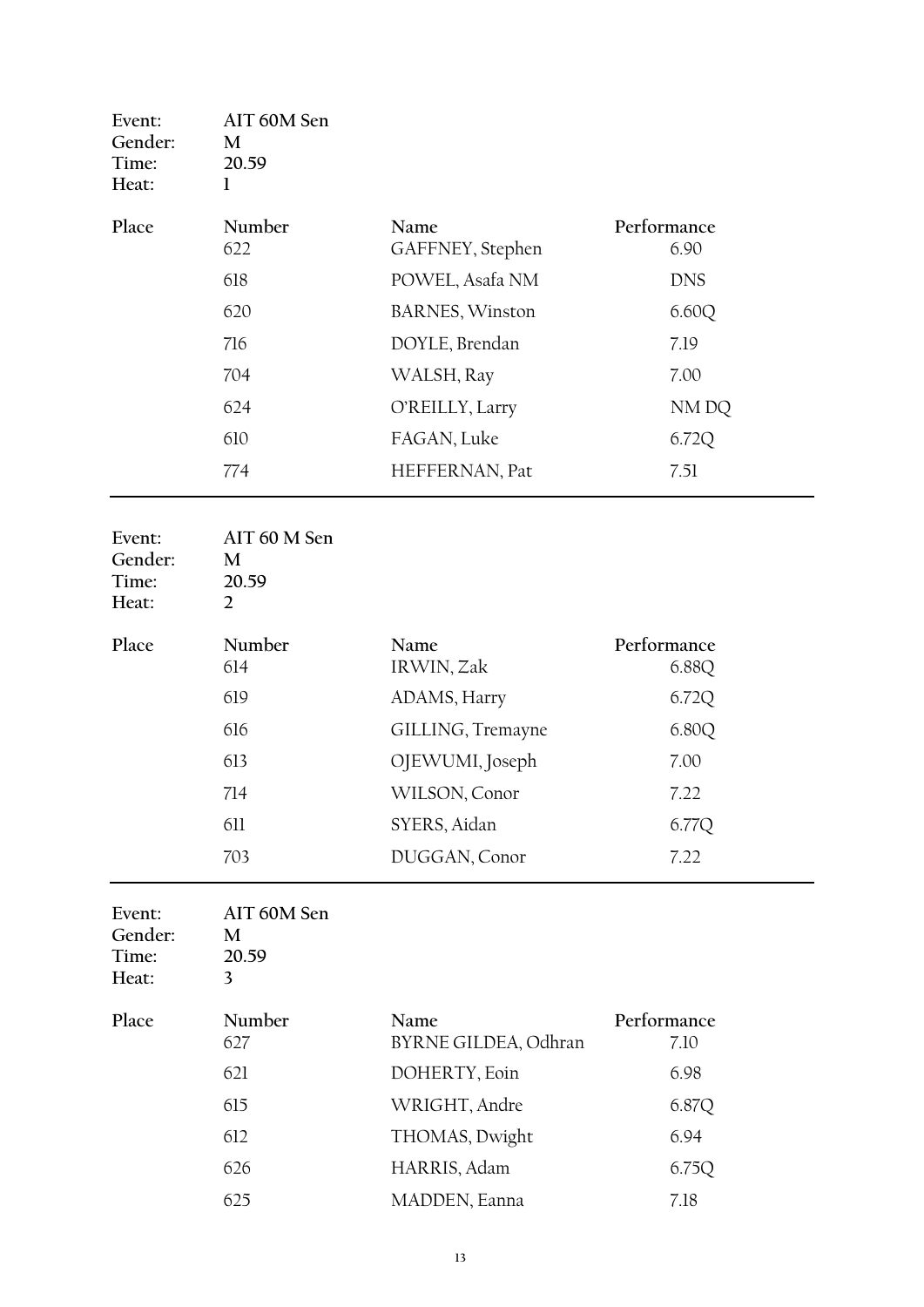| Event:<br>Gender:<br>Time:<br>Heat: | AIT 60 mH SEN<br>Women<br>21.08 |                       |             |
|-------------------------------------|---------------------------------|-----------------------|-------------|
| Place                               | Number                          | Name                  | Performance |
| $\mathbf{1}$                        | 680                             | NELVIS, Sharika       | 7.93        |
| 2                                   | 681                             | LEWIS, Yvette         | 8.04        |
| 3                                   | 682                             | MILLER, Yasmin        | 8.20        |
| $\overline{4}$                      | 685                             | ZEKUCIOVA, Anna       | 8.73        |
| 5                                   | 683                             | BROUMOVA, Michaela    | 9.14        |
| 6                                   | 684                             | FEUDATARI, Alessandra | 9.23        |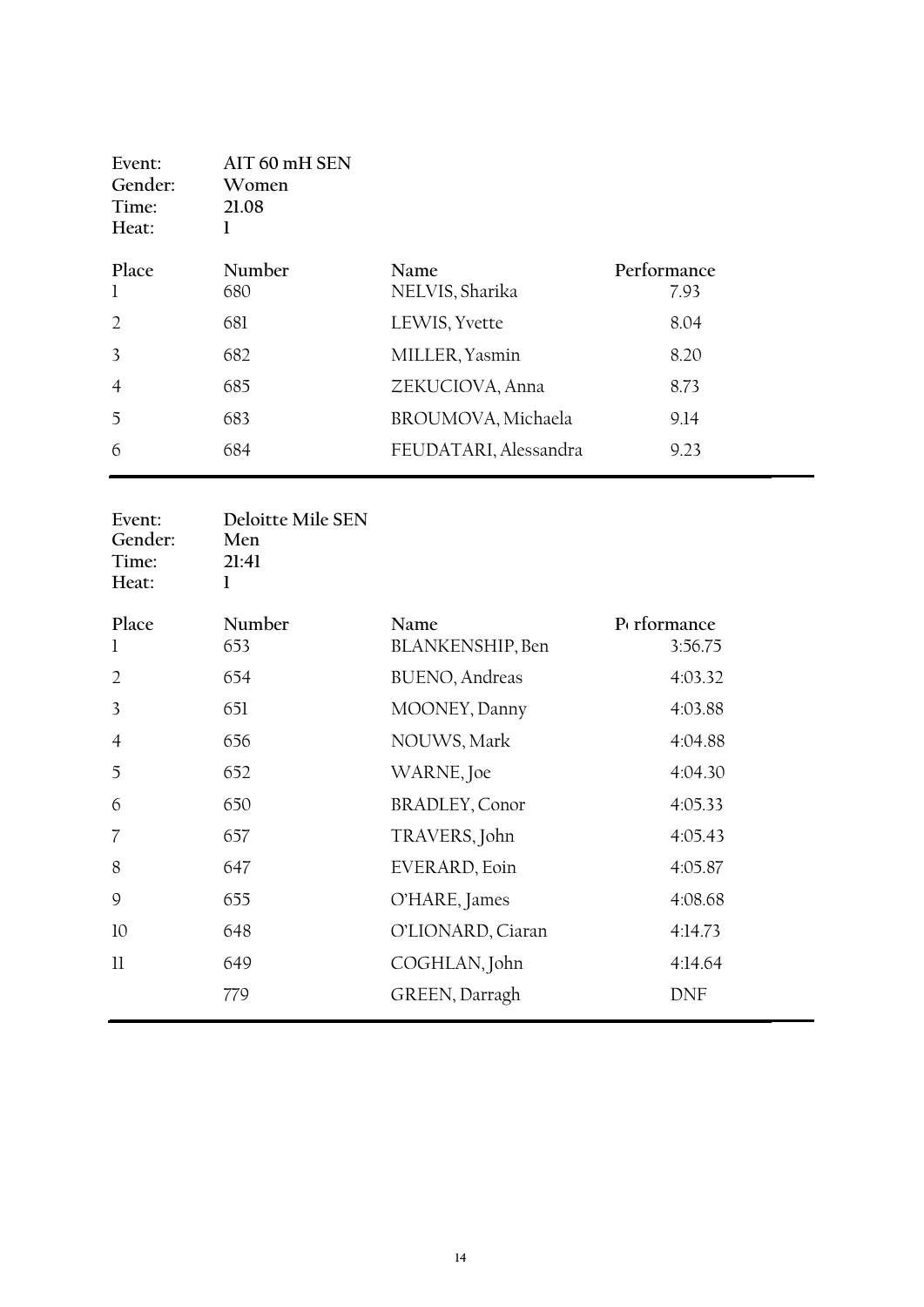| Event:<br>Gender:<br>Time:<br>Heat: | Alkermes High Jump SEN<br>Men<br>21:42<br>$\mathbf{l}$ |                           |                     |
|-------------------------------------|--------------------------------------------------------|---------------------------|---------------------|
| Place<br>1                          | Number<br>640                                          | Name<br>MUTAZ, Barshim    | Performance<br>2.41 |
| $\overline{2}$                      | 641                                                    | MARMER, Barshim           | 2.25                |
| 3                                   | 642                                                    | ROSS, Nick                | 2.20                |
| $\overline{4}$                      | 638                                                    | PENDER, Barry             | 2.15                |
| $\overline{4}$                      | 637                                                    | EDWARDS, Mike             | 2.15                |
| 6                                   | 639                                                    | FOROUGHI, Kourosh         | 2.10                |
| 7                                   | 636                                                    | HENEY, Andrew             | 2.05                |
| 8                                   | 705                                                    | MARKS, Keith              | 2.00                |
|                                     | 713                                                    | BOWLER, Michael           | N <sub>M</sub>      |
| Event:<br>Gender:<br>Time:<br>Heat: | 60m Sen<br>Men<br>21:59<br>1                           |                           |                     |
| Place                               | Number<br>616                                          | Name<br>GILLING, Tremayne | Performance<br>6.78 |
|                                     | 615                                                    | WRIGHT, Andre             | 6.82                |
|                                     | 611                                                    | SYERS, Aidan              | 6.76                |
|                                     | 610                                                    | FAGAN, Luke               | 6.69                |
|                                     | 620                                                    | <b>BARNES, Winston</b>    | 6.67                |
|                                     | 626                                                    | HARRIS, Adam              | 6.86                |
|                                     | 614                                                    | IRWIN, Zak                | 6.83                |
|                                     | 619                                                    | ADAMS, Harry              | 6.67                |
| Event:<br>Gender:<br>Time:<br>Heat: | 60m Sen<br>Women<br>22:00<br>1                         |                           |                     |
| Place                               | Number<br>671                                          | Name<br>HARRIS, Vicki     | Performance<br>7.92 |
|                                     | 679                                                    | FORKAN, Ashling           | 7.83                |
|                                     | 767                                                    | HOLMES, Louise            | 7.73                |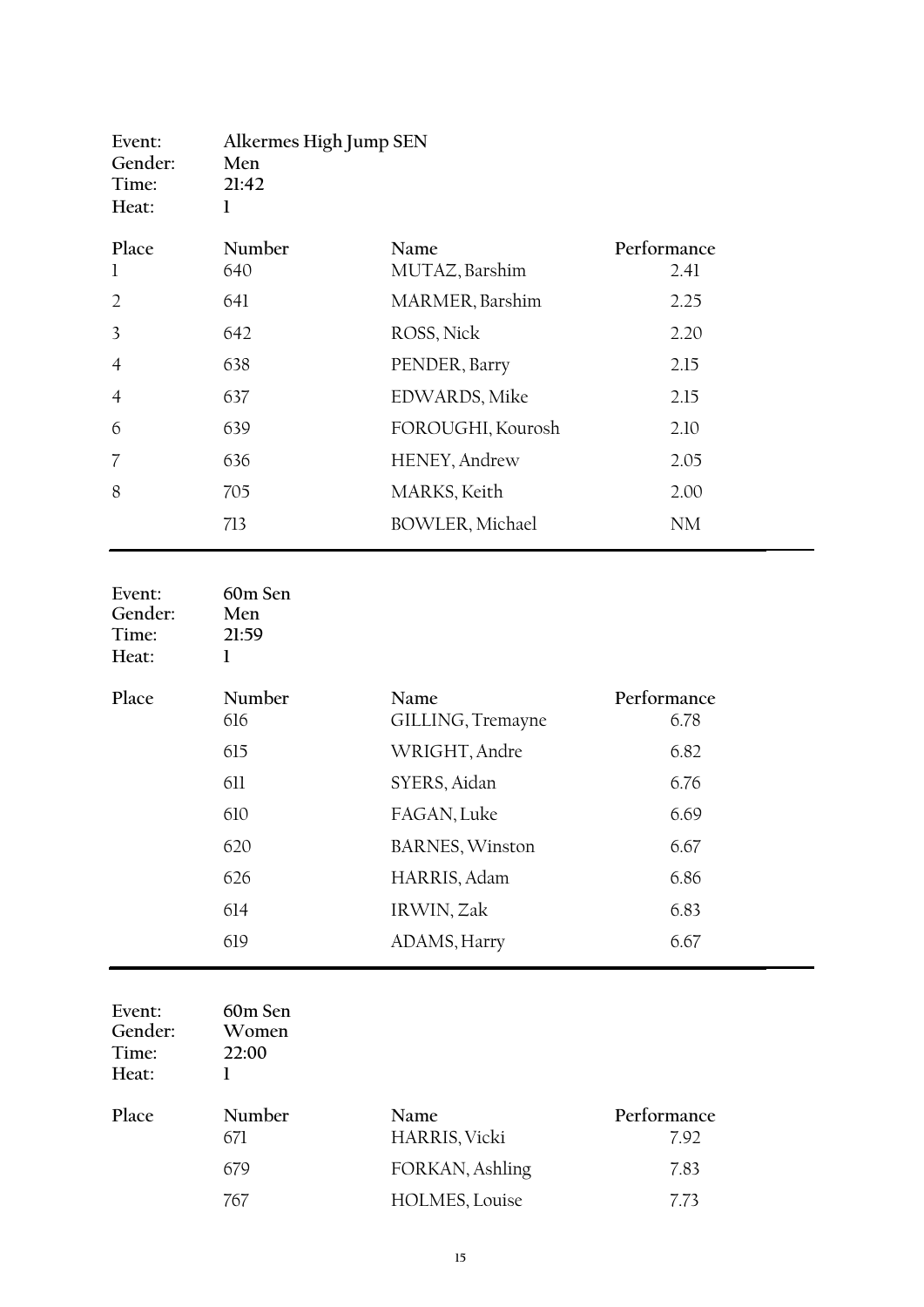| Event:<br>Gender:<br>Time:<br>Heat: | Men<br>22:02<br>$\overline{2}$ | Athletics Ireland 800m Sen |                               |  |
|-------------------------------------|--------------------------------|----------------------------|-------------------------------|--|
| Place<br>$\mathbf{1}$               | Number<br>631                  | Name<br>SOWINSKI, Eric     | Performance<br>1:47.421.47.42 |  |
| $\overline{2}$                      | 634                            | ARENTS, Pauls              | 1.491.49.93                   |  |
| 3                                   | 628                            | TOUHY, Niall               | 1.501.50.00                   |  |
| $\overline{4}$                      | 633                            | PURCELL, Harry             | 1.501.50.03                   |  |
| 5                                   | 630                            | LIEGHIO, Anthony           | (US based 1.501.50.28)        |  |
| 6                                   | 629                            | VALTERS, Kristap           | 1.501.50.78                   |  |
| $\overline{7}$                      | 635                            | GRIFFIN, Karl              | 1:52.321.52.32                |  |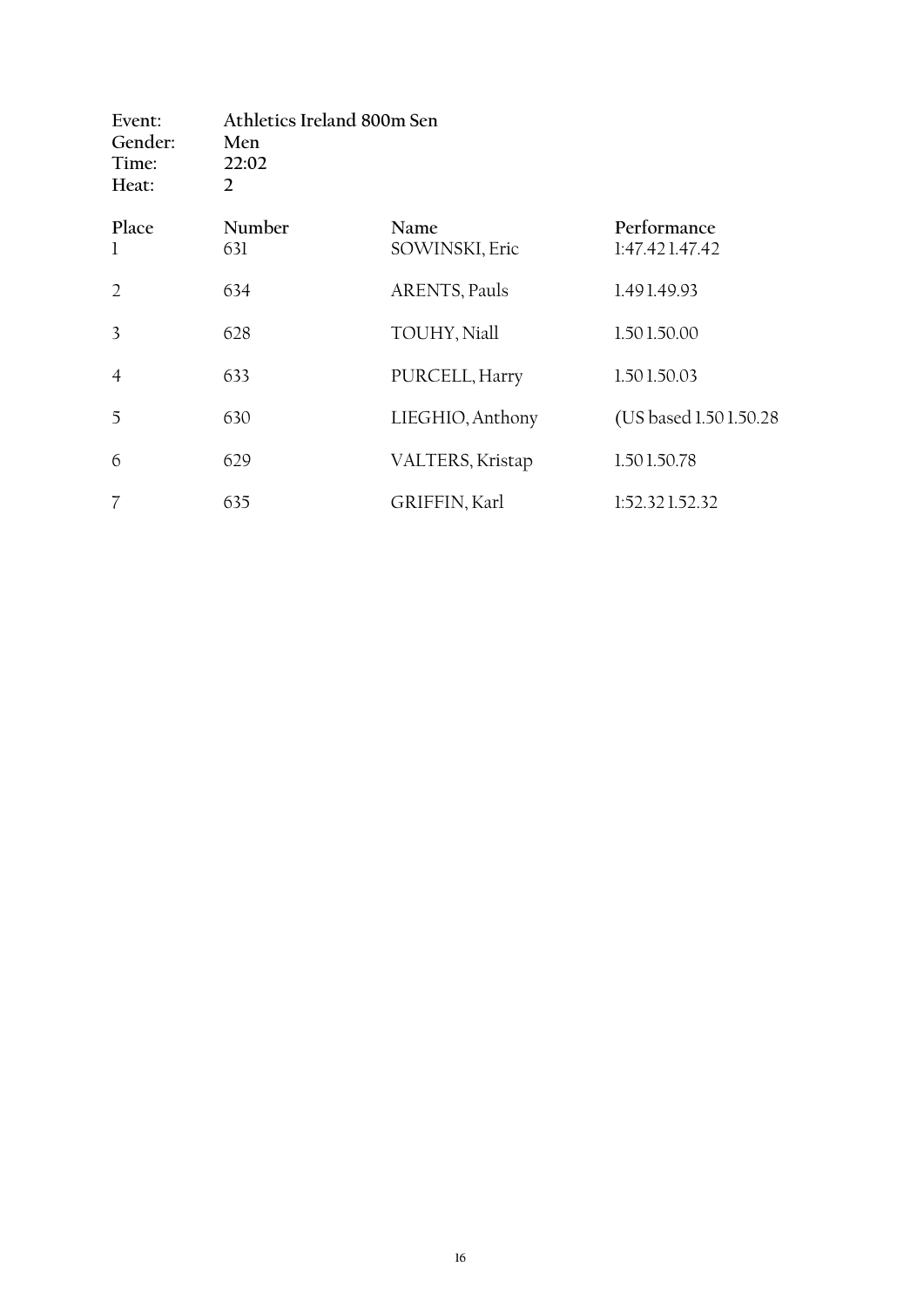

Results of athletic events, made by TimeTronics, Belgium Date=17/02/2016

| Event:<br>Gender:<br>Time:<br>Heat: | 60mH Sen<br>Women<br>19:12<br>1              |                           |                          |
|-------------------------------------|----------------------------------------------|---------------------------|--------------------------|
| Place<br>1                          | Number<br>834                                | Name<br>NELVIS, Sharika   | Performance<br>8.10<br>Q |
| $\overline{2}$                      | 835                                          | LAVIN, Sarah              | 8.31<br>Q                |
| 3                                   | 837                                          | MCMANUS, Catherine        | Q<br>8.67                |
| $\overline{4}$                      | 833                                          | O'HORA, Lilly-Ann         | 8.71<br>Q                |
| Event:<br>Gender:<br>Time:<br>Heat: | 60mH Sen<br>Women<br>19:12<br>$\overline{2}$ |                           |                          |
| Place<br>l                          | Number<br>841                                | Name<br>CASTLIN. Kristi   | Performance<br>7.94<br>Q |
| $\overline{2}$                      | 843                                          | PLATITSYNA. Hanna         | 8.13<br>Q                |
| 3                                   | 842                                          | MILLER. Yasmin            | Q<br>8.32                |
| $\overline{4}$                      | 840                                          | BOONS, Eefje              | Q<br>8.41                |
| Event:<br>Gender:<br>Time:<br>Heat: | 60mH Sen<br>Women<br>19:29<br>1              |                           |                          |
| Place<br>1                          | Number<br>818                                | Name<br><b>HEALY Phil</b> | Performance<br>7.40<br>Q |
| $\overline{2}$                      | 820                                          | <b>FOSTER Amy</b>         | 7.40<br>Q                |
| 3                                   | 819                                          | <b>VANBUREN Cleo</b>      | 7.44<br>Q                |
| $\overline{4}$                      | 822                                          | NEVILLE Ciara             | Q<br>7.58                |
| 5                                   | 923                                          | <b>HARRIS Vicky</b>       | 8.07                     |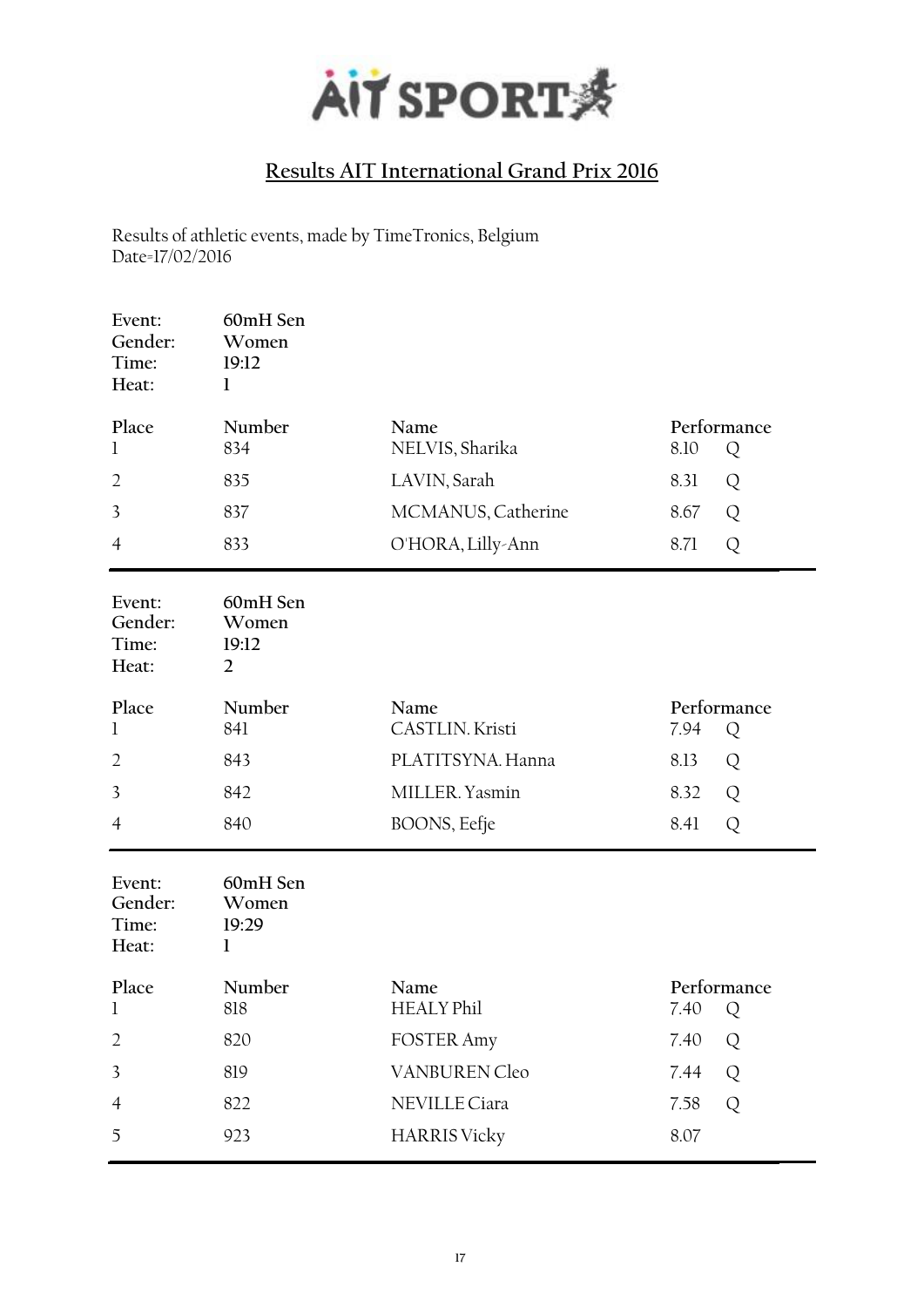| Event:<br>Gender:<br>Time:<br>Heat: | 60mH Sen<br>Women<br>19:29<br>$\overline{2}$ |                                |                          |
|-------------------------------------|----------------------------------------------|--------------------------------|--------------------------|
| Place                               | Number                                       | Name<br>PIERRE Barbara         | Performance              |
| 1                                   | 828<br>827                                   |                                | 7.19<br>Q SR             |
| $\overline{2}$                      |                                              | POVKH Olesya                   | 7.26<br>Q                |
| 3                                   | 829<br>826                                   | STROGOVA Nataliya              | 7.51<br>Q                |
| 4                                   |                                              | <b>MARRS</b> Megan             | 7.57<br>Q                |
| 5                                   | 830                                          | WHELAN Niamh                   | 7.61                     |
| 6                                   | 817                                          | MCMANUS Catherine              | 7.76                     |
| Event:<br>Gender:<br>Time:<br>Heat: | 60mH Sen<br>Men<br>19:56<br>1                |                                |                          |
| Place<br>1                          | Number<br>869                                | Name<br>AIKINES-ARYEETEY Harry | Performance<br>6.69<br>Q |
| $\overline{2}$                      | 871                                          | <b>BOCKARIE</b> Solomon        | 6.70<br>Q                |
| 3                                   | 870                                          | MARTINA Churandy               | 6.70<br>Q                |
| 4                                   | 868                                          | <b>ARTHUR Reuben</b>           | 6.78                     |
| 5                                   | 867                                          | SKERVING Elijah                | 6.87                     |
| 6                                   | 872                                          | <b>HARRIS Mervyn</b>           | 7.26                     |
| Event:<br>Gender:<br>Time:<br>Heat: | 60mH Sen<br>Men<br>19.56<br>$\overline{2}$   |                                |                          |
| Place<br>1                          | Number<br>876                                | Name<br><b>BATSON</b> Diondre  | Performance<br>6.69<br>Q |
| $\overline{2}$                      | 877                                          | PIERRE Rion                    | 6.80<br>Q                |
| 3                                   | 878                                          | STROMSIK Zdenek                | 6.80                     |
| $\overline{4}$                      | 879                                          | LYNCH Craig                    | 6.81                     |
| 5                                   | 875                                          | <b>SYERS Aidan</b>             | 6.85                     |
| 6                                   | 924                                          | SIBANDA Christopher            | 6.89                     |
| 7                                   | 873                                          | WILSON Conor                   | 7.21                     |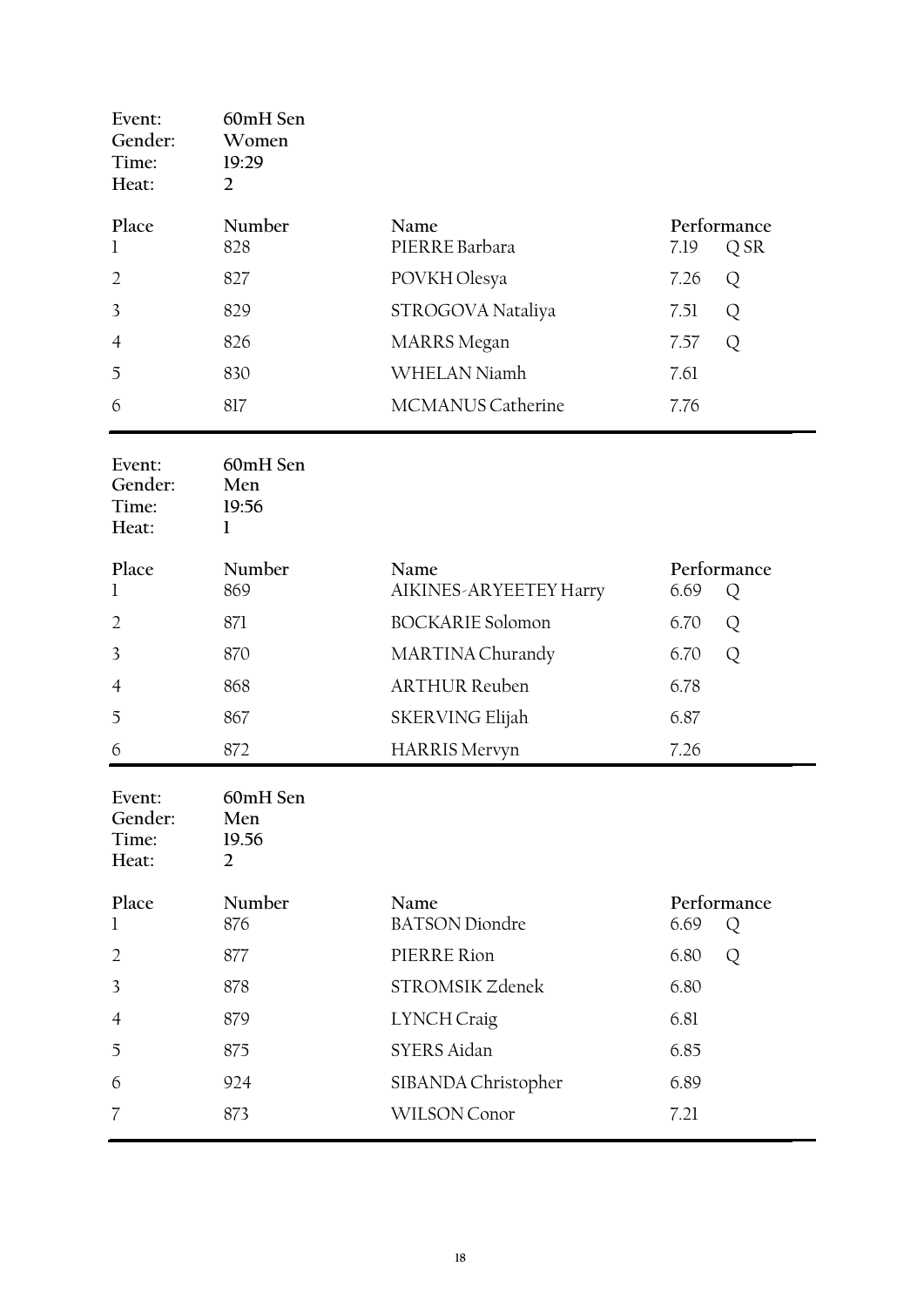| Event:<br>Gender:<br>Time:<br>Heat: | 60mH Sen<br>Men<br>19:56<br>3 |                         |      |                  |
|-------------------------------------|-------------------------------|-------------------------|------|------------------|
| Place<br>1                          | Number<br>883                 | Name<br>CHERRY D'Angelo | 6.63 | Performance<br>Q |
| $\overline{2}$                      | 885                           | <b>GITTENS Ramon</b>    | 6.69 | Q                |
| 3                                   | 884                           | <b>MARIANO</b> Brian    | 6.72 | q                |
| $\overline{4}$                      | 882                           | PAULINA Hensley         | 6.75 |                  |
| 5                                   | 881                           | REID Leon               | 6.81 |                  |
| 6                                   | 886                           | <b>LAWLOR Marcus</b>    | 6.93 |                  |
| $\overline{7}$                      | 880                           | OJEWUMI Joseph          | 6.99 |                  |

| Event:<br>Gender:<br>Time:<br>Heat: | 1500m Sen<br>Women<br>20:19<br>1 |                           |                           |
|-------------------------------------|----------------------------------|---------------------------|---------------------------|
| Place<br>$\mathbf{1}$               | Number<br>815                    | Name<br>CHEPKWEMOI Nancy  | Performance<br>4:08.46 SR |
| $\overline{2}$                      | 806                              | <b>KRAUSE Gesa</b>        | 4:09.49                   |
| 3                                   | 804                              | <b>GALLIGAN Rose-Anne</b> | 4:11.07 PB                |
| $\overline{4}$                      | 812                              | <b>LEONARD</b> Alison     | 4:11.28                   |
| 5                                   | 802                              | MAKI Kristiina            | 4:11.56                   |
| 6                                   | 814                              | <b>CAIN Mary</b>          | 4:13.46                   |
| 7                                   | 808                              | <b>TARPLEE Claire</b>     | 4:15.14                   |
| 8                                   | 803                              | <b>KREBS</b> Denise       | 4:15.89                   |
| 9                                   | 800                              | O'FLAHERTY Kerry          | 4:16.30                   |
| 10                                  | 809                              | SUJEW Diana               | 4:16.59                   |
| 11                                  | 811                              | <b>CROWE Laura</b>        | 4:20.41                   |
| 12                                  | 807                              | KALSTRUP SCHULZ Line      | 4:20.81                   |
|                                     | 810                              | SUJEW Elina               | <b>DNF</b>                |
|                                     | 850                              | DENNY SinŽad              | <b>DNF</b>                |
|                                     |                                  |                           |                           |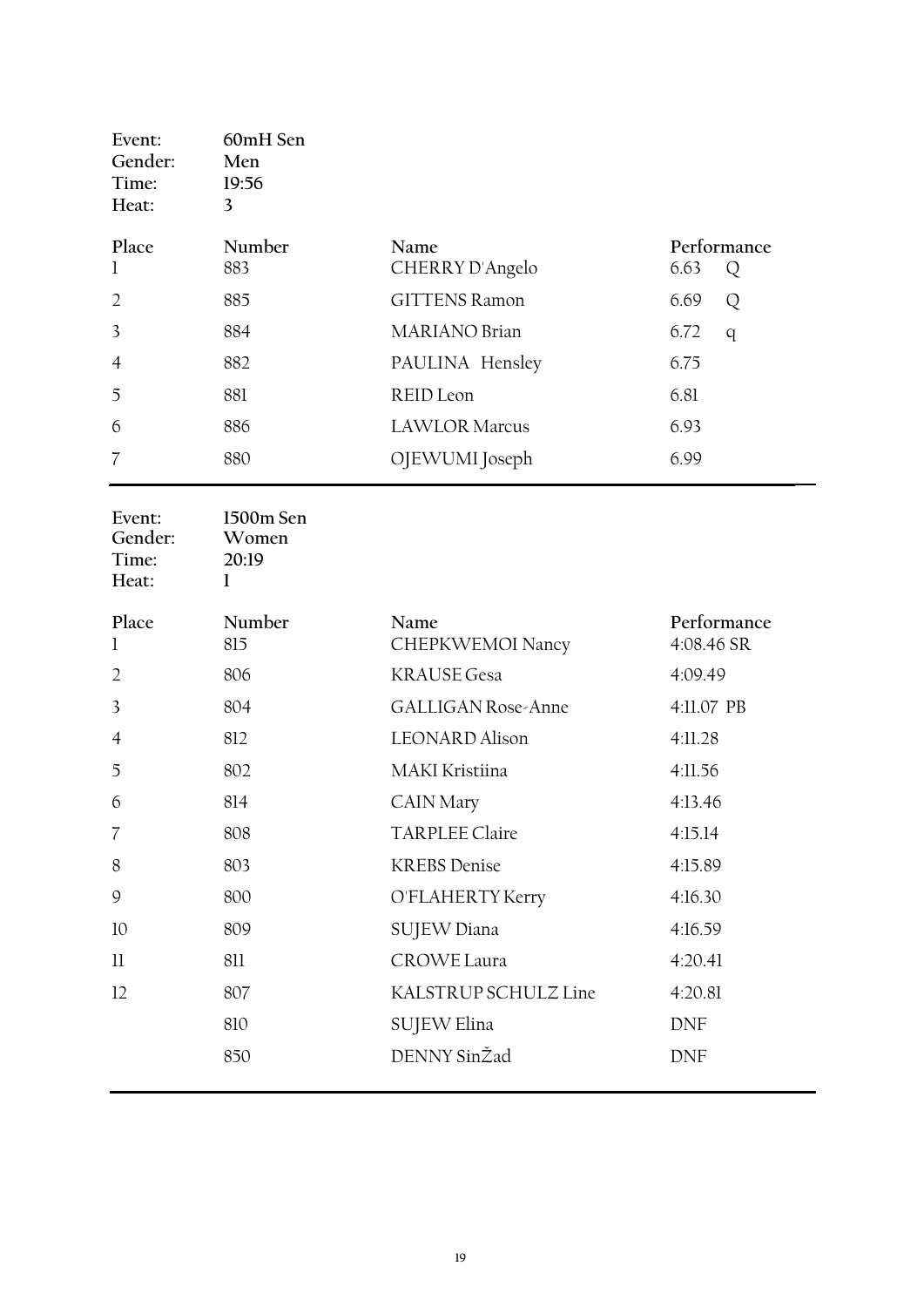| Event:<br>Gender:<br>Time:<br>Heat: | 800m Sen<br>Women<br>20:19<br>1       |                               |                          |
|-------------------------------------|---------------------------------------|-------------------------------|--------------------------|
| Place<br>1                          | Number<br>846                         | Name<br><b>BISHOP</b> Melissa | Performance<br>2:00.60SR |
| $\overline{2}$                      | 849                                   | <b>TRACEY Adelle</b>          | 2:02.34                  |
| 3                                   | 848                                   | TKACHUK Anastasiya            | 2:02.44                  |
| 4                                   | 851                                   | <b>TROEST Stina</b>           | 2:03.28                  |
| 5                                   | 847                                   | <b>BARROW</b> Leah            | 2:03.82                  |
| 6                                   | 852                                   | NEELY Kelly                   | 2:06.86                  |
| 7                                   | 845                                   | <b>KIRK Katie</b>             | 2:07.12                  |
|                                     | 850                                   | DENNY SinŽad                  | <b>DNF</b>               |
| Event:<br>Gender:<br>Time:<br>Heat: | 800m Sen<br>Men<br>20:26<br>$\bf{l}$  |                               |                          |
| Place<br>1                          | Number<br>893                         | Name<br>RIMMER, Michael       | Performance<br>1:48.13   |
| $\overline{2}$                      | 892                                   | LEARMONTH, Guy                | 1:48.20                  |
| 3                                   | 890                                   | WEBB, Jamie                   | 1:48.30                  |
| $\overline{4}$                      | 891                                   | BOWNESS, James                | 1:48.77                  |
| 5                                   | 887                                   | <b>BURIAN, Miroslav</b>       | 1:49.04                  |
| 6                                   | 895                                   | KELLY, Kieran                 | 1:49.48                  |
| 7                                   | 889                                   | JURKEVICS, Dmitrijs           | 1:49.85                  |
| 8                                   | 888                                   | PAVLICEK, Matej               | 1:50.85                  |
|                                     | 894                                   | ENNIS, Nick                   | <b>DNF</b>               |
| Event:<br>Gender:<br>Time:<br>Heat: | 400m SEN Final 1<br>Men<br>20:33<br>1 |                               |                          |
| Place<br>1                          | Number<br>856                         | Name<br>MASLAK, Pavel         | Performance<br>46.07     |
| $\overline{2}$                      | 855                                   | GREGAN, Brian                 | 47.62                    |
| 3                                   | 853                                   | BLAUWHOF, Bjorn               | 47.75                    |
| $\overline{4}$                      | 854                                   | CLARKE, Chris                 | 48.03                    |
| 5                                   | 857                                   | LENNON-FORD, Luke             | 49.28                    |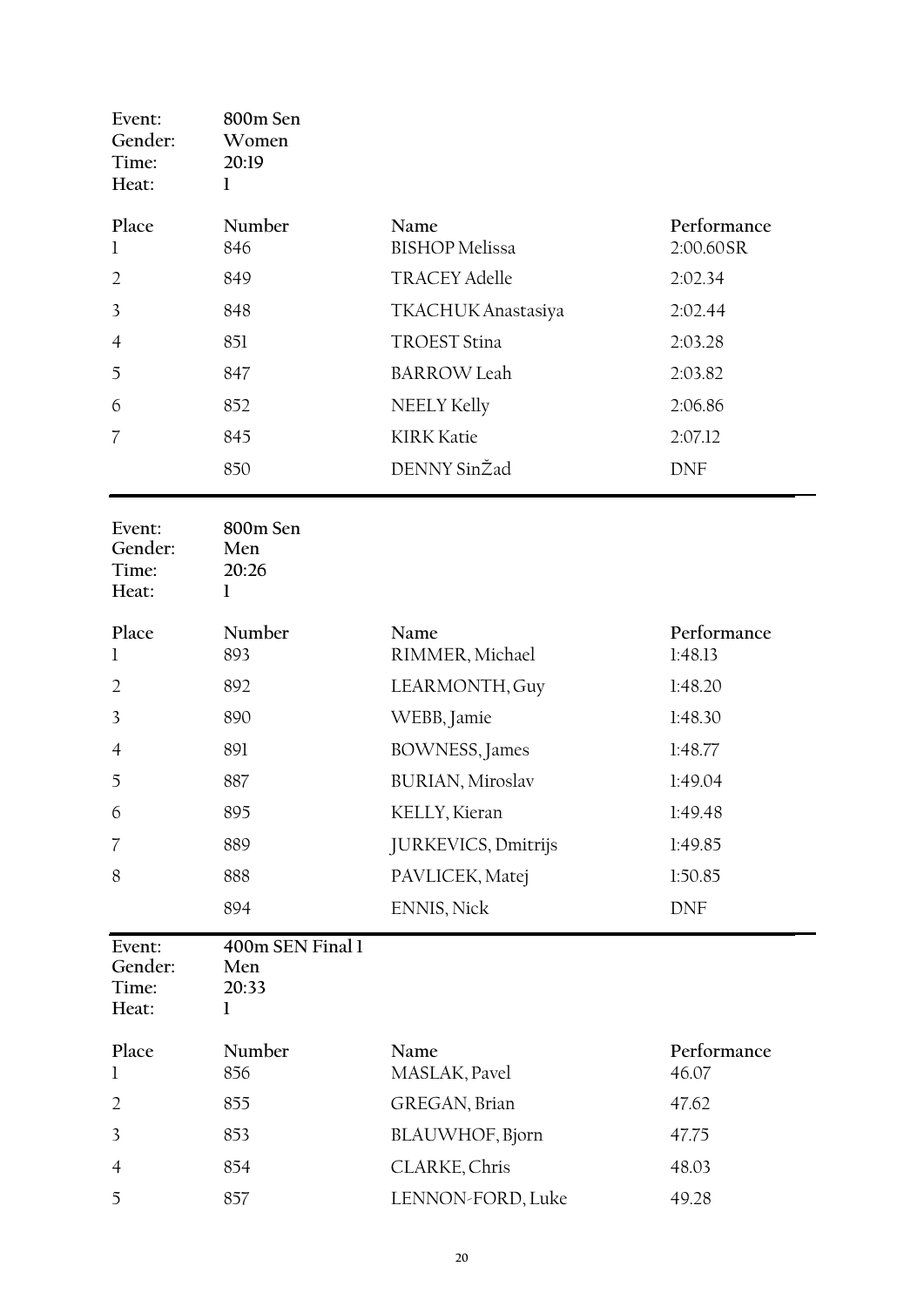| Event:<br>Gender:<br>Time:<br>Heat: | 400m SEN Final 2<br>Men<br>20:44<br>1 |                      |                      |
|-------------------------------------|---------------------------------------|----------------------|----------------------|
| Place<br>$\mathbf 1$                | Number<br>860                         | Name<br>BROWN, Chris | Performance<br>46.96 |
| $\overline{2}$                      | 859                                   | JANEZIC, Luka        | 47.44                |
| 3                                   | 861                                   | PARROS, Clayton      | 47.62                |
| $\overline{4}$                      | 858                                   | SORM, Patrik         | 47.94                |
| Event:<br>Gender:<br>Time:<br>Heat: | 400m SEN Final 3<br>Men<br>20:51      |                      |                      |

| Place          | Number | Name                    | Performance |
|----------------|--------|-------------------------|-------------|
|                | 865    | FEENEY, Patrick         | 47.00       |
| $\overline{2}$ | 864    | HYATT, Dane             | 47.20       |
| $\overline{3}$ | 863    | LEKEN KISHOYIAN, Alphas | 48.15       |
| $\overline{4}$ | 862    | CROWE, Timmy            | 48.18       |
|                |        |                         |             |

| Event:<br>Gender:<br>Time:<br>Heat: | Mile SEN<br>Men<br>21:10<br>1 |                    |             |         |
|-------------------------------------|-------------------------------|--------------------|-------------|---------|
| Place                               | Number                        | Name               | Performance |         |
| $\mathbf{1}$                        | 902                           | WOLDE, Dawit       | 3:54.02     | 3:37.86 |
| $\overline{2}$                      | 897                           | SASINEK, Filip     | 4:00.07     | 3:43.79 |
| 3                                   | 901                           | MOSES, Lewis       | 4:02.40     | 3:45.59 |
| $\overline{4}$                      | 900                           | EVERARD, Eoin      | 4:03.16     | 3:45.15 |
| 5                                   | 906                           | FITZGIBBON, Robbie | 4:03.81     | 3:45.71 |
| 6                                   | 898                           | WARNE, Joe         | 4:06.53     | 3:47.77 |
| 7                                   | 899                           | CHEESEMAN, Daniel  | 4:08.00     | 3:48.52 |
| 8                                   | 905                           | DOUMA, Richard     | 4:08.12     | 3:49.47 |
|                                     | 904                           | LEDINGHAM, James   | <b>DNF</b>  |         |
|                                     | 896                           | FRIS, Jan          | <b>DNF</b>  |         |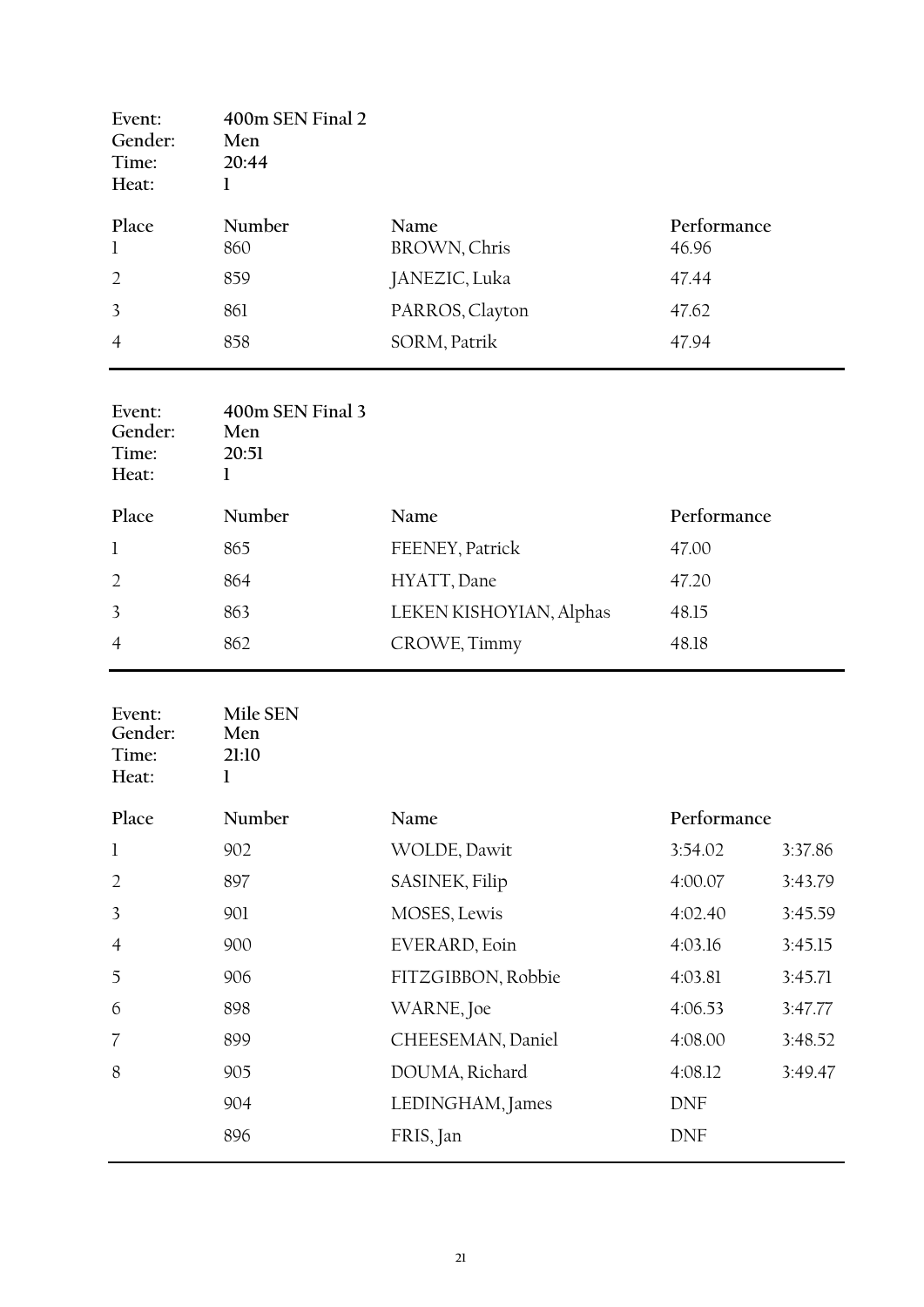| Event:<br>Gender:<br>Time:<br>Heat: | Pole Vault Sen<br>Men<br>21:25<br>1  |                               |                     |
|-------------------------------------|--------------------------------------|-------------------------------|---------------------|
| Place                               | Number                               | Name                          | Performance         |
| 1                                   | 910                                  | <b>BARBER</b> . Shawn         | 5.77                |
| $\overline{2}$                      | 914                                  | KENDRICKS. Sam                | 5.71                |
| 3                                   | 912                                  | EAVES. Max                    | 5.45                |
| $\overline{4}$                      | 907                                  | HAGUE. Adam                   | 5.45                |
| 5                                   | 908                                  | <b>MULDER. Nils</b>           | 5.30                |
| 5                                   | 925                                  | WEJNOLD JORGENSEN. Rasmus     | 5.30                |
| $\overline{7}$                      | 913                                  | CUTTS. Luke                   | 5.30                |
|                                     | 909                                  | DE WATER. Timo                | <b>NM</b>           |
| Event:<br>Gender:<br>Time:<br>Heat: | Triple Jump SEN<br>Men<br>20:52<br>1 |                               |                     |
| Place                               | Number                               | Name                          | Performance         |
| 1                                   | 918                                  | FLORANT Fabian                | 16.34<br>$+0.0$     |
| $\overline{2}$                      | 917                                  | HOFFMAN Karol                 | 16.32<br>$+0.0$     |
| 3                                   | 920                                  | <b>IASTREBOV Viktor</b>       | 15.89<br>$+0.0$     |
| 4                                   | 916                                  | FOX Nathan                    | 15.85<br>$+0.0$     |
| 5                                   | 921                                  | SINGH Arpinder                | 15.80<br>$+0.0$     |
| 6                                   | 915                                  | ADEDOYIN Kola                 | 15.40<br>$+0.0$     |
| 7                                   | 919                                  | HOANG Jordan                  | 13.95<br>$+0.0$     |
| Event:<br>Gender:<br>Time:<br>Heat: | 60mH Sen<br>Women<br>21:20<br>1      |                               |                     |
| Place<br>1                          | Number<br>841                        | Name<br><b>CASTLIN Kristi</b> | Performance<br>7.92 |
| $\overline{2}$                      | 834                                  | NELVIS Sharika                | 7.93                |
| 3                                   | 843                                  | PLATITSYNA Hanna              | 8.10                |
| $\overline{4}$                      | 840                                  | <b>BOONS</b> Eefje            | 8.20                |
| 5                                   | 835                                  | <b>LAVIN</b> Sarah            | 8.25                |
| 6                                   | 837                                  | MCMANUS Catherine             | 8.73                |
| $\overline{\mathcal{U}}$            | 833                                  | O'HORA Lilly-Ann              | 8.74                |
|                                     | 842                                  | MILLER Yasmin                 | <b>DNS</b>          |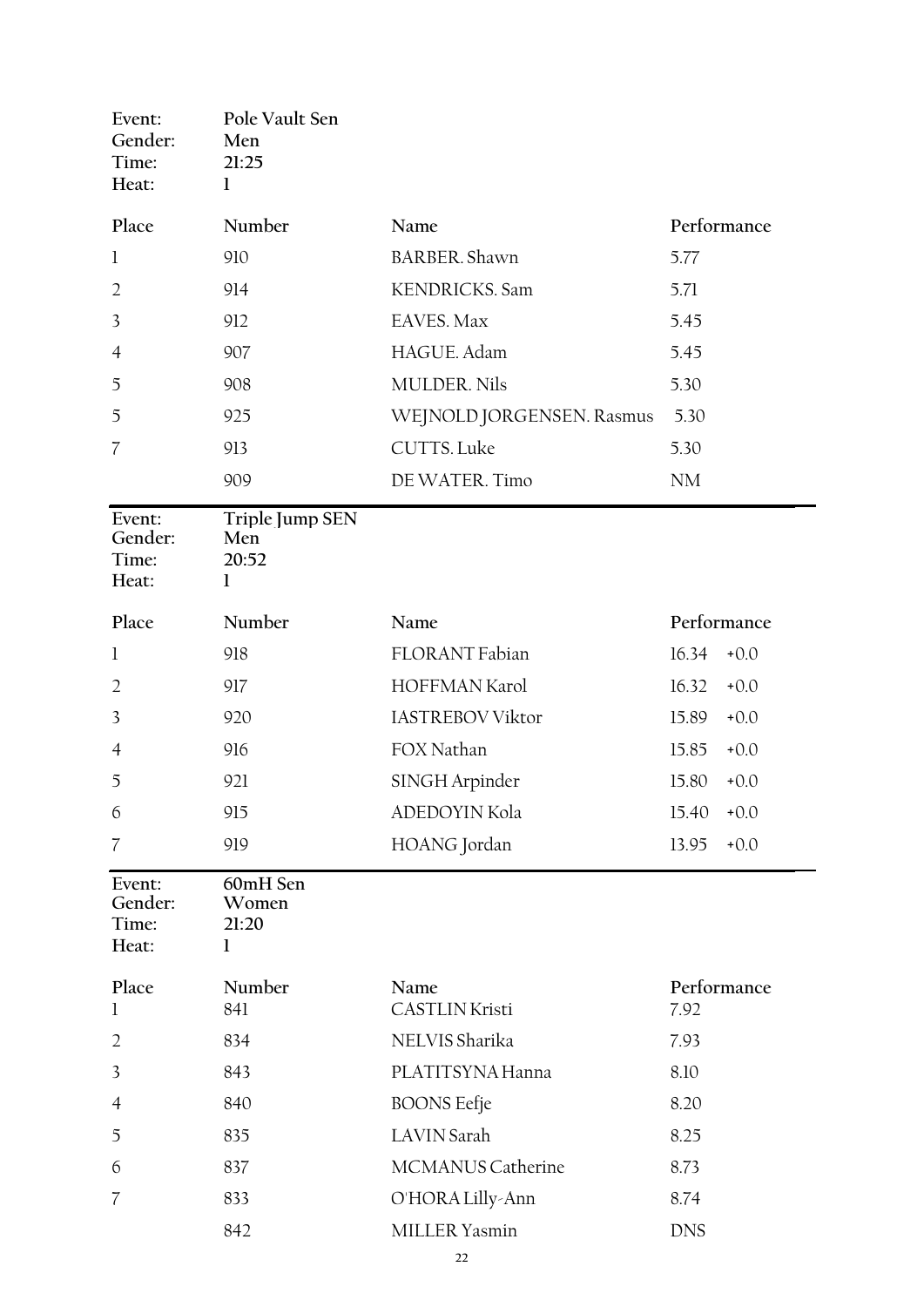<span id="page-22-0"></span>

| Event:<br>Gender:<br>Time:<br>Heat: |     | 60m Sen<br>Women<br>21:19<br>1 |                            |                                   |
|-------------------------------------|-----|--------------------------------|----------------------------|-----------------------------------|
| Place                               |     | Number                         | Name                       | Performance                       |
| $\bf{l}$                            |     | 828                            | PIERRE Barbara             | <b>SR</b><br>7.12                 |
| $\overline{2}$                      |     | 827                            | POVKH Olesya               | 7.23                              |
| 3                                   |     | 820                            | <b>FOSTER Amy</b>          | 7.33                              |
| 4                                   |     | 818                            | <b>HEALY Phil</b>          | 7.37                              |
| 5                                   |     | 829                            | STROGOVA Nataliya          | 7.43                              |
| 6                                   |     | 819                            | <b>VANBUREN Cleo</b>       | 7.44                              |
| 7                                   |     | 822                            | NEVILLE Ciara              | 7.58                              |
| 8                                   |     | 826                            | <b>MARRS</b> Megan         | 7.64                              |
| Event:<br>Gender:<br>Time:<br>Heat: |     | 60mH Sen<br>Men<br>21:30<br>1  |                            |                                   |
| Place<br>1                          |     | Number<br>883                  | Name<br>CHERRY D'Angelo    | Performance<br>${\rm SR}$<br>6.58 |
| $\overline{2}$                      |     | 876                            | <b>BATSON</b> Diondre      | 6.62                              |
| 3                                   |     | 885                            | <b>GITTENS Ramon</b>       | 6.65                              |
| $\overline{4}$                      |     | 869                            | AIKINES-ARYEETEY Harry     | 6.67                              |
| 5                                   |     | 884                            | MARIANO Brian              | 6.72                              |
| 6                                   |     | 871                            | <b>BOCKARIE</b> Solomon    | 6.72                              |
| 7                                   |     | 870                            | MARTINA Churandy           | 6.77                              |
|                                     |     | 877                            | PIERRE Rion                | <b>DNS</b>                        |
| Event:<br>Gender:<br>Time:<br>Heat: |     | 1500m Sen<br>Men<br>21:40<br>1 |                            |                                   |
| Place<br>$\bf{l}$                   | 902 | Number                         | Name<br><b>WOLDE Dawit</b> | Performance<br>3:37.86            |
| $\overline{2}$                      | 897 |                                | <b>SASINEK Filip</b>       | 3:43.79                           |
| $\overline{3}$                      | 900 |                                | <b>EVERARD</b> Eoin        | 3:45.15                           |
| $\overline{4}$                      | 901 |                                | <b>MOSES</b> Lewis         | 3:45.59                           |
| 5                                   | 906 |                                | FITZGIBBON Robbie          | 3:45.71                           |
| 6                                   | 898 |                                | <b>WARNE</b> Joe           | 3:47.77                           |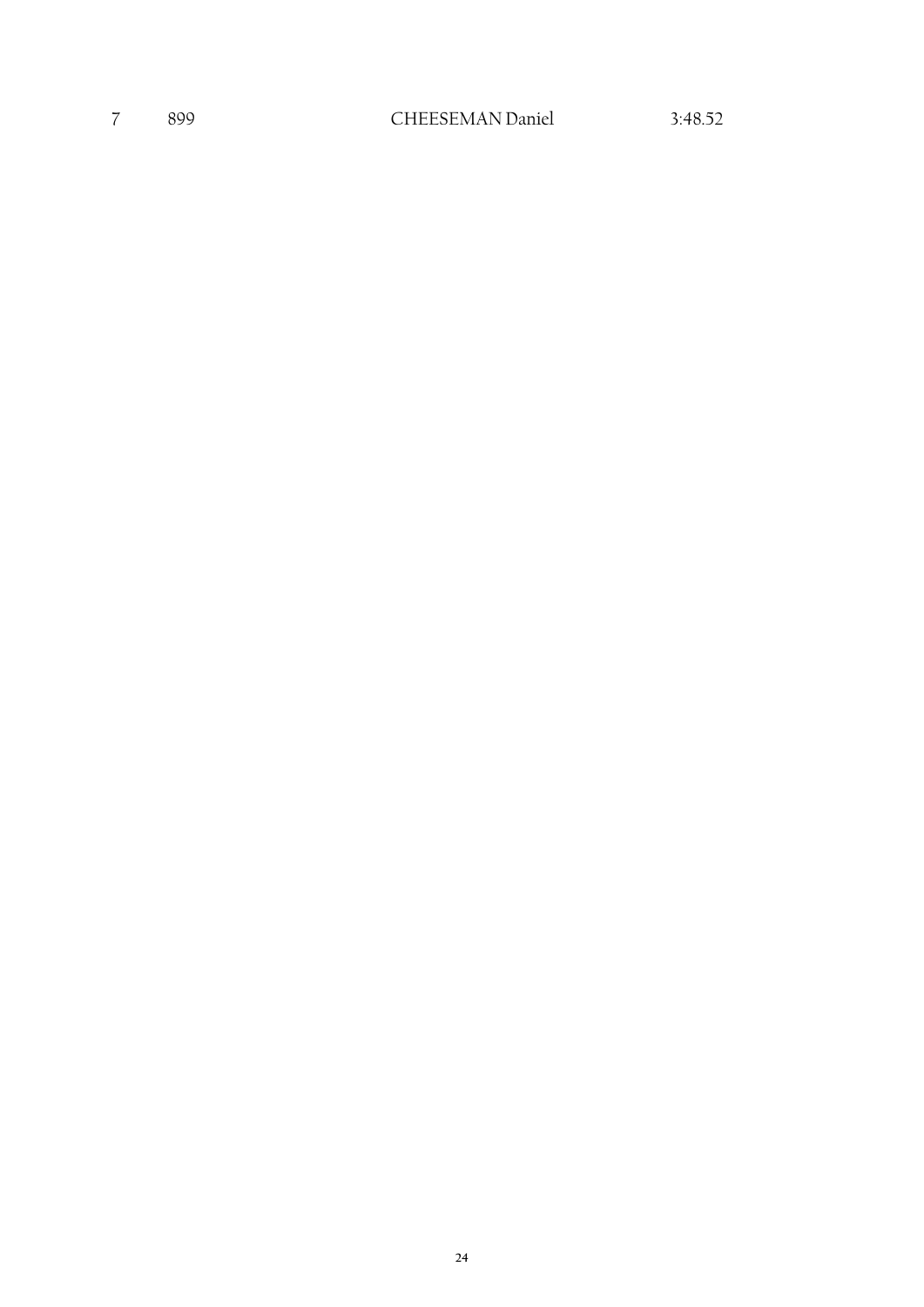| 8 | 905 | DOUMA Richard   | 3:49.47 |
|---|-----|-----------------|---------|
|   | 896 | FRIS Jan        | DNF     |
|   | 904 | LEDINGHAM James | DNF     |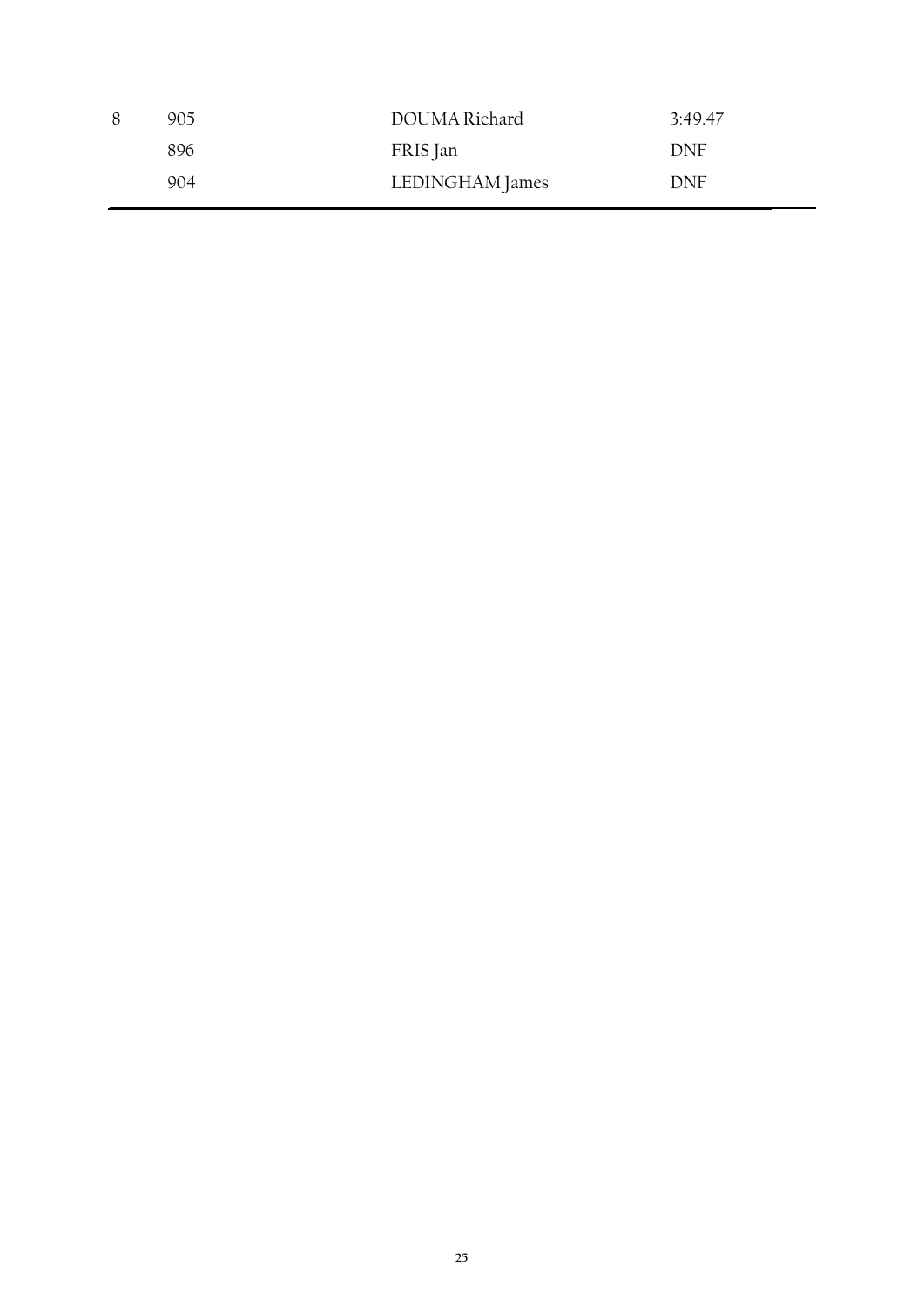

| Event:<br>Gender:<br>Time:<br>Heat: | 60mH Sen<br>Women<br>19:25<br>$\bf{l}$       |                       |                          |
|-------------------------------------|----------------------------------------------|-----------------------|--------------------------|
| Place<br>1                          | Name<br>COWARD Jacquelyn                     | Country<br><b>USA</b> | Performance<br>7.97<br>Q |
| $\overline{2}$                      | NELVIS Sharika                               | <b>USA</b>            | 8.11<br>Q                |
| 3                                   | WESTERLUND Elin                              | <b>SWE</b>            | 8.20<br>Q                |
| 4                                   | <b>BENNETT Gemma</b>                         | <b>GBR</b>            | 8.50<br>q                |
| 5                                   | MCMANUS Catherine                            | <b>IRL</b>            | 8.57<br>q                |
| Event:<br>Gender:<br>Time:<br>Heat: | 60mH Sen<br>Women<br>19:25<br>$\overline{2}$ |                       |                          |
| Place<br>1                          | Name<br>MANNING Christina                    | Country<br><b>USA</b> | Performance<br>7.91<br>Q |
| $\overline{2}$                      | PEARSON Sally                                | <b>AUS</b>            | 8.02<br>Q                |
| 3                                   | <b>BOONS</b> Eefje                           | <b>NED</b>            | 8.26<br>Q                |
| $\overline{4}$                      | <b>SCOTT Molly</b>                           | IRL                   | 8.57                     |
| 5                                   | O'HORA Lilly-Ann                             | <b>IRL</b>            | 8.71                     |
| Event:<br>Gender:<br>Time:<br>Heat: | 60m Sen<br>Women<br>19:31<br>1               |                       |                          |
| Place<br>l                          | Name<br>OWOSU-AGYAPONG Flings                | Country<br><b>GHA</b> | Performance<br>7.29<br>Q |
| $\overline{2}$                      | <b>HEALY Phil</b>                            | IRL                   | 7.34<br>Q                |
| 3                                   | <b>AGYAPONG Finette</b>                      | <b>GBR</b>            | 7.42<br>Q                |
| 4                                   | MANNING Cliodhna                             | IRL                   | 7.62<br>q                |
| 5                                   | <b>KEANE Rachel</b>                          | IRL                   | 7.91<br>q                |
| 6                                   | O'HORA Lilly-Ann                             | IRL                   | 8.01                     |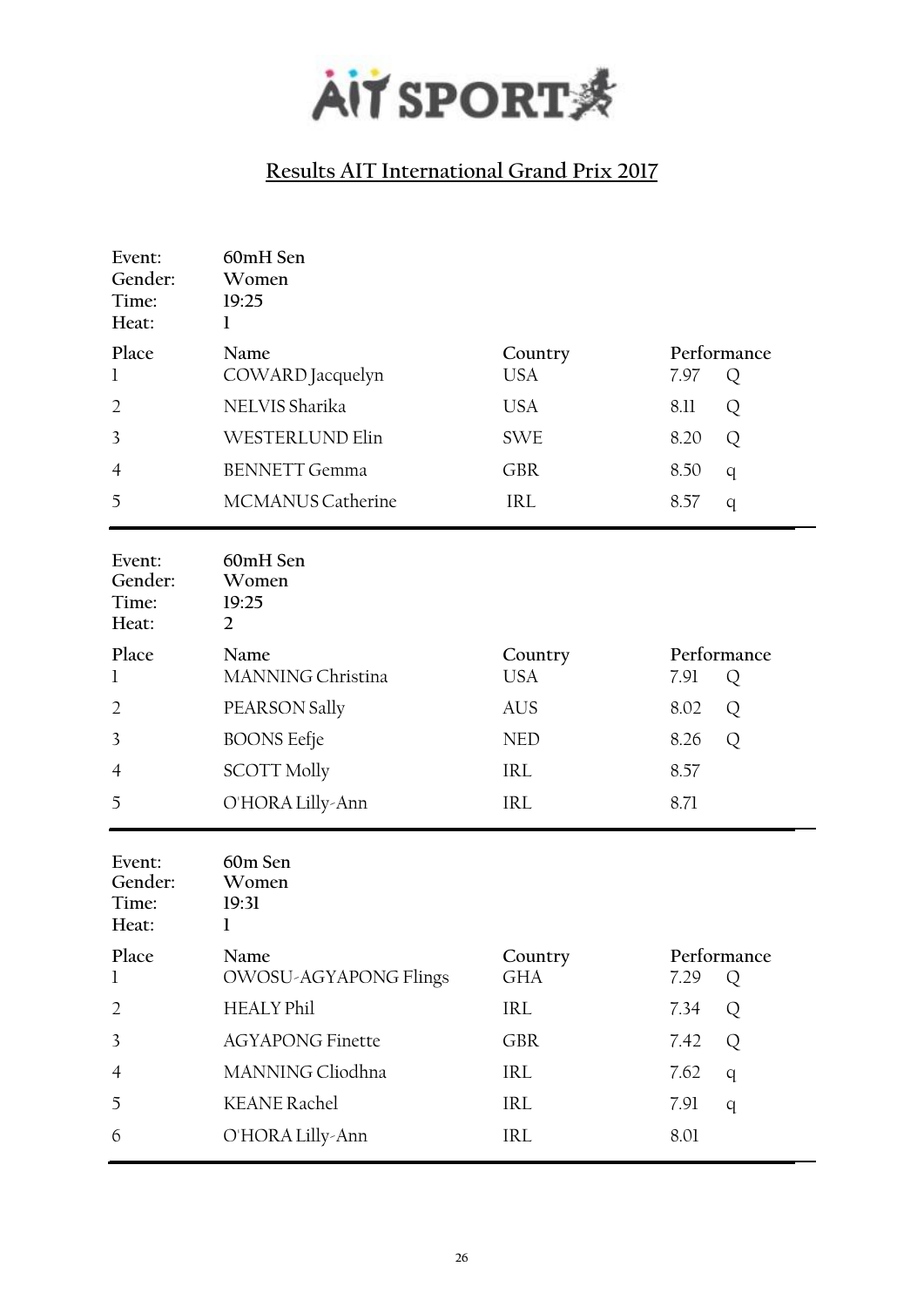| Event:<br>Gender:<br>Time:<br>Heat: | 60m Sen<br>Women<br>19:31<br>$\overline{2}$ |                |                          |
|-------------------------------------|---------------------------------------------|----------------|--------------------------|
| Place<br>$\mathbf{l}$               | Name<br>LAWSON Lekeisha                     | Country<br>USA | Performance<br>7.30<br>Q |
| $\overline{2}$                      | <b>MCMANUS Catherine</b>                    | IRL            | 7.63<br>Q                |
| $\overline{3}$                      | <b>HARRIS Vicky</b>                         | IRL            | 7.85<br>Q                |
| $\overline{4}$                      | <b>LAWLER</b> Grace                         | IRL            | 7.93                     |
| Event:<br>Gender:<br>Time:<br>Heat: | 60m Sen<br>Men<br>19:46<br>1                |                |                          |
| Place                               | Name                                        | Country        | Performance              |

| r iace<br>$\mathbf 1$               | <i>i</i> vallie<br>CHERRY D'Angelo        | Country<br><b>USA</b> | Periormance<br>6.60 | Q         |
|-------------------------------------|-------------------------------------------|-----------------------|---------------------|-----------|
| $\overline{2}$                      | SWARAY Josh                               | <b>SEN</b>            | 6.73                | Q         |
| 3                                   | AIKINES-ARYEETEY Harry                    | <b>GBR</b>            | 6.73                | Q         |
| $\overline{4}$                      | SIBANDA Cristopher                        | IRL                   | 6.85                |           |
| 5                                   | REID Leon                                 | <b>GBR</b>            | 6.88                |           |
| 6                                   | <b>DOHERTY</b> Eoin                       | IRL                   | 6.97                |           |
| 7                                   | KAVANAGH Mark                             | IRL                   | 7.03                |           |
| 8                                   | <b>ENNIS Nick</b>                         | IRL                   | 7.24                |           |
|                                     |                                           |                       |                     |           |
| Event:<br>Gender:<br>Time:<br>Heat: | 60m Sen<br>Men<br>19:46<br>$\overline{2}$ |                       |                     |           |
| Place                               | Name                                      | Country               | Performance         |           |
| 1                                   | SAFO-ANTWI Sean                           | <b>GHA</b>            | 6.58                | $Q$ , =SR |
| $\overline{2}$                      | <b>GITTENS Ramon</b>                      | <b>BAR</b>            | 6.74                | Q         |
| 3                                   | <b>CODRINGTON Giovanni</b>                | <b>NED</b>            | 6.75                | Q         |
| 4                                   | <b>BOCKARIE</b> Solomon                   | <b>NED</b>            | 6.76                | q         |

6 SYERS Aidan GBR 6.86

7 OJEWUMI Joseph IRL 7.06 8 WILSON Conor IRL 7.26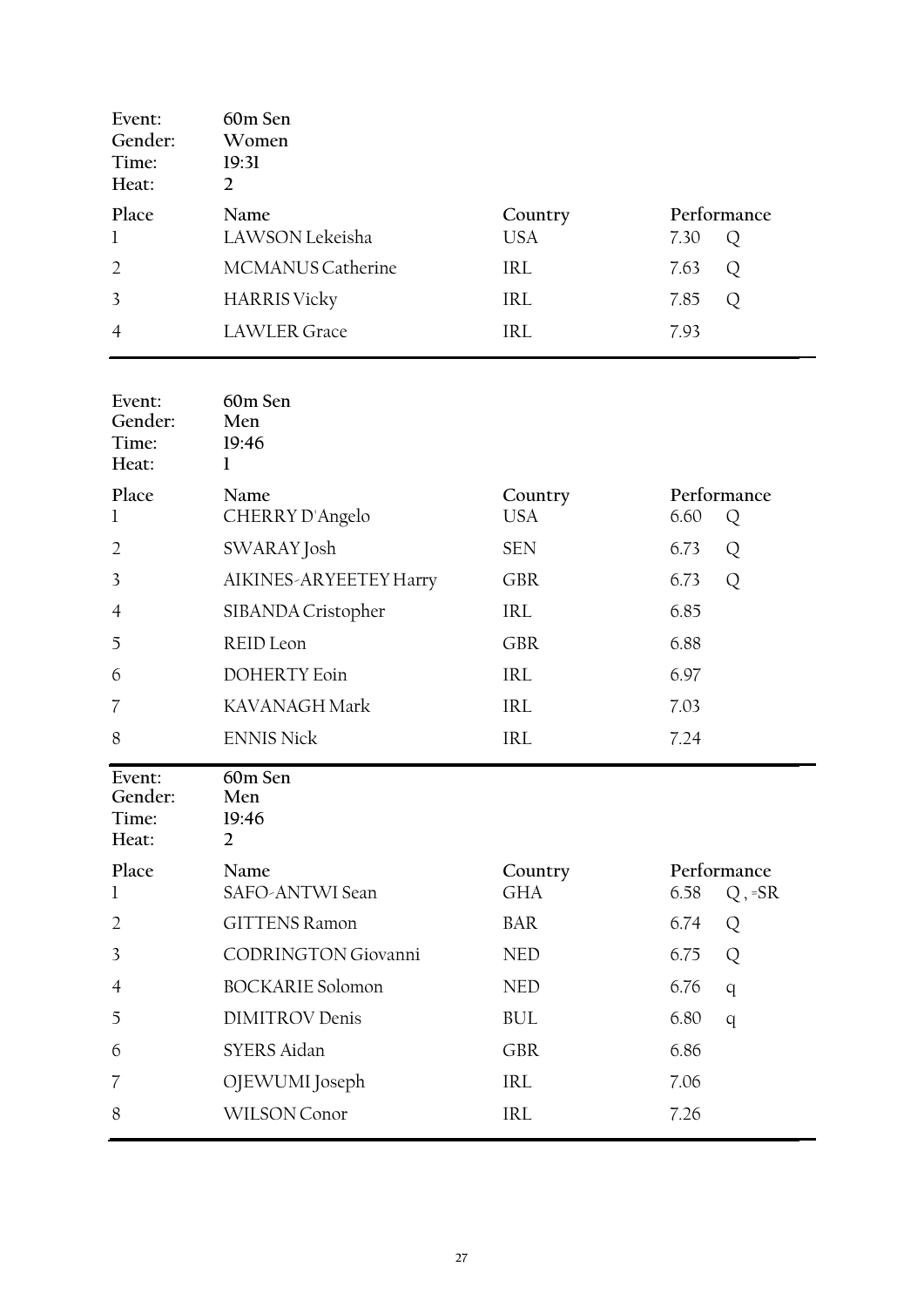| Event:<br>Gender:<br>Time:<br>Heat: | 1500m SEN<br>Women<br>20:10<br>1 |                       |                               |
|-------------------------------------|----------------------------------|-----------------------|-------------------------------|
| Place<br>1                          | Name<br><b>BOBOCEA Claudia</b>   | Country<br><b>ROM</b> | Performance<br>4:08.19 AC, SR |
| $\overline{2}$                      | <b>BUCKMAN Zoe</b>               | AUS                   | 4:11.18                       |
| 3                                   | MCDONALD Sarah                   | <b>GBR</b>            | 4:11.62                       |
| $\overline{4}$                      | NILSSON Linn                     | <b>SWE</b>            | 4:11.77                       |
| 5                                   | MAGEEAN Ciara                    | IRL                   | 4:12.46                       |
| 6                                   | <b>LACAZE</b> Genevieve          | <b>AUS</b>            | 4:13.19                       |
| 7                                   | O'FLAHERTY Kerry                 | <b>IRL</b>            | 4:14.63                       |
| 8                                   | WALCOTT-NOLAN Revee              | <b>GBR</b>            | 4:15.02                       |
| 9                                   | MITCHELL Emma                    | <b>IRL</b>            | 4:15.32                       |
| 10                                  | EVANGELIDOU Natalia              | <b>CYP</b>            | 4:15.68                       |
|                                     | CHAMBERS Kendra                  | <b>USA</b>            | <b>DNF</b>                    |
|                                     | VAN ACCOM Sofie                  | <b>BEL</b>            | <b>DNF</b>                    |

| Event:<br>Gender:<br>Time:<br>Heat: | 800m SEN<br>Women<br>20:20<br>1 |                       |                               |
|-------------------------------------|---------------------------------|-----------------------|-------------------------------|
| Place<br>1                          | Name<br><b>BISHOP</b> Melissa   | Country<br>CAN        | Performance<br>2:01.42        |
| $\overline{2}$                      | VELVERE Liga                    | LAT                   | 2:02.18                       |
| 3                                   | <b>TROEST Stina</b>             | <b>DEN</b>            | 2:03.72                       |
| 4                                   | <b>VOORRIPS Suzanne</b>         | <b>NED</b>            | 2:07.42                       |
| 5                                   | <b>MCILVEEN Erin</b>            | <b>GBR</b>            | 2:07.63                       |
| 6                                   | LALLY Alanna                    | <b>IRL</b>            | 2:08.38                       |
|                                     | ANKIEWICZ Emilia                | POL                   | <b>DNF</b>                    |
|                                     |                                 |                       |                               |
| Event:<br>Gender:<br>Time:<br>Heat: | 600m SEN<br>Men<br>20:28<br>1   |                       |                               |
| Place<br>l                          | Name<br>LANGFORD Kyle           | Country<br><b>GBR</b> | Performance<br>1:16.10 AC, SR |
| $\overline{2}$                      | <b>SOWINSKI Erik</b>            | <b>USA</b>            | 1:16.15                       |
| 3                                   | KUCIAPSKI Artur                 | POL                   | 1:16.77                       |
| $\overline{4}$                      | <b>TOUHY Niall</b>              | <b>IRL</b>            | 1:18.35                       |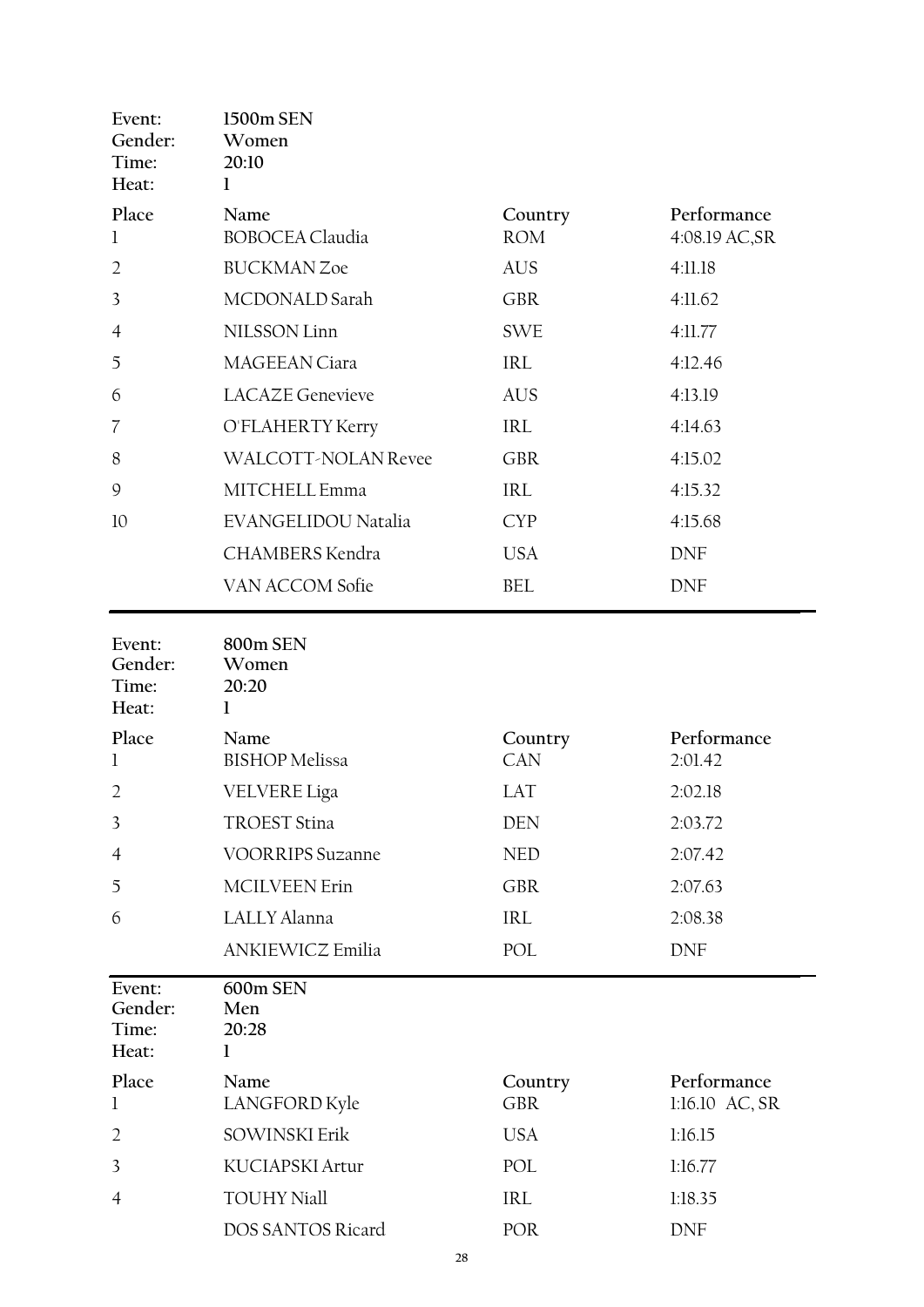| Event:<br>Gender:<br>Time:<br>Heat: | 400m SEN<br>Men<br>20:35 |                       |                      |
|-------------------------------------|--------------------------|-----------------------|----------------------|
| Place<br>$\mathbf{1}$               | Name<br>RODGER Sebastian | Country<br><b>GBR</b> | Performance<br>46.57 |
| $\overline{2}$                      | ORM Patrik               | CZE                   | 46.87                |
| $\overline{3}$                      | <b>LENNON FORD Luke</b>  | <b>GBR</b>            | 47.14                |
| $\overline{4}$                      | <b>AGARD Terrence</b>    | <b>NED</b>            | 47.84                |
| 5                                   | <b>ENNIS Nick</b>        | IRL                   | 50.49                |

| Event:<br>Gender:<br>Time:<br>Heat: | Mile SEN<br>Men<br>20:51<br>1 |            |             |         |
|-------------------------------------|-------------------------------|------------|-------------|---------|
| Place                               | Name                          | Country    | Performance |         |
| 1                                   | <b>GREGSON Ryan</b>           | <b>AUS</b> | 3:56.49     | 3:41.43 |
| $\overline{2}$                      | ROGESTEDT Johan               | <b>SWE</b> | 3:58.11     | 3:42.78 |
| 3                                   | MARSHALL Tom                  | <b>GBR</b> | 3:59.84     | 3:44.77 |
| $\overline{4}$                      | NGETICH Hillary               | <b>KEN</b> | 4:01.84     | 3:44.50 |
| 5                                   | TRAVERS John                  | <b>IRL</b> | 4:02.54     | 3:46.09 |
| 6                                   | <b>ROBINSON Paul</b>          | <b>IRL</b> | 4:02.77     | 3:46.97 |
| 7                                   | <b>EVERARD</b> Eoin           | IRL        | 4:02.83     | 3:45.09 |
| 8                                   | <b>KELLY Kieran</b>           | <b>IRL</b> | 4:03.17     | 3:46.64 |
| 9                                   | DOUMA Richard                 | <b>NED</b> | 4:05.47     | 3:47.51 |
| 10                                  | <b>KELLY Kevin</b>            | IRL        | 4:11.05     | 4:52.54 |
|                                     | <b>BETT</b> Reuben            | <b>KEN</b> | <b>DNF</b>  |         |
|                                     | <b>CLUTTERBUCK Dale</b>       | <b>GBR</b> | <b>DNF</b>  |         |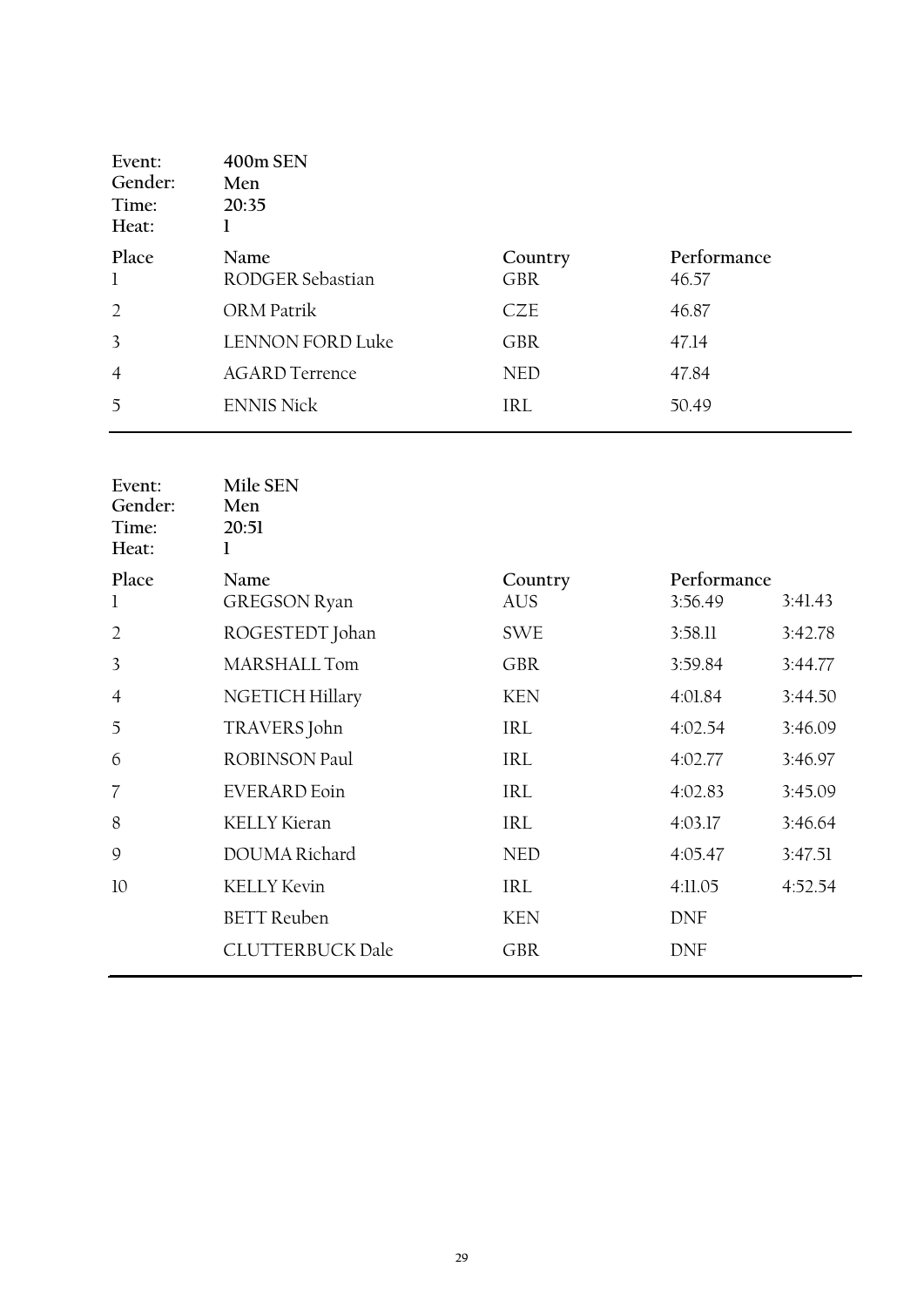| Event:<br>Gender:<br>Time:<br>Heat: | 1500m SEN<br>Men<br>21:01<br>1       |                       |                               |
|-------------------------------------|--------------------------------------|-----------------------|-------------------------------|
| Place                               | Name                                 | Country               | Performance                   |
| $\mathbf{l}$                        | <b>GREGSON Ryan</b>                  | <b>AUS</b>            | 3:41.43                       |
| $\overline{2}$                      | ROGESTEDT Johan                      | <b>SWE</b>            | 3:42.78                       |
| 3                                   | NGETICH Hillary                      | <b>KEN</b>            | 3:44.50                       |
| $\overline{4}$                      | MARSHALL Tom                         | <b>GBR</b>            | 3:44.77                       |
| 5                                   | <b>EVERARD</b> Eoin                  | <b>IRL</b>            | 3:45.09                       |
| 6                                   | TRAVERS John                         | <b>IRL</b>            | 3:46.09                       |
| 7                                   | <b>KELLY Kieran</b>                  | <b>IRL</b>            | 3:46.64                       |
| 8                                   | <b>ROBINSON Paul</b>                 | <b>IRL</b>            | 3:46.97                       |
| $\mathcal{G}$                       | DOUMA Richard                        | <b>NED</b>            | 3:47.51                       |
| 10                                  | <b>KELLY Kevin</b>                   | <b>IRL</b>            | 3:52.54                       |
|                                     | <b>CLUTTERBUCK Dale</b>              | <b>GBR</b>            | <b>DNF</b>                    |
|                                     | <b>BETT</b> Reuben                   | <b>KEN</b>            | <b>DNF</b>                    |
| Event:<br>Gender:<br>Time:<br>Heat: | Long Jump Sen<br>Women<br>20:14<br>1 |                       |                               |
| Place<br>$\mathbf{l}$               | Name<br><b>UGEN</b> Lorraine         | Country<br><b>GBR</b> | Performance<br>6.54<br>$+0.0$ |
| $\overline{2}$                      | <b>MALONE</b> Chantel                | <b>BVI</b>            | 6.40<br>$+0.0$                |

| Event:<br>Gender:<br>Time:<br>Heat: | High Jump Sen<br>Men<br>20:14 |                |                     |
|-------------------------------------|-------------------------------|----------------|---------------------|
| Place<br>1                          | Name<br>WILSON Jamal          | Country<br>BAH | Performance<br>2.23 |
| $\overline{2}$                      | <b>EDWARDS Mike</b>           | <b>GBR</b>     | 2.20                |
| 3                                   | <b>MELON</b> Alan             | <b>CRO</b>     | 2.15                |
| $\overline{4}$                      | ROBERTS Matthew               | <b>GBR</b>     | 2.15                |
| 5                                   | <b>SMITH David</b>            | <b>GBR</b>     | 2.10                |
| 6                                   | CARTHY WALSH Ryan             | IRL.           | 2.05                |

3 MITKOVA Milena BUL 6.18 +0.0

4 MARMBRANDT Malin SWE 6.14 +0.0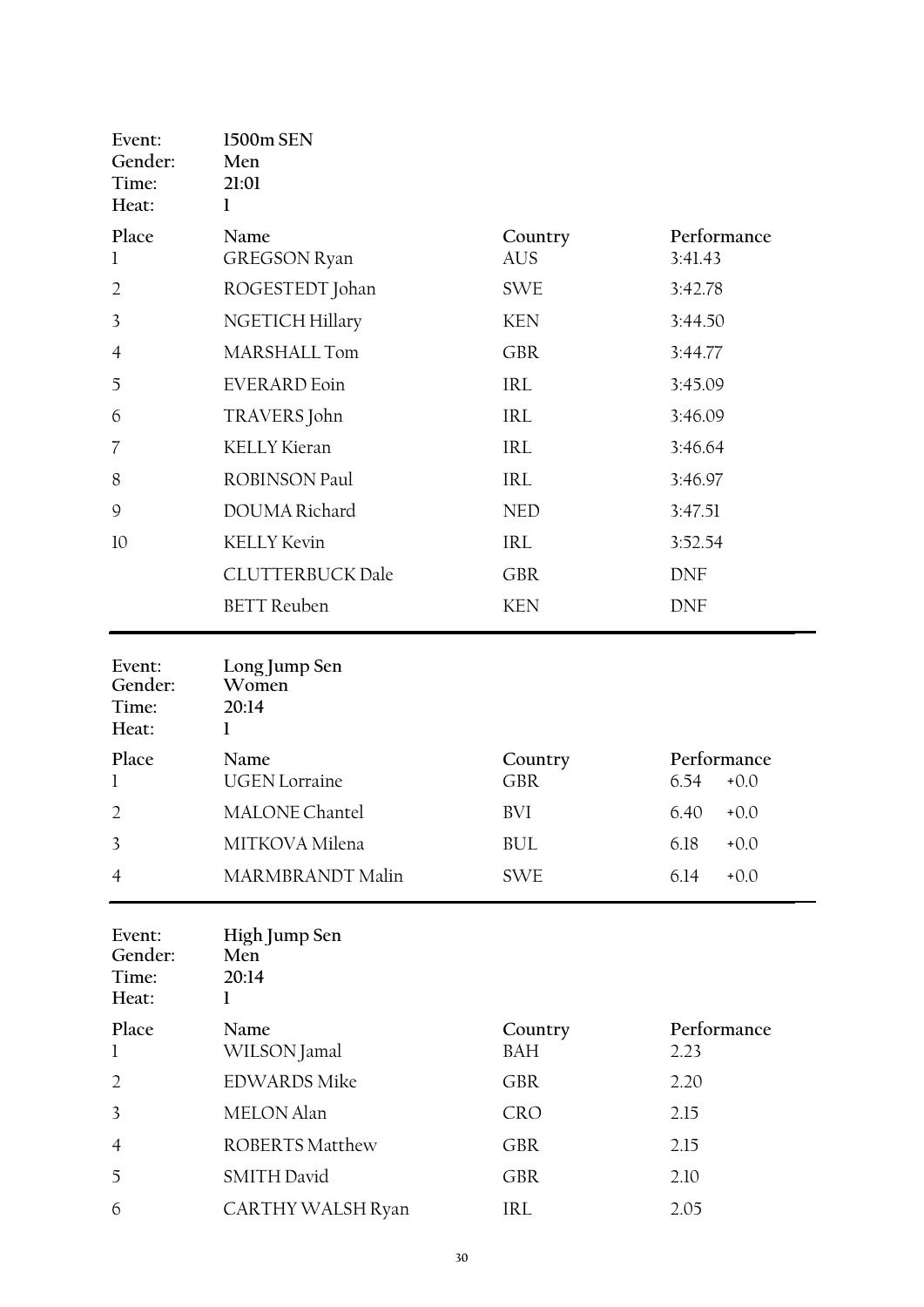| Event:<br>Gender:<br>Time:<br>Heat: | 60mH SEN<br>Women<br>21:06<br>1 |                       |                                  |
|-------------------------------------|---------------------------------|-----------------------|----------------------------------|
| Place<br>1                          | Name<br>MANNING Christina       | Country<br><b>USA</b> | Performance<br>AC, SR<br>7.82    |
| $\overline{2}$                      | NELVIS Sharika                  | <b>USA</b>            | 7.92                             |
| 3                                   | PEARSON Sally                   | <b>AUS</b>            | 7.92                             |
| $\overline{4}$                      | COWARD Jacquelyn                | <b>USA</b>            | 7.98                             |
| 5                                   | <b>WESTERLUND Elin</b>          | <b>SWE</b>            | 8.25                             |
| 6                                   | <b>BOONS</b> Eefje              | <b>NED</b>            | 8.30                             |
| 7                                   | <b>BENNETT Gemma</b>            | <b>GBR</b>            | 8.46                             |
| 8                                   | <b>MCMANUS Catherine</b>        | IRL                   | 8.55                             |
| Event:<br>Gender:<br>Time:<br>Heat: | 60m SEN<br>Women<br>21:14<br>1  |                       |                                  |
| Place<br>1                          | Name<br>LAWSON Lekeisha         | Country<br><b>USA</b> | Performance<br>7.20              |
| $\overline{2}$                      | OWOSU-AGYAPONG Flings           | GHA                   | 7.26                             |
| 3                                   | <b>HEALY Phil</b>               | IRL                   | 7.31                             |
| 4                                   | <b>AGYAPONG Finette</b>         | <b>GBR</b>            | 7.42                             |
| 5                                   | MANNING Cliodhna                | IRL                   | 7.64                             |
| 6                                   | <b>LAWLER</b> Grace             | IRL                   | 7.92                             |
| 7                                   | <b>HARRIS Vicky</b>             | IRL                   | 7.93                             |
| 8                                   | <b>KEANE</b> Rachel             | IRL                   | 7.93                             |
| Event:<br>Gender:<br>Time:<br>Heat: | 60m SEN<br>Men<br>21:23<br>1    |                       |                                  |
| Place<br>1                          | Name<br>SAFO-ANTWI Sean         | Country<br><b>GHA</b> | Performance<br><b>SR</b><br>6.56 |
| 2                                   | <b>GITTENS Ramon</b>            | <b>BAR</b>            | 6.60                             |
| 3                                   | CHERRY D'Angelo                 | <b>USA</b>            | 6.69                             |
| 4                                   | <b>BOCKARIE</b> Solomon         | <b>NED</b>            | 6.70                             |
| 5                                   | AIKINES-ARYEETEY Harry          | <b>GBR</b>            | 6.70                             |
| 6                                   | SWARAY Josh                     | <b>SEN</b>            | 6.71                             |
| 7                                   | <b>CODRINGTON Giovanni</b>      | <b>NED</b>            | 6.74                             |
| 8                                   | <b>DIMITROV</b> Denis           | <b>BUL</b>            | 6.80                             |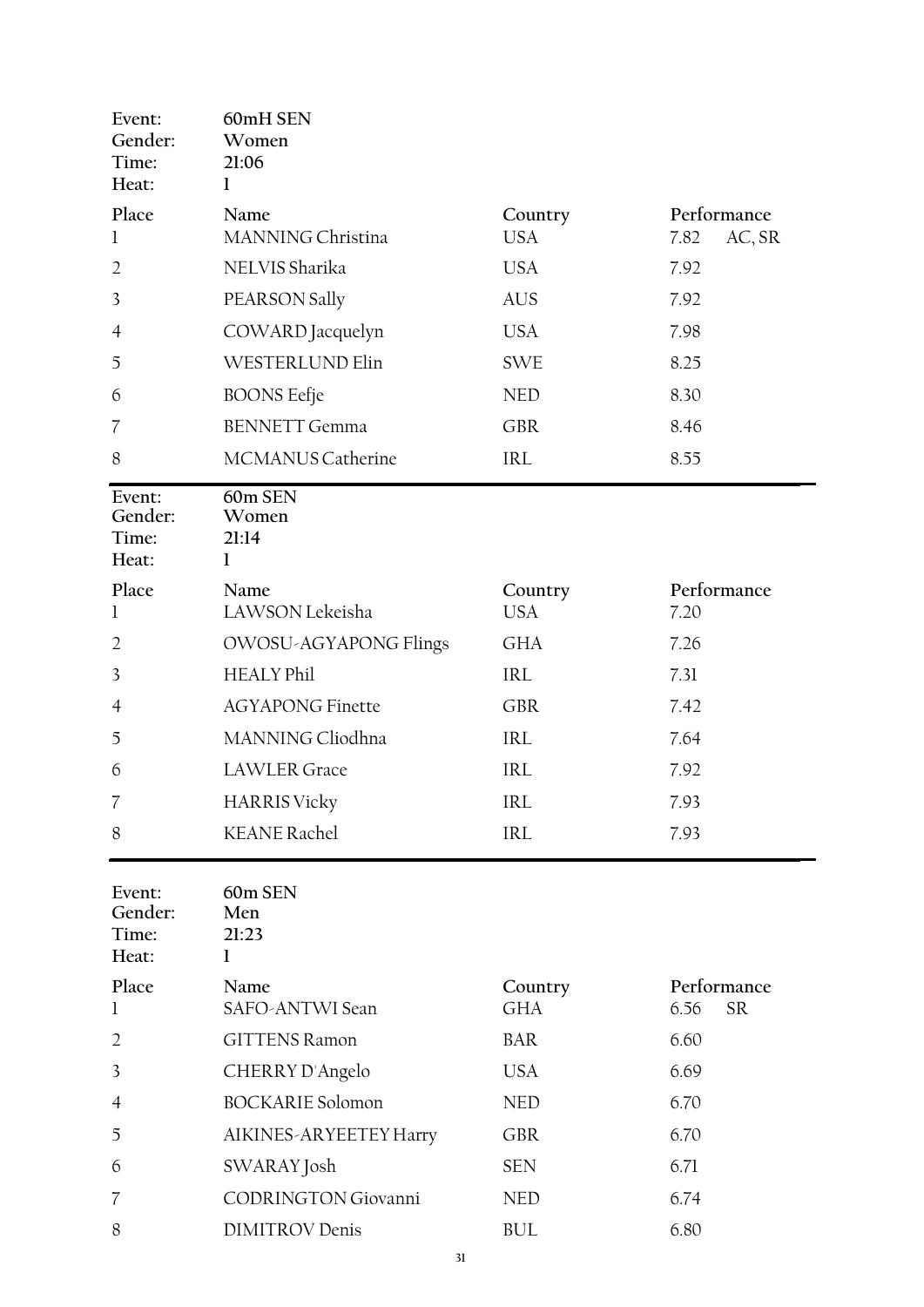

| Event:<br>Gender:<br>Heat: | High Jump<br>Men             |                       |                     |
|----------------------------|------------------------------|-----------------------|---------------------|
| Place                      | Name                         | Country               | Performance         |
| $\mathbf 1$                | BÁBA Jaroslav                | <b>CZE</b>            | 2.19                |
| $\overline{2}$             | KOBIELSKI Norbert            | POL                   | 2.19                |
| 3                          | PENDER Barry                 | <b>IRL</b>            | 2.19                |
| 4                          | SMITH David                  | <b>GBR</b>            | 2.19                |
| 5                          | NALL Donte                   | <b>USA</b>            | 2.15                |
| 6                          | <b>GALE Tom</b>              | <b>GBR</b>            | 2.15                |
| Event:<br>Gender:          | Pole Vault<br>Men            |                       |                     |
| Place<br>$\mathbf 1$       | Name<br><b>KENDRICKS</b> Sam | Country<br><b>USA</b> | Performance<br>5.70 |
| $\overline{2}$             | <b>BARBER Shawn</b>          | CAN                   | 5.60                |
| 3                          | <b>ARENTS Mareks</b>         | <b>LAT</b>            | 5.50                |
| $\overline{4}$             | <b>DOLVE Eirik</b>           | <b>NOR</b>            | 5.40                |
| 5                          | <b>SCHERBARTH Tobias</b>     | <b>GER</b>            | $\mathbf{0}$        |
| Event:<br>Gender:          | Long Jump<br>Women           |                       |                     |
| Place<br>1                 | Name<br>MCCARTHY Sarah       | Country<br><b>IRL</b> | Performance<br>5.62 |
| $\overline{2}$             | MCTEGGART Amy                | <b>IRL</b>            | 5.51                |
| 3                          | <b>PALMER Suzzanne</b>       | <b>GBR</b>            | 5.17                |
| $\overline{4}$             | <b>LISTER Rebecca</b>        | <b>GBR</b>            | 5.16                |
|                            |                              |                       |                     |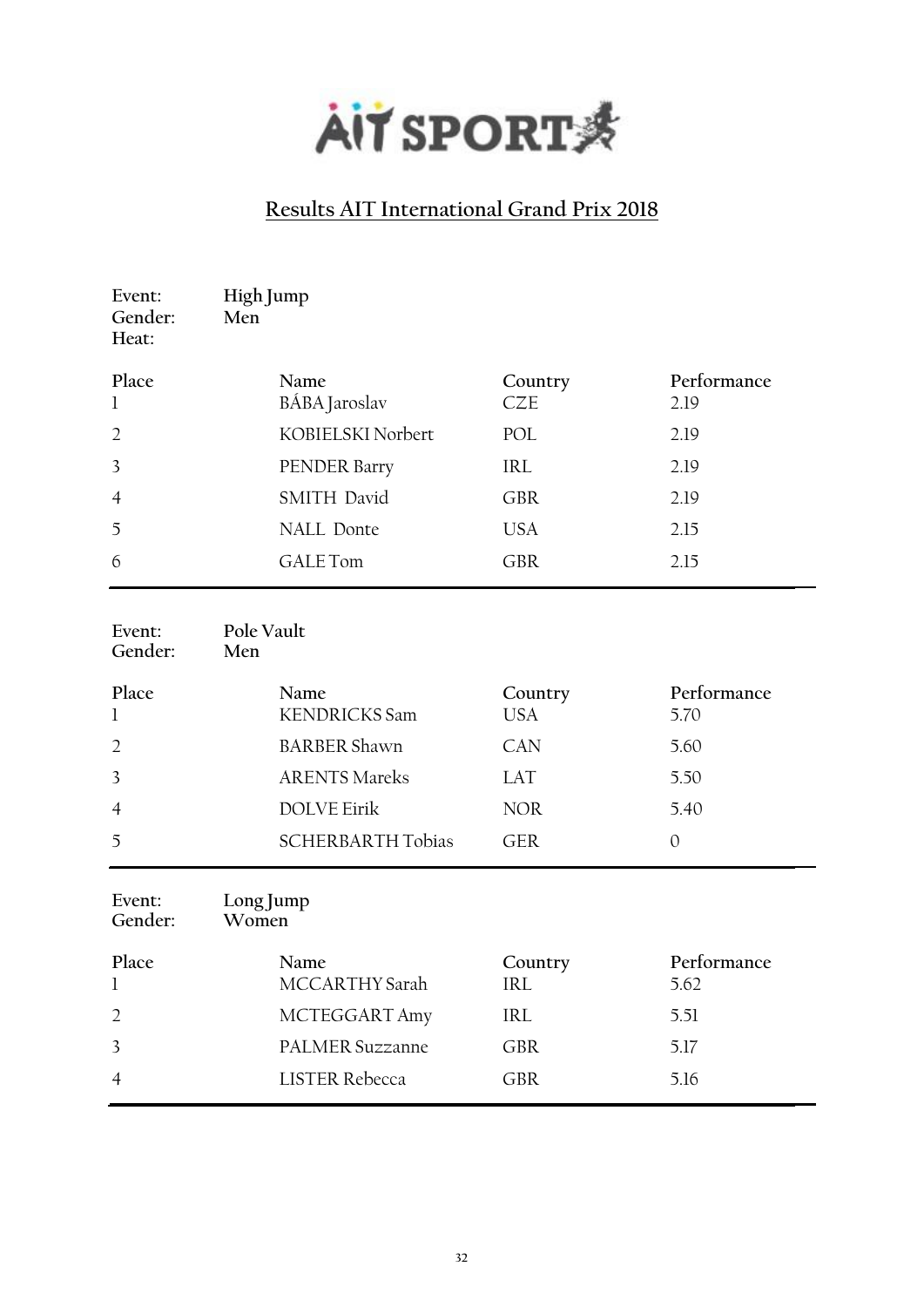| Event:<br>Gender:<br>Heat: | 60mH<br>Women<br>1              |                       |                          |
|----------------------------|---------------------------------|-----------------------|--------------------------|
| Place<br>1                 | Name<br><b>LINDLEY</b> Lindsay  | Country<br><b>NGR</b> | Performance<br>8.12<br>Q |
| $\overline{2}$             | <b>BOONS</b> Eefje              | <b>NED</b>            | 8.18<br>Q                |
| 3                          | <b>COURTNEY Mollie</b>          | <b>GBR</b>            | 8.40<br>Q                |
| $\overline{4}$             | MORLAND Elizabeth               | <b>IRL</b>            | 8.42<br>q                |
| 5                          | PATON Heather                   | <b>GBR</b>            | 8.47<br>q                |
| Event:<br>Gender:<br>Heat: | 60mH<br>Women<br>$\overline{2}$ |                       |                          |
| Place<br>1                 | Name<br><b>CLAY Raven</b>       | Country<br><b>USA</b> | Performance<br>8.27<br>Q |
| $\overline{2}$             | <b>LAVIN Sarah</b>              | <b>IRL</b>            | 8.37<br>Q                |
| 3                          | <b>HUNTER</b> Jessica           | <b>GBR</b>            | Q<br>8.51                |
|                            | <b>SCOTT Molly</b>              | IRL                   | <b>DIS</b>               |
| Event:<br>Gender:<br>Heat: | 60mH<br>Women<br>Final          |                       |                          |
| Place<br>1                 | Name<br>LINDLEY Lindsay         | Country<br><b>NGR</b> | Performance<br>8.04      |
| $\overline{2}$             | <b>BOONS</b> Eefje              | <b>NED</b>            | 8.10                     |
| 3                          | <b>CLAY Raven</b>               | <b>USA</b>            | 8.22                     |
| $\overline{4}$             | <b>LAVIN</b> Sarah              | IRL                   | 8.35                     |
| 5                          | <b>MORLAND Elizabeth</b>        | IRL                   | 8.42                     |
| 6                          | <b>COURTNEY Mollie</b>          | <b>GBR</b>            | 8.46                     |
| 7                          | PATON Heather                   | <b>GBR</b>            | 8.49                     |
| 8                          | <b>HUNTER</b> Jessica           | <b>GBR</b>            | 8.51                     |
| Event:<br>Gender:<br>Heat: | 60m<br>Women<br>1               |                       |                          |
| Place<br>1                 | Name<br>SEDNEY Naomi            | Country<br><b>NED</b> | Performance<br>7.31<br>Q |
| $\overline{2}$             | HEALY Joan                      | IRL                   | 7.41<br>Q                |
| 3                          | HARRIGAN-SCOTT Tahesia          | <b>IVB</b>            | Q<br>7.43                |
| $\overline{4}$             | WHELAN Niamh                    | IRL                   | 7.48<br>q                |
| 5                          | MURRAY Sarah                    | IRL                   | 7.61                     |
| 6                          | <b>HARRIS</b> Vicky<br>33       | IRL                   | 7.81                     |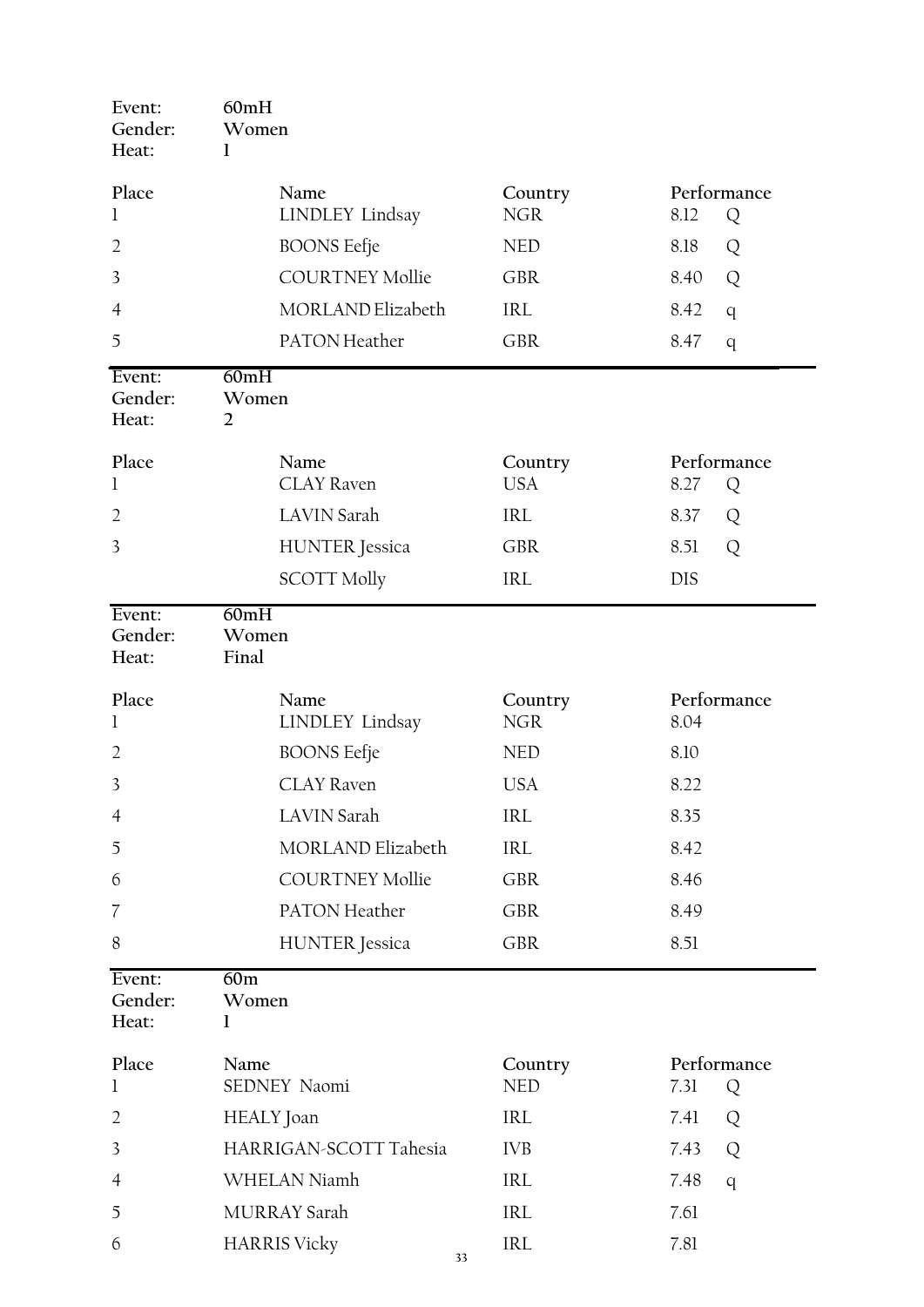| Event:<br>Gender:<br>Heat: | 60m<br>Women<br>2         |            |             |
|----------------------------|---------------------------|------------|-------------|
| Place                      | Name                      | Country    | Performance |
| 1                          | CALVERT-POWELL Schillonie | JAM        | 7.30<br>Q   |
| $\overline{2}$             | <b>WALKER Diani</b>       | <b>GBR</b> | 7.41<br>Q   |
| 3                          | WILLIAMS Bianca           | <b>GBR</b> | 7.41<br>Q   |
| $\overline{4}$             | JANSEN, Bowien            | <b>NED</b> | 7.51<br>q   |
| 5                          | <b>KLAVER Lieke</b>       | <b>NED</b> | 7.69        |
| 6                          | <b>MCMANUS Catherine</b>  | IRL        | 7.78        |
| 7                          | <b>LAWLER</b> Grace       | <b>IRL</b> | 8.12        |
|                            |                           |            |             |

| Event:<br>Gender:<br>Heat: | 60m<br>Women<br>Final       |                       |                          |
|----------------------------|-----------------------------|-----------------------|--------------------------|
| Place<br>1                 | Name<br><b>SEDNEY Naomi</b> | Country<br><b>NED</b> | Performance<br>7.30      |
| $\overline{2}$             | HARRIGAN-SCOTT Tahesia      | <b>IVB</b>            | 7.35                     |
| 3                          | CALVERT-POWELL Schillonie   | JAM                   | 7.38                     |
| $\overline{4}$             | HEALY Joan                  | <b>IRL</b>            | 7.40                     |
| 5                          | <b>WALKER Diani</b>         | <b>GBR</b>            | 7.41                     |
| 6                          | WHELAN Niamh                | IRL                   | 7.51                     |
| 7                          | JANSEN, Bowien              | <b>NED</b>            | 7.59                     |
|                            | WILLIAMS Bianca             | <b>GBR</b>            | <b>DNS</b>               |
| Event:<br>Gender:<br>Heat: | 60m<br>Men<br>1             |                       |                          |
| Place<br>$\overline{2}$    | Name                        | Country               |                          |
|                            | <b>CODRINGTON Giovanni</b>  | <b>NED</b>            | Performance<br>6.79<br>Q |
| 3                          | SLOWIKOWSKI Przemyslawa     | POL                   | 6.82<br>Q                |
| 4                          | VAN GOOL Joris              | <b>NED</b>            | 6.83<br>q                |
| 5                          | <b>WELLS Ronnie</b>         | <b>GBR</b>            | 6.87                     |
| 6                          | KAVANAGH Mark               | <b>IRL</b>            | 6.93                     |
| 7                          | SIBANDA Christopher         | <b>IRL</b>            | 6.93                     |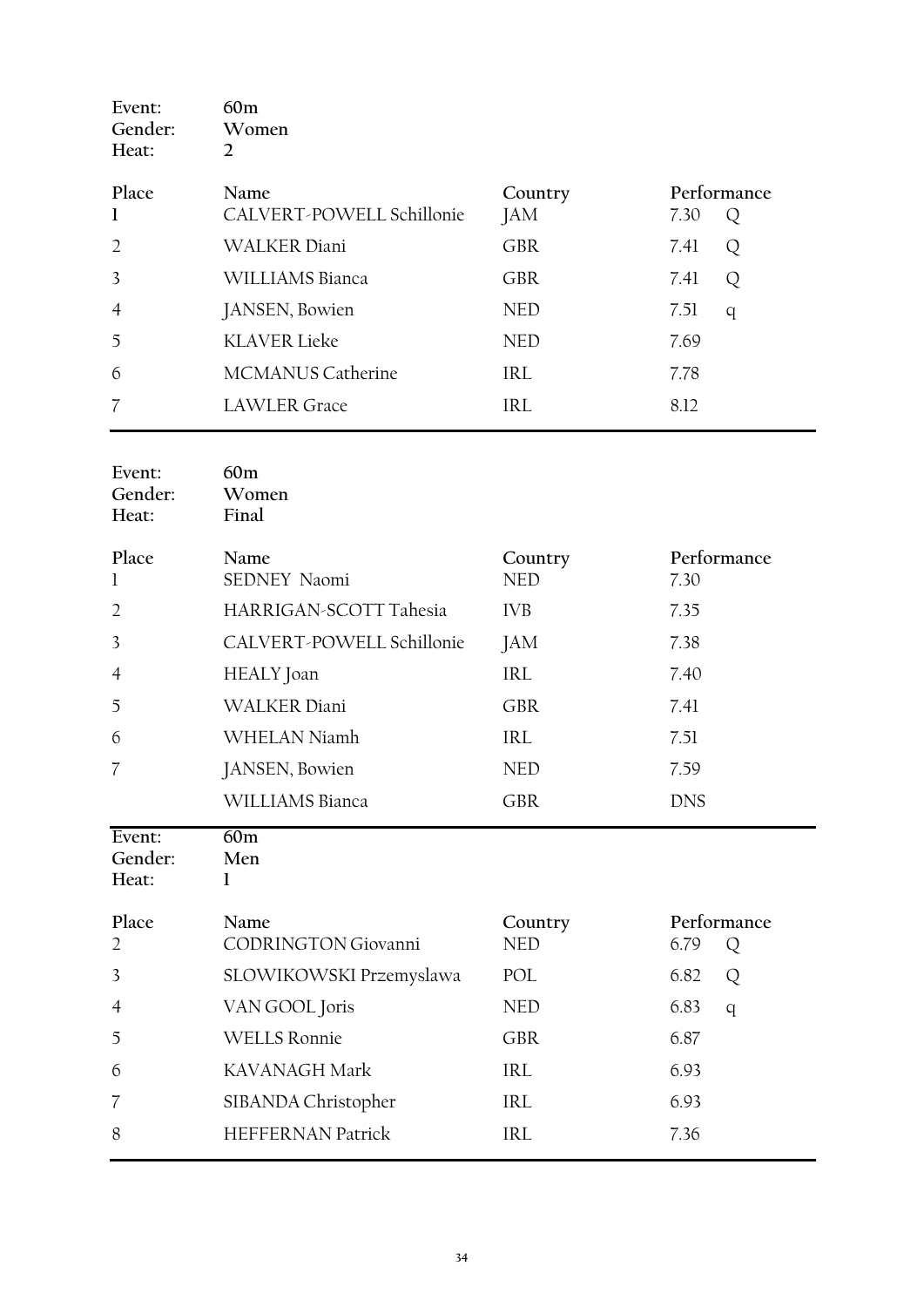| Event:<br>Gender:<br>Heat: | 60 <sub>m</sub><br>Men<br>2  |                |                          |
|----------------------------|------------------------------|----------------|--------------------------|
| Place<br>$\mathbf 1$       | Name<br>SHIELDS Ryan         | Country<br>JAM | Performance<br>6.67<br>Q |
| $\overline{2}$             | LAWSON Confidence            | <b>GBR</b>     | 6.74<br>Q                |
| 3                          | KOPEC Dominik                | POL            | 6.82<br>Q                |
| 4                          | <b>ADAMS</b> Dean            | IRL            | 6.84<br>q                |
| 5                          | <b>LAWLER Marcus</b>         | <b>IRL</b>     | 6.85                     |
| 6                          | <b>GAFFNEY</b> Stephen       | IRL            | 6.86                     |
| 7                          | WILSON Conor                 | IRL            | 7.15                     |
| Event:<br>Gender:<br>Heat: | 60m<br>Men<br>Final          |                |                          |
| Place                      | Name                         | Country        | Performance              |
| $\mathbf 1$                | SHIELDS Ryan                 | JAM            | 6.63                     |
| 2                          | CHERRY D'angelo              | <b>USA</b>     | 6.72                     |
| 3                          | VAN GOOL Joris               | <b>NED</b>     | 6.74                     |
| 4                          | KOPEC Dominik                | POL            | 6.75                     |
| 5                          | CODRINGTON Giovanni          | <b>NED</b>     | 6.76                     |
| 6                          | <b>LAWSON Confidence</b>     | <b>GBR</b>     | 6.77                     |
| 7                          | SLOWIKOWSKI Przemyslawa      | POL            | 6.79                     |
| 8                          | <b>ADAMS</b> Dean            | <b>IRL</b>     | 6.88                     |
| Event:<br>Gender:<br>Heat: | 1500<br>Women<br>Final       |                |                          |
| Place<br>$\mathbf 1$       | Name<br>ENNAOUI Sofia        | Country<br>POL | Performance<br>04:10.6   |
| $\overline{2}$             | FELICITAS KRAUSE Gesa        | <b>GER</b>     | 04:11.7                  |
| 3                          | <b>BUCKMAN Zoe</b>           | <b>AUS</b>     | 04:12.0                  |
| 4                          | MITCHELL Emma                | IRL            | 04:14.5                  |
| 5                          | EVANGELIDOU Natalia          | <b>CYP</b>     | 04:14.6                  |
| 6                          | CLAUDE-BOXBERGER OPHELIE FRA |                | 04:15.0                  |
| 7                          | NEELY Kelly                  | <b>IRL</b>     | 04:16.2                  |
|                            | <b>HARTNETT Ellie</b>        | IRL            | PACE                     |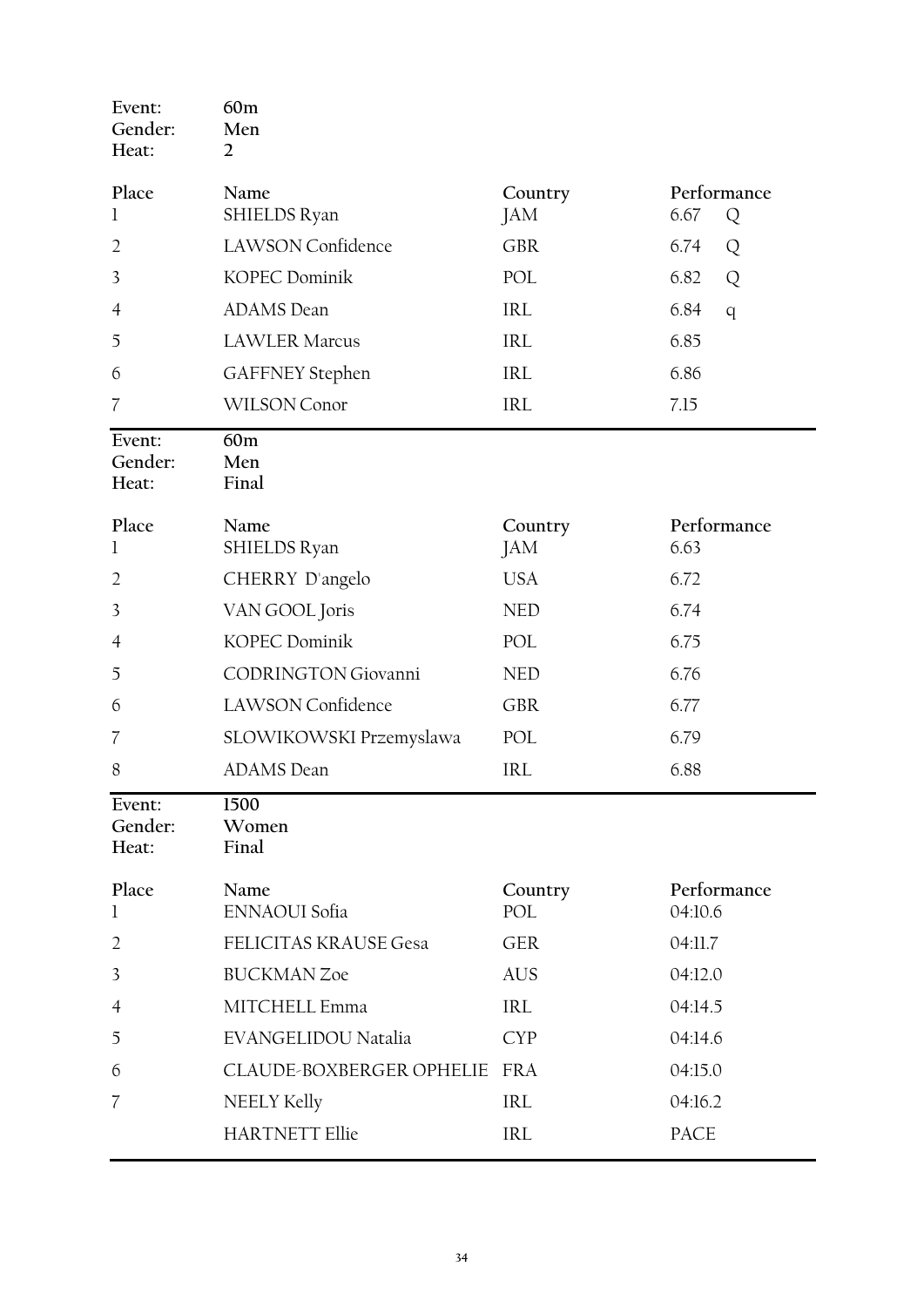| Event:<br>Gender:<br>Heat: | 800<br>Men<br>Final        |                                    |                        |
|----------------------------|----------------------------|------------------------------------|------------------------|
| Place<br>1                 | Name<br><b>LOPEZ Kevin</b> | Country<br><b>ESP</b>              | Performance<br>01:47.4 |
| $\overline{2}$             | <b>ENGLISH Mark</b>        | <b>IRL</b>                         | 01:47.5                |
| 3                          | <b>BORKOWSKI Mateusz</b>   | POL                                | 01:48.2                |
| $\overline{4}$             | <b>OSAGIE Andrew</b>       | <b>GBR</b>                         | 01:48.6                |
| 5                          | <b>SNEJDR Filip</b>        | <b>NED</b>                         | 01:48.8                |
| 6                          | DEMETRIOV, Christos        | <b>CYP</b>                         | 01:49.2                |
| 7                          | <b>MARTIN</b> Ryan         | <b>USA</b>                         | 01:49.6                |
| 8                          | <b>BELLEMORE Corey</b>     | CAN                                | 01:49.8                |
| $\mathcal{G}$              | FITZSIMONS John            | IRE                                | 01:50.6                |
| 10                         | <b>GRIFFIN Karl</b>        | IRL                                | 01:51.1                |
|                            | <b>KELLY Kieran</b>        | $\ensuremath{\mathsf{IRL}}\xspace$ | <b>DIS</b>             |
|                            | <b>BETT</b> Reuben         | <b>KEN</b>                         | PACE                   |
| Event:<br>Gender:<br>Heat: | 800<br>Women<br>Final      |                                    |                        |
| Place<br>$\mathbf 1$       | Name<br>PRINSEN Danaid     | Country<br><b>NED</b>              | Performance<br>02:02.3 |
| $\overline{2}$             | VELVERE Líga               | LAT                                | 02:02.5                |
| 3                          | <b>MOONEY Claire</b>       | IRL                                | 02:03.6                |
| $\overline{4}$             | <b>BAKER Ellie</b>         | <b>GBR</b>                         | 02:05.7                |
| 5                          | <b>EVERARD Ciara</b>       | $\ensuremath{\mathsf{IRL}}\xspace$ | 02:06.7                |
| 6                          | O'DONOHOE Amy              | IRL                                | 02:07.1                |
|                            | <b>DENNY</b> Sinead        | IRL                                | PACE                   |
| Event:<br>Gender:<br>Heat: | 400<br>Men<br>Final        |                                    |                        |
| Place                      | Name                       | Country                            | Performance            |
| 1                          | <b>BARR Thomas</b>         | IRL                                | 46.94                  |
| $\overline{2}$             | DOS-SANTOS Ricardo         | POR                                | 47.22                  |
| 3                          | RODGER Sebastian           | <b>GBR</b>                         | 47.59                  |
| 4                          | LENNON-FORD Luke           | IRE                                | 47.93                  |
| 5                          | FREITAS HENRIQUES Anderson | <b>BRA</b>                         | 47.96                  |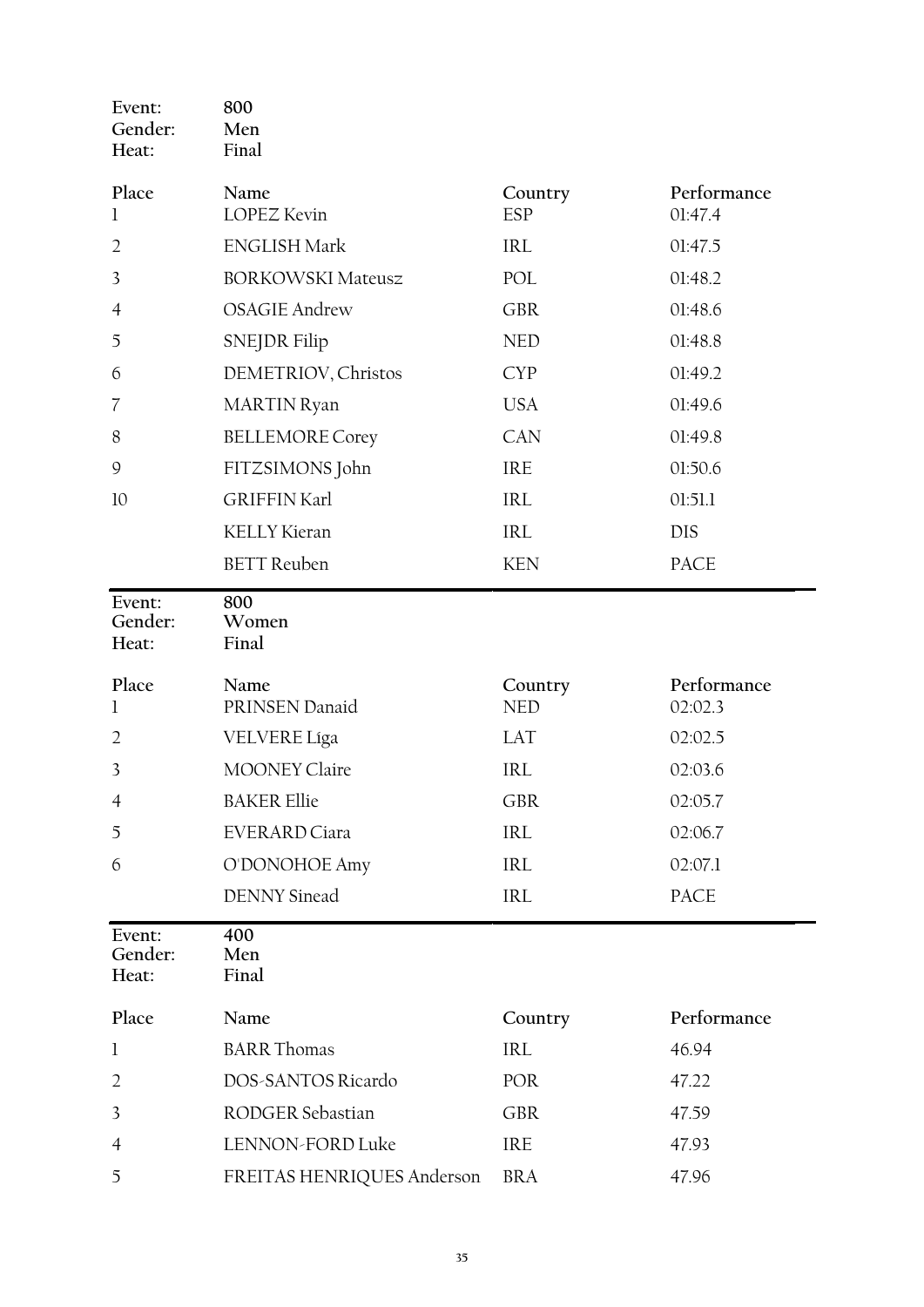| Event:<br>Gender:<br>Heat: | 4Mile<br>Men<br>Final  |            |             |             |
|----------------------------|------------------------|------------|-------------|-------------|
| Place                      | Name                   | Country    | Performance |             |
|                            |                        |            | Mile        | 1500m       |
| 1                          | <b>GREGSON Ryan</b>    | AUS        | 03:57.9     | 03:42.3     |
| $\overline{2}$             | KALINOWSKI Grzegorz    | POL        | 03:59.2     | 03:43.5     |
| 3                          | TRAVERS John           | <b>IRL</b> | 03:59.4     | 03:42.8     |
| $\overline{4}$             | <b>BERGLUND Kalle</b>  | <b>SWE</b> | 04:01.0     | 03:43.5     |
| 5                          | KWIATKOWSKI Roman      | POL        | 04:02.2     | 03:45.6     |
| 6                          | DE HAAN Benjamin       | <b>NED</b> | 04:02.4     | 03:46.2     |
| 7                          | <b>SESEMANN Philip</b> | <b>GBR</b> | 04:02.5     | 03:45.9     |
| 8                          | <b>GARCÍA</b> Gonzalo  | ESP        | 04:04.7     | 03:47.4     |
| 9                          | FRIS Jan               | CZE        | 04:09.0     | 03:51.4     |
| 10                         | <b>CHESSER Rory</b>    | IRL        | 04:11.1     | 03:52.0     |
|                            | <b>BELLEMORE Corey</b> | <b>CAN</b> | <b>PACE</b> | <b>PACE</b> |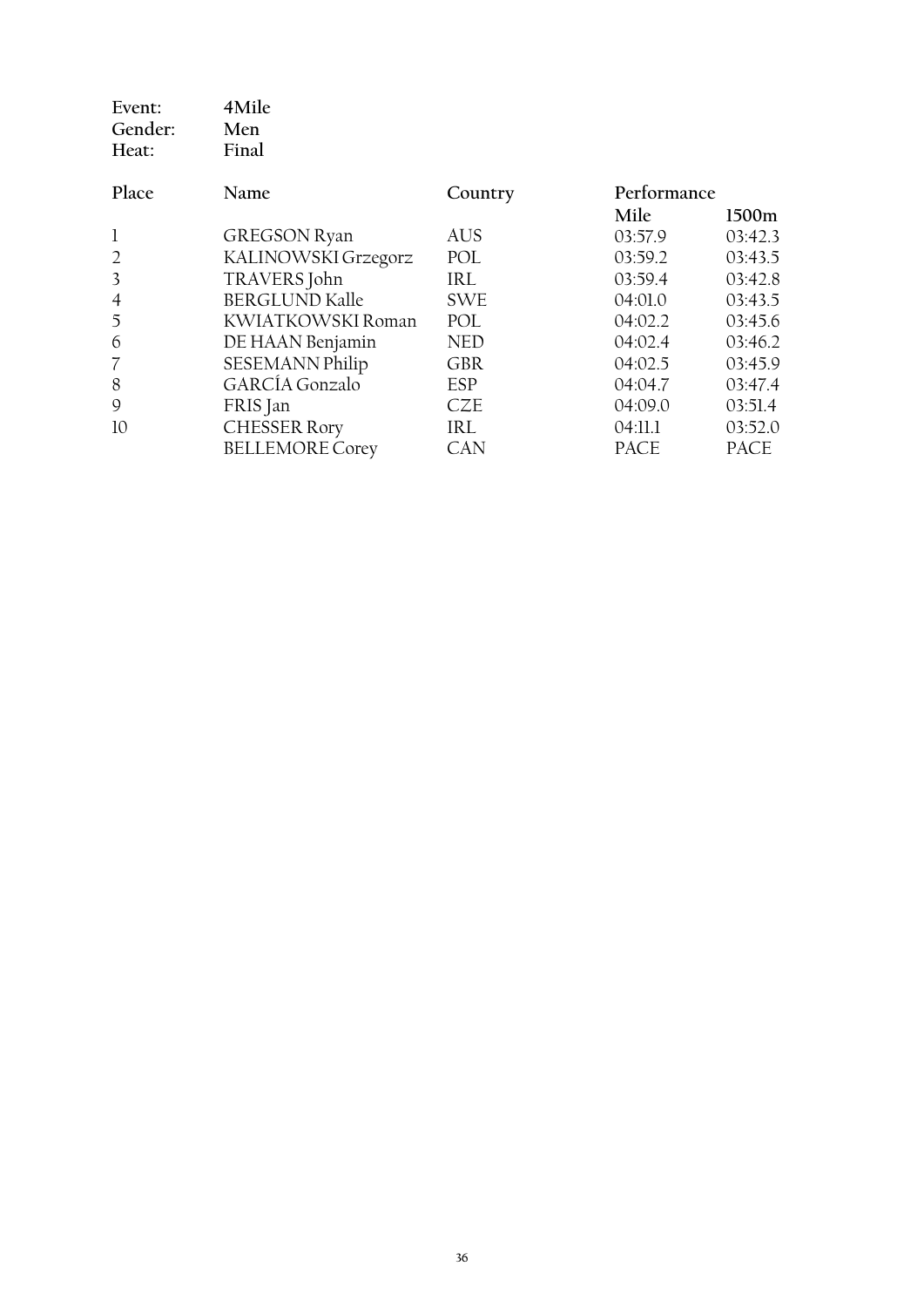

| Event:<br>Gender:<br>Heat:<br>Time: | 60m Sen<br>Women<br>1<br>18:58              |                            |                          |                          |
|-------------------------------------|---------------------------------------------|----------------------------|--------------------------|--------------------------|
| Place<br>1                          | Number<br>74                                | Name<br>Corinne HUMPHRIES  | Country<br>Great Britain | Performance<br>7.37 Q PB |
| 2                                   | 75                                          | Ciara NEVILLE              | Ireland                  | 7.51Q                    |
| 3                                   | 72                                          | <b>Evonne BRITTON</b>      | <b>USA</b>               | 7.54Q                    |
| 4                                   | 79                                          | Flings<br>OWOSO-AGYAPONG   | Ghana                    | 7.55q                    |
| 5                                   | 73                                          | Ama PIPI                   | Great Britain            | 7.60                     |
| 6                                   | 70                                          | Sarah QUINN                | Ireland                  | 7.64                     |
| Event:<br>Gender:<br>Heat:<br>Time: | 60m Sen<br>Women<br>$\overline{2}$<br>19:02 |                            |                          |                          |
| Place                               | Number                                      | Name                       | Country                  | Performance              |
| 1                                   | 78                                          | Gayon EVANS                | Jamaica                  | 7.33Q                    |
| $\overline{2}$                      | 80                                          | Molly SCOTT                | Ireland                  | 7.39Q                    |
| 3                                   | 77                                          | Phylicia GEORGE            | Canada                   | 7.48 Q                   |
| $\overline{4}$                      | 76                                          | Charlotte WINGFIELD        | Malta                    | 7.55q                    |
|                                     | 81                                          | Vicky HARRIS               | Ireland                  | <b>DNS</b>               |
| Event:<br>Gender:<br>Heat:<br>Time: | 60m Sen<br>Women<br>Final<br>20:27          |                            |                          |                          |
| Place<br>1                          | Number<br>78                                | Name<br>Gayon EVANS        | Country<br>Jamaica       | Performance<br>7.27      |
| 2                                   | 74                                          | Corinne HUMPHRIES          | Great Britain 7.37 = PB  |                          |
| 3                                   | 80                                          | Molly SCOTT                | Ireland                  | 7.39                     |
| $\overline{4}$                      | 75                                          | Ciara NEVILLE              | Ireland                  | 7.46                     |
| 5                                   | 79                                          | Flings OWOSOAGYAPONG Ghana |                          | 7.49                     |
| 6                                   | 76                                          | Charlotte WINGFIELD        | Malta                    | 7.56                     |
| 7                                   | 72                                          | Evonne BRITTON             | <b>USA</b>               | 7.59                     |
| 8                                   | 77                                          | Phylicia GEORGE<br>37      | Canada                   | 7.61                     |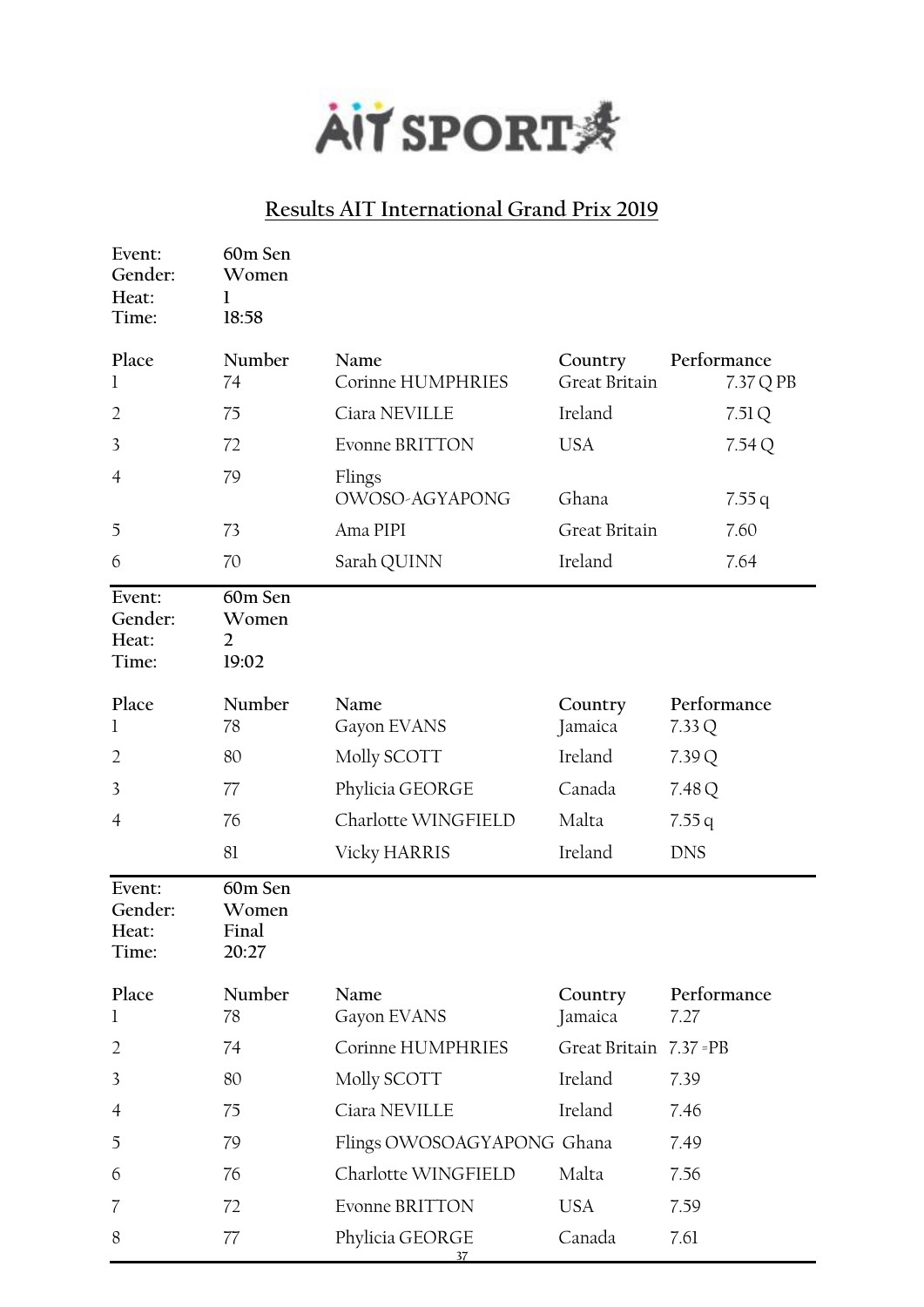| Event:<br>Gender:<br>Heat:<br>Time: | 60m Sen<br>Men<br>19:13 |                   |                         |             |
|-------------------------------------|-------------------------|-------------------|-------------------------|-------------|
| Place                               | Number                  | <b>Name</b>       | Country                 | Performance |
| 1                                   | 4                       | Bingtian SU       | China                   | 6.54 Q SR   |
| $\overline{2}$                      | 7                       | Takuya KAMAKAWI   | Japan                   | 6.57Q       |
| 3                                   | 5                       | Rechmial MILLER   | Great Britain 6.65 Q PB |             |
| $\overline{4}$                      | 3                       | Confidence LAWSON | Great Britain 6.69 q    |             |
| 5                                   | $\overline{2}$          | D'Angelo CHERRY   | USA                     | 6.72q       |
| 6                                   | 1                       | Reuben ARTHUR     | Great Britain 6.84      |             |
| 7                                   | 6                       | Ross DALY         | Ireland                 | 7.57        |

| Event:<br>Gender:<br>Heat:<br>Time: | 60m Sen<br>Men<br>2<br>19:22 |                         |                                 |               |
|-------------------------------------|------------------------------|-------------------------|---------------------------------|---------------|
| Place<br>1                          | Number<br>13                 | Name<br>Kyle DE ESCOFET | Country<br>Great Britain 6.72 Q | Performance   |
| $\overline{2}$                      | 15                           | Marcus LAWLER           | Ireland                         | 6.80 Q        |
| 3                                   | 9                            | Christopher SIBANDA     | Ireland                         | $6.85 Q = PB$ |
| $\overline{4}$                      | 10                           | Chad MILLER             | Great Britain 6.88              |               |
| 5                                   | 8                            | Masafumi NAOKI          | Japan                           | 6.92          |
| 6                                   | 14                           | Leo MORGAN              | Ireland                         | 6.92          |
|                                     | 11                           | Sean SAFO-ANTWI         | Ghana                           | DNS           |

| Event:<br>Gender:<br>Heat:<br>Time: | 60m Sen<br>Men<br>Final<br>20:33 |                     |                    |             |
|-------------------------------------|----------------------------------|---------------------|--------------------|-------------|
| Place                               | Number                           | Name                | Country            | Performance |
| 1                                   | 4                                | Bingtian SU         | China              | 6.52 SR     |
| $\overline{2}$                      | 7                                | Takuya KAMAKAWI     | Japan              | 6.58 PB     |
| 3                                   | 3                                | Confidence LAWSON   | Great Britain 6.70 |             |
| 4                                   | 13                               | Kyle DE ESCOFET     | Great Britain 6.74 |             |
| 5                                   | 2                                | D'Angelo CHERRY     | USA.               | 6.75        |
| 6                                   | 15                               | Marcus LAWLER       | Ireland            | 6.81        |
| $\overline{7}$                      | 9                                | Christopher SIBANDA | Ireland            | 6.87        |
|                                     | 5                                | Rechmial MILLER     | Great Britain DNS  |             |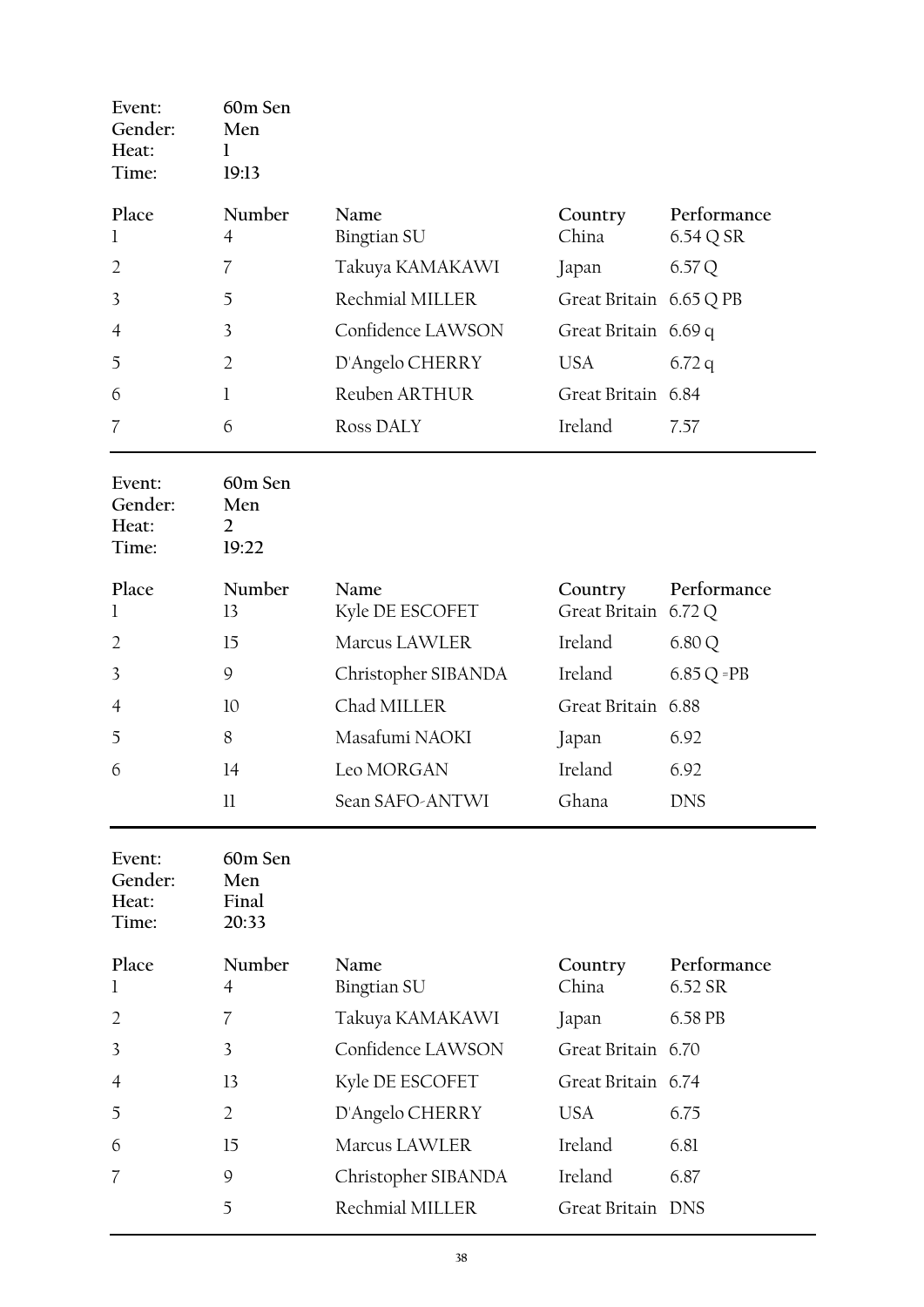| Event:<br>Gender:<br>Heat:<br>Time: | 60mH Sen<br>Men<br>18:43 |                     |               |             |   |
|-------------------------------------|--------------------------|---------------------|---------------|-------------|---|
| Place                               | Number                   | Name                | Country       | Performance |   |
| $\mathbf{1}$                        | 48                       | Elmo LAKKA          | Finland       | 7.73        | Q |
| 2                                   | 47                       | Andreas MARTINSEN   | Denmark       | 7.92        | Q |
| $\overline{3}$                      | 46                       | Jake PORTER         | Great Britain | 7.96        | Q |
| $\overline{4}$                      | 49                       | Josh ARMSTRONG      | Ireland       | 8.33        | q |
| 5                                   | 50                       | Aaron TIERNEY SMITH | Ireland       | 8.63        |   |

| Event:<br>Gender:<br>Heat:<br>Time: | 60mH Sen<br>Men<br>2<br>18:51 |                   |               |             |   |
|-------------------------------------|-------------------------------|-------------------|---------------|-------------|---|
| Place                               | Number                        | <b>Name</b>       | Country       | Performance |   |
| $\mathbf{1}$                        | 54                            | David KING        | Great Britain | 7.76        | Q |
| $\overline{2}$                      | 53                            | Matthew BEHAN     | Ireland       | 8.06        | Q |
| $\overline{3}$                      | 56                            | Rolus OLUSA       | Ireland       | 8.21        | Q |
| $\overline{4}$                      | 52                            | Shane ASTON       | Ireland       | 8.26        | Q |
| 5                                   | 51                            | Ayomide BYRON     | Great Britain | 8.38        |   |
| 6                                   | 55                            | Patrick HEFFERNAN | Ireland       | 8.86        |   |

| Event:<br>Gender:<br>Heat:<br>Time: | 60mH Sen<br>Men<br>Final<br>20:18 |                   |               |                   |
|-------------------------------------|-----------------------------------|-------------------|---------------|-------------------|
| Place                               | Number                            | Name              | Country       | Performance       |
| 1                                   | 54                                | David KING        | Great Britain | <b>SR</b><br>7.66 |
| $\overline{2}$                      | 48                                | Elmo LAKKA        | Finland       | 7.75              |
| 3                                   | 47                                | Andreas MARTINSEN | Denmark       | 7.95              |
| $\overline{4}$                      | 46                                | Jake PORTER       | Great Britain | 7.96              |
| 5                                   | 53                                | Matthew BEHAN     | Ireland       | 8.02              |
| 6                                   | 56                                | Rolus OLUSA       | Ireland       | 8.27              |
| 7                                   | 52                                | Shane ASTON       | Ireland       | 8.35              |
| 8                                   | 49                                | Josh ARMSTRONG    | Ireland       | 8.44              |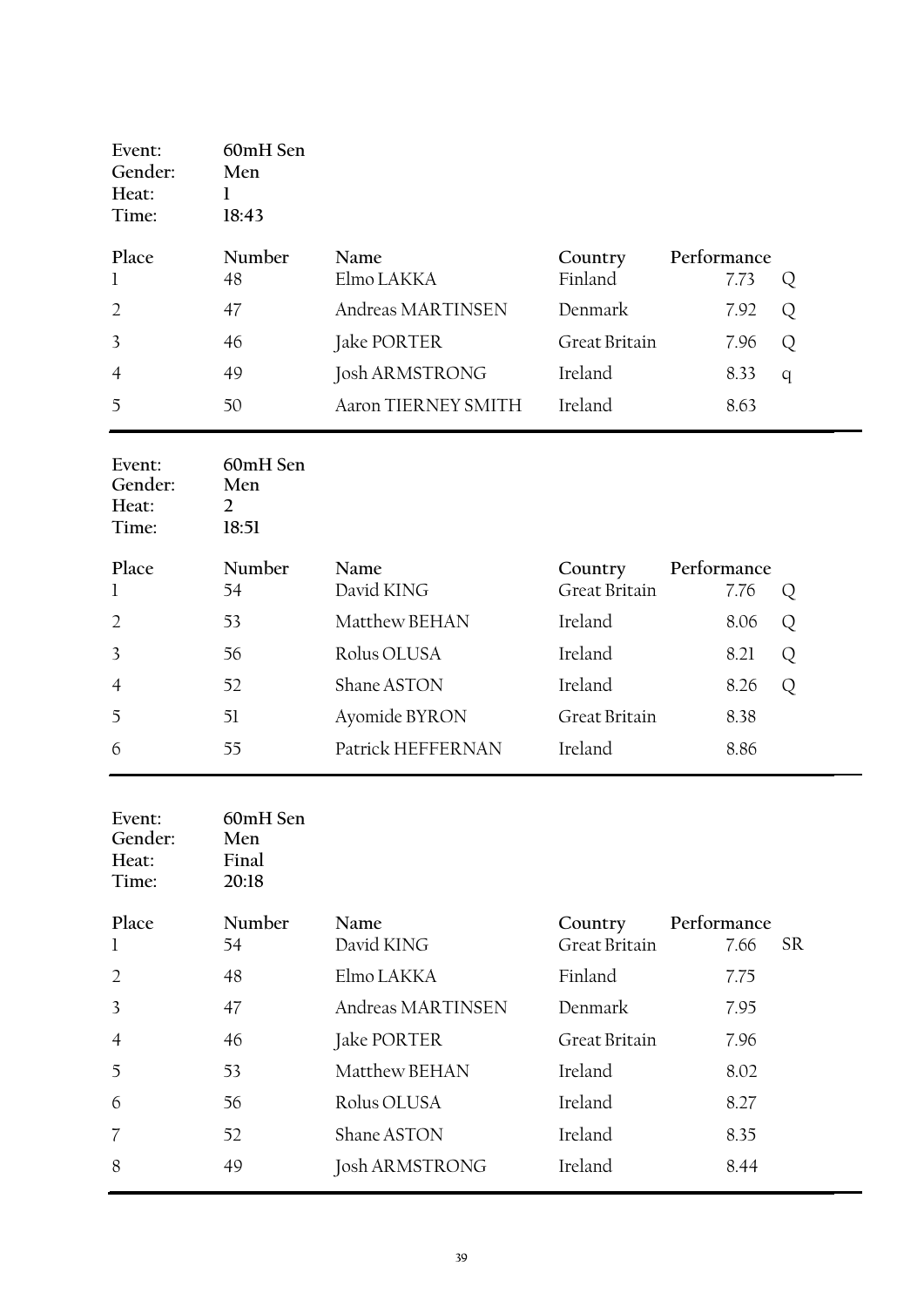| Event:<br>Gender:<br>Heat:<br>Time: | 400m<br>Women<br>Final<br>20:18 |                 |               |             |
|-------------------------------------|---------------------------------|-----------------|---------------|-------------|
| Place                               | Number                          | Name            | Country       | Performance |
| 1                                   | 86                              | Meghan BEESLEY  | Great Britain | 53.00 SR    |
| $\overline{2}$                      | 87                              | Anita HORVAT    | Slovenia      | 53.19       |
| 3                                   | 85                              | Lina NIELSEN    | Great Britain | 53.29       |
| $\overline{4}$                      | 83                              | Jessie KNIGHT   | Great Britain | 53.34       |
| 5                                   | 84                              | Kendra CHAMBERS | <b>USA</b>    | 54.80       |

| Event:<br>Gender:<br>Heat:<br>Time: | 400m<br>Men<br>I.<br>20:06 |                         |                        |                      |
|-------------------------------------|----------------------------|-------------------------|------------------------|----------------------|
| Place<br>1                          | Number<br>19               | Name<br>Tony VAN DIEPEN | Country<br>Netherlands | Performance<br>47.01 |
| $\overline{2}$                      | 21                         | Thomas BARR             | Ireland                | 47.05                |
| 3                                   | 20                         | Ricardo DOS SANTOS      | Portugal               | 47.44                |
| $\overline{4}$                      | 18                         | Luke LENNON-FORD        | Ireland                | 48.33                |
| 5                                   | 17                         | Leon REID               | Ireland                | 48.44                |
| 6                                   | 16                         | Efe OKORO               | Great Britain          | 48.88                |

| Event:<br>Gender:<br>Heat:<br>Time: | 800m<br>Women<br>21:15 |                 |         |             |
|-------------------------------------|------------------------|-----------------|---------|-------------|
| Place                               | Number                 | Name            | Country | Performance |
| 1                                   | 92                     | Claire MOONEY   | Ireland | $1.00$ nt   |
| $\overline{2}$                      | 91                     | Nadia POWER     | Ireland | $2.00$ nt   |
| 3                                   | 88                     | Ellie HARTNETT  | Ireland | 3.00 nt     |
| $\overline{4}$                      | 89                     | Jenna BROMMEL   | Ireland | 4.00 nt     |
| 5                                   | 90                     | <b>Jo KEANE</b> | Ireland | 5.00 nt     |
|                                     | 93                     | Alanna LALLY    | Ireland | <b>DNF</b>  |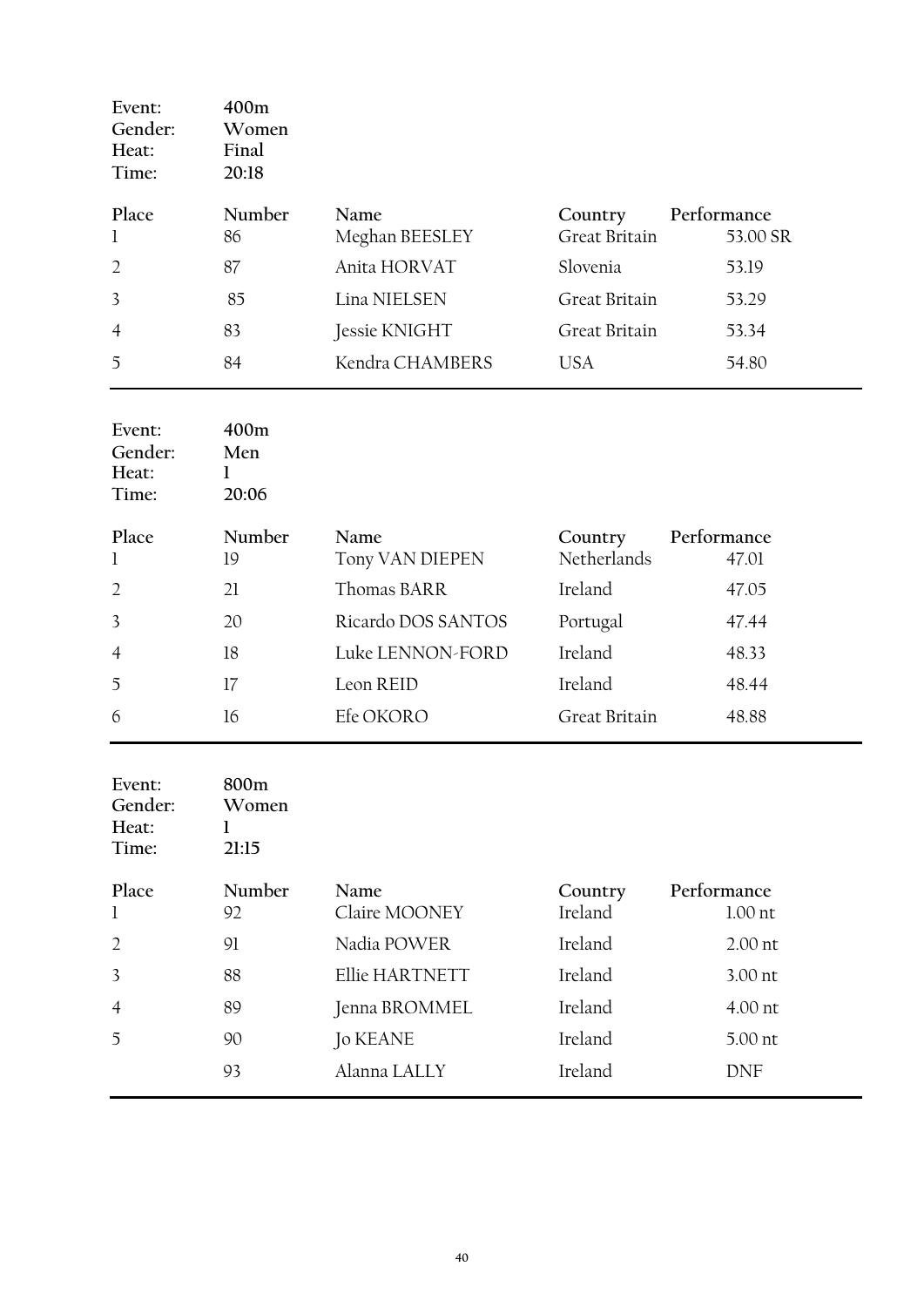| Event:<br>Gender:<br>Heat:<br>Time: | 1500m<br>Women<br>19:43 |                     |               |                |
|-------------------------------------|-------------------------|---------------------|---------------|----------------|
| Place                               | Number                  | Name                | Country       | Performance    |
| 1                                   | 102                     | Ciara MAGEEAN       | Ireland       | 4:06.76 SR, PB |
| $\overline{2}$                      | 101                     | Claudia BOBOCEA     | Romania       | 4:07.05 PB     |
| 3                                   | 100                     | Anna SILVANDER      | Sweden        | 4:13.80 PB     |
| $\overline{4}$                      | 95                      | Claire TARPLEE      | Ireland       | 4:16.90        |
| 5                                   | 99                      | Hannah ENGLAND      | Great Britain | 4:16.97        |
| 6                                   | 96                      | Sarah HEALY         | Ireland       | 4:16.98        |
| 6                                   | 97                      | Amy O'DONOGHUE      | Ireland       | 4:20.76        |
| 7                                   | 94                      | Kerry O'FLAHERTY    | Ireland       | 4:22.44        |
| 8                                   | 98                      | Natalia EVANGELIDOU | Cyprus        | 4:30.08        |
|                                     | 104                     | Ellie BAKER         | Great Britain | <b>DNF</b>     |

| Event:<br>Gender:<br>Heat:<br>Time: | 800m<br>Men<br>19:50 |                      |                    |                        |
|-------------------------------------|----------------------|----------------------|--------------------|------------------------|
| Place<br>1                          | Number<br>30         | Name<br>Mark ENGLISH | Country<br>Ireland | Performance<br>1:46.92 |
| $\overline{2}$                      | 29                   | Erik SOWINSKI        | <b>USA</b>         | 1:47.64                |
| 3                                   | 25                   | Zak CURRAN           | Ireland            | 1:47.73 PB             |
| $\overline{4}$                      | 28                   | Jordy WILLIAMSZ      | Australia          | 1:48.38                |
| 5                                   | 23                   | Conall KIRK          | Ireland            | 1:48.95 PB             |
| 6                                   | 27                   | Charles GRETHEN      | Luxembourg         | 1:49.12                |
| 7                                   | 22                   | Shane FITZSIMONS     | Ireland            | 1:50.26 PB             |
| 8                                   | 24                   | Mark MILNER          | Ireland            | 1:52.19                |
| 9                                   | 26                   | Harvey DIXON         | Gibraltar          | 1:52.97                |
|                                     | 31                   | Joseph LYONS         | Ireland            | <b>DNF</b>             |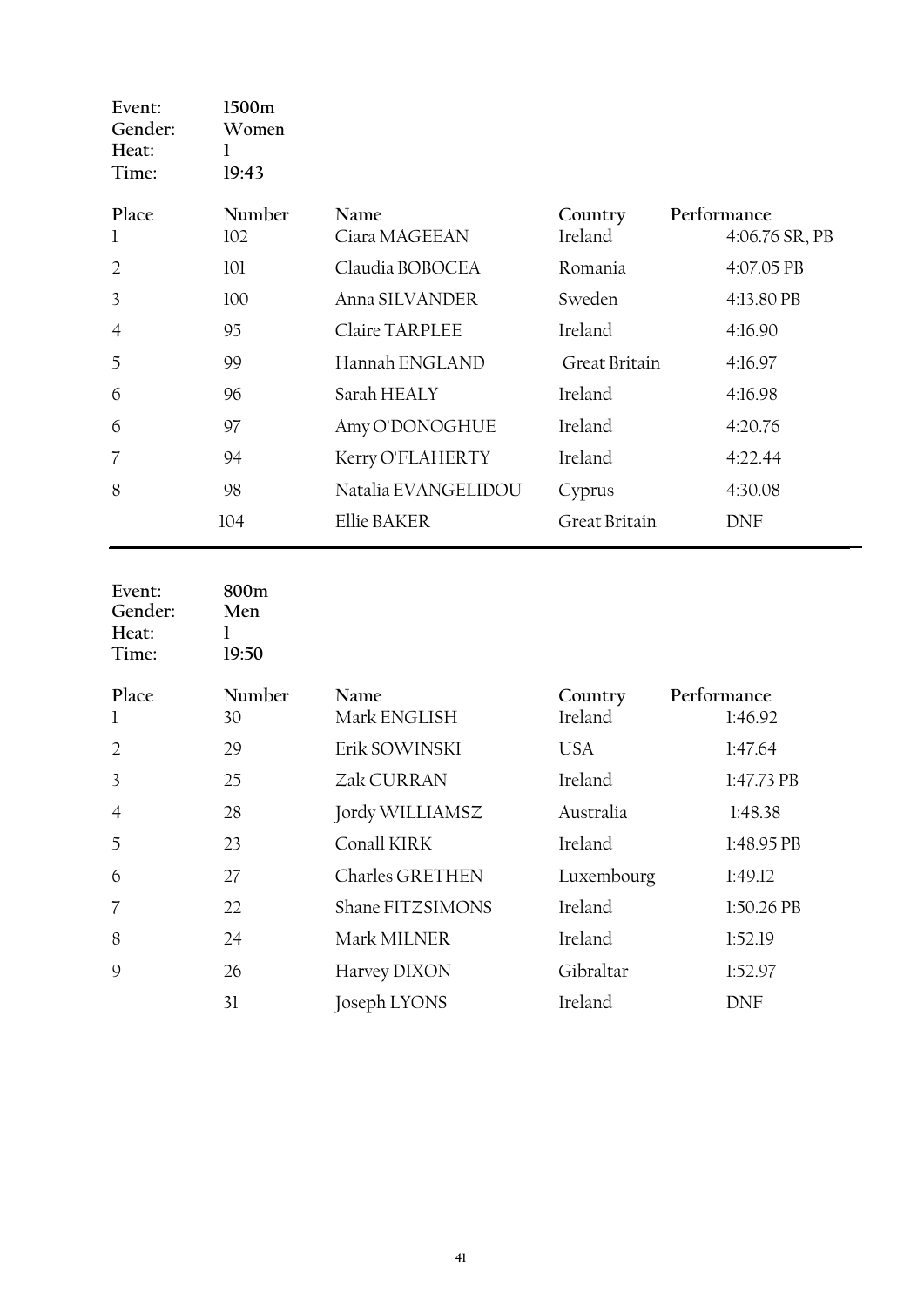| Event:<br>Gender:<br>Heat:          | Mile<br>Men<br>1              |                            |                   |                        |
|-------------------------------------|-------------------------------|----------------------------|-------------------|------------------------|
| Time:                               | 21:11                         |                            |                   |                        |
| Place<br>$\mathbf 1$                | Number<br>43                  | Name<br>Marcin LEWANDOWSKI | Country<br>Poland | Performance<br>3:41.78 |
| $\overline{2}$                      | 40                            | Stewart MCSWEYN            | Australia         | 3:41.90                |
| 3                                   | 42                            | Ryan GREGSON               | Australia         | 3:42.19                |
| 4                                   | 41                            | John TRAVERS               | Ireland           | 3:42.92                |
| 5                                   | 39                            | Sol SWEENEY                | Great Britain     | 3:43.19                |
| 6                                   | 35                            | Corey BELLEMORE            | Canada            | 3:44.00                |
| 7                                   | 36                            | Kieran KELLY               | Ireland           | 3:44.60                |
| 8                                   | 33                            | <b>Brian FAY</b>           | Ireland           | 3:47.49                |
| 9                                   | 38                            | Paul ROBINSON              | Ireland           | 3:48.30                |
| 10                                  | 37                            | Eoin EVERARD               | Ireland           | 3:48.48                |
| 11                                  | 32                            | Rory CHESSER               | Ireland           | 3:50.11                |
|                                     | 34                            | Darren MCBREARTY           | Ireland           | <b>DNF</b>             |
|                                     | 44                            | Darragh FINN               | Ireland           | DNF                    |
|                                     | 45                            | Andrew COSCORAN            | Ireland           | <b>DNF</b>             |
| Event:<br>Gender:<br>Heat:<br>Time: | Mile<br>Men<br>Final<br>20:52 |                            |                   |                        |
| Place<br>$\mathbf 1$                | Number<br>43                  | Name<br>Marcin LEWANDOWSKI | Country<br>Poland | Performance<br>3:56.41 |
| $\overline{2}$                      | 40                            | Stewart MCSWEYN            | Australia         | 3:56.46                |
| 3                                   | 42                            | Ryan GREGSON               | Australia         | 3:56.85                |
| $\overline{4}$                      | 41                            | John TRAVERS               | Ireland           | 3:58.48                |
| 5                                   | 39                            | Sol SWEENEY                | Great Britain     | 3:59.86                |
| 6                                   | 35                            | Corey BELLEMORE            | Canada            | 4:00.56                |
| 7                                   | 33                            | <b>Brian FAY</b>           | Ireland           | 4:03.31                |
| 8                                   | 36                            | Kieran KELLY               | Ireland           | 4:03.66                |
| 9                                   | 38                            | Paul ROBINSON              | Ireland           | 4:06.40                |
| 10                                  |                               |                            |                   |                        |
|                                     | 37                            | Eoin EVERARD               | Ireland           | 4:07.54                |
| $_{11}$                             | 32                            | Rory CHESSER               | Ireland           | 4:08.94<br><b>PB</b>   |
|                                     | 34                            | Darren MCBREARTY           | Ireland           | <b>DNF</b>             |
|                                     | 44                            | Darragh FINN               | Ireland           | <b>DNS</b>             |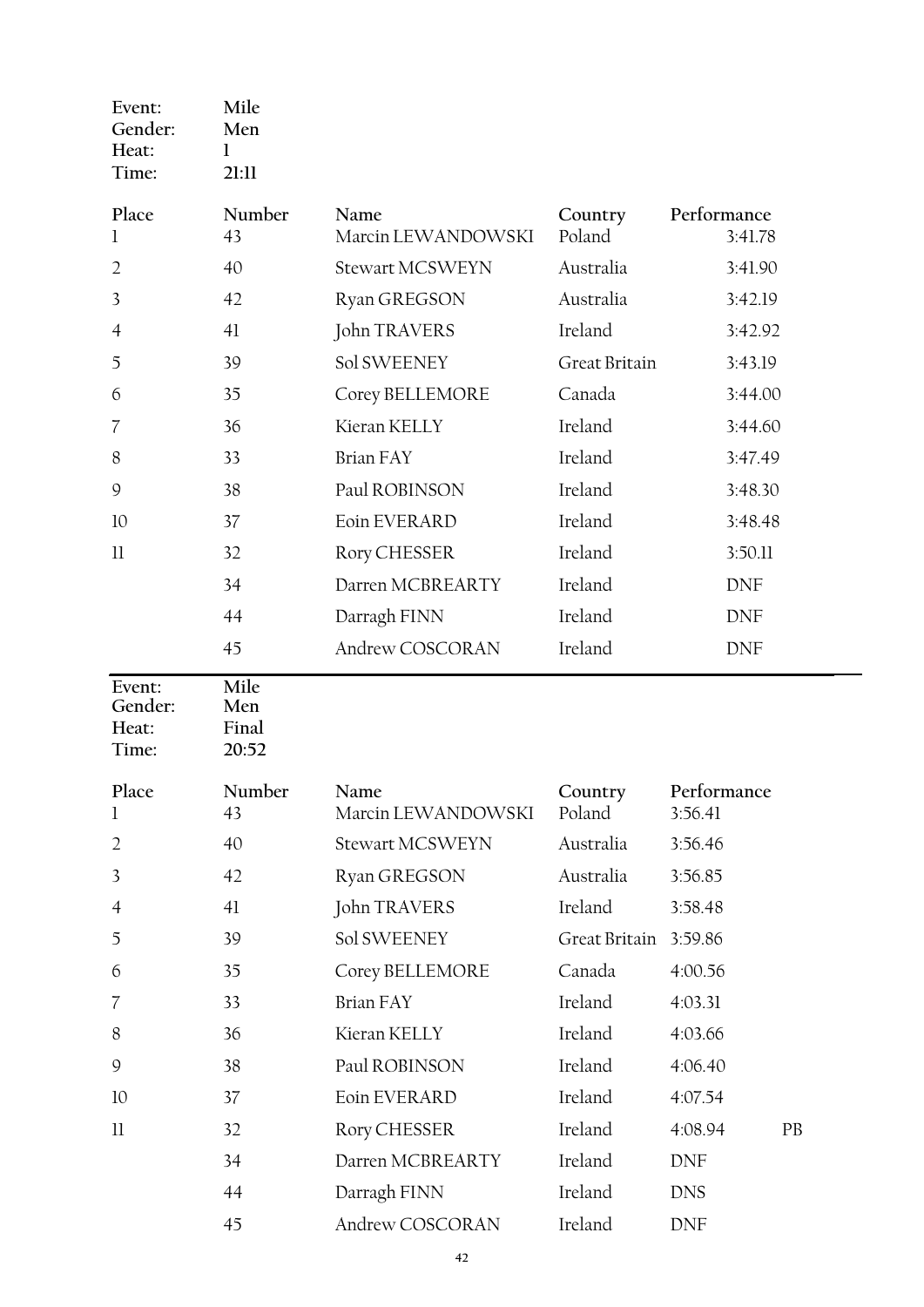| Event:<br>Heat: | U 13 Mixed 4 x 200 Relay |                         |                        |
|-----------------|--------------------------|-------------------------|------------------------|
| Time:           | 18:00                    |                         |                        |
| Place<br>1      | Name<br>Tuam A.C.        | Country<br>Tuam A.C.    | Performance<br>2:03.42 |
| $\overline{2}$  | Sligo A.C                | Sligo A.C.              | 2:06.07                |
| 3               | Pobbali                  | Pobbali                 | 2:06.66                |
| $\overline{4}$  | Carrig on Shannon A.C.   | Carrick-on-Shannon A.C. | 2:08.53                |
| 5               | Roscommon A.C.           | Roscommon A.C.          | 2:16.30                |
| 6               | AIT A.C.                 | Athlone IT A.C.         | 2:20.43                |

| Event:<br>Heat:<br>Time: | U 13 Girls 4 x 200 Relay<br>L<br>18:10 |                        |             |
|--------------------------|----------------------------------------|------------------------|-------------|
| Place                    | Name                                   | Country                | Performance |
| $\mathbf{1}$             | Tuam A.C.                              | Tuam A.C.              | 2:05.87     |
| 2                        | Ballinasloe A.C.                       | Ballinasloe & District | 2:11.04     |
| $\overline{3}$           | Craughwell A.C.                        | Craughwell A.C.        | 2:11.34     |
| $\overline{4}$           | AIT A.C.                               | Athlone IT A.C.        | 2:12.54     |
| 5                        | SRL A.C.                               | SRL A.C.               | 2:21.48     |
| 6                        | Roscommon A.C.                         | Roscommon A.C.         | 2:23.63     |

| Event:<br>Heat:<br>Time: | ı<br>18:10 | U 13 Boys $4 \times 200$ Relay |                           |             |         |
|--------------------------|------------|--------------------------------|---------------------------|-------------|---------|
| Place                    |            | Name                           | Country                   | Performance |         |
| $\mathbf{1}$             |            | Galway City Harriers A.C.      | Galway City Harriers A.C. |             | 1:57.34 |
| $\overline{2}$           |            | Tuam A.C.                      | Tuam A.C.                 |             | 2:02.44 |
| 3                        |            | AIT A.C.                       | Athlone IT A.C.           |             | 2:04.35 |
| $\overline{4}$           |            | Craughwell A.C.                | Craughwell A.C.           |             | 2:07.37 |
| 5                        |            | Ballinasole A.C.               | Ballinasloe & District    |             | 2:10.06 |
| 6                        |            | Roscommon A.C.                 | Roscommon A.C.            |             | 2:11.89 |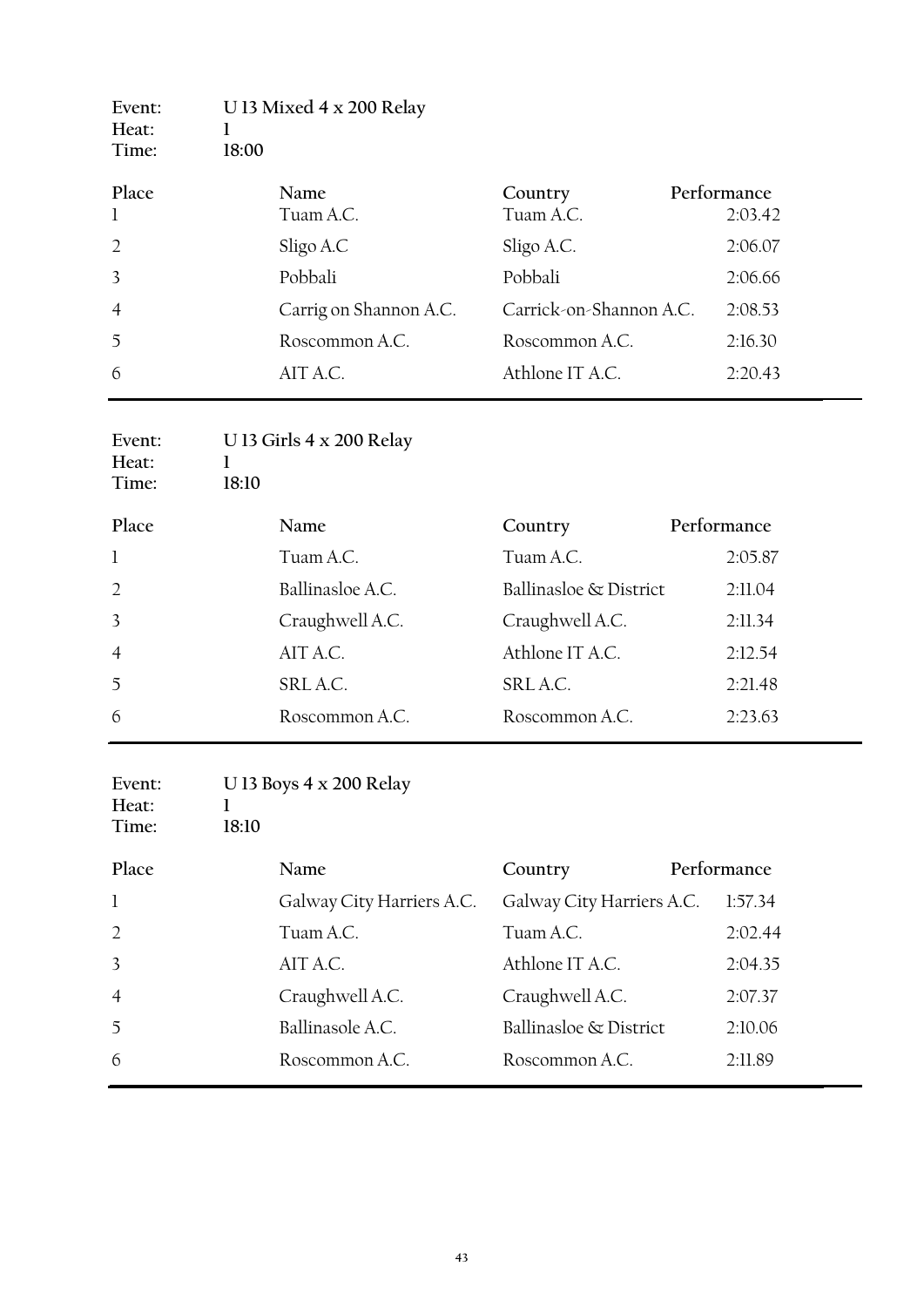| Event:<br>Gender:<br>Time: | Long Jump Sen<br>Men<br>17:45 |                 |                    |             |
|----------------------------|-------------------------------|-----------------|--------------------|-------------|
| Place                      | Number                        | Name            | Country            | Performance |
| 1                          | 68                            | Shane HOWARD    | Ireland            | 7m27        |
| 2                          | 67                            | Keith MARKS     | Ireland            | 7m05        |
| $\overline{3}$             | 69                            | Paul OGUN       | Great Britain 7m02 |             |
| $\overline{4}$             | 66                            | Eamonn FAHEY    | Ireland            | 6m85        |
| 5                          | 65                            | Darragh MINITER | Ireland            | 6ml9        |
| 6                          | 64                            | Donal KEARNS    | Ireland            | 5m71        |

| Event:<br>Gender:<br>Time: | High Jump Sen<br>Women<br>19:20 |                         |                    |                  |
|----------------------------|---------------------------------|-------------------------|--------------------|------------------|
| Place                      | Number                          | Name                    | Country            | Performance      |
| 1                          | 110                             | Tatiana GUSIN           | Greece             | lm87 SR          |
| $\overline{2}$             | 106                             | Phillippa ROGAN         | Ireland            | $lm84$ PB        |
| $\overline{3}$             | 107                             | Ximena LIZBETH ESQUIVEL | Mexico             | lm80             |
| $\overline{4}$             | 109                             | Beth PARTRIDGE          | Great Britain      | 1 <sub>m80</sub> |
| 5                          | 105                             | Sommer LECKY            | Ireland            | lm75             |
| 6                          | 108                             | Emma NUTTALL            | Great Britain lm70 |                  |

| Event:<br>Gender:<br>Time: | Pole Vault Sen<br>Men<br>20:10 |                          |                    |                     |
|----------------------------|--------------------------------|--------------------------|--------------------|---------------------|
| Place<br>1                 | Number<br>57                   | Name<br>Tommi HOLTTINNEN | Country<br>Finland | Performance<br>5m45 |
| $\overline{2}$             | 61                             | Pål LILLEFOSSE           | Norway             | 5m45                |
| $\overline{3}$             | 58                             | Urho KUJANPAA            | Finland            | 5m45                |
| $\overline{4}$             | 60                             | Charlie MYERS            | Great Britain 5m30 |                     |
|                            | 59                             | Mareks ARENTS            | Lativa             |                     |
|                            | 62                             | German CHIARAVIGLIO      | Argentina          |                     |
|                            | 63                             | Thiago BRAZ              | Brazil             | Printed             |
|                            |                                |                          |                    |                     |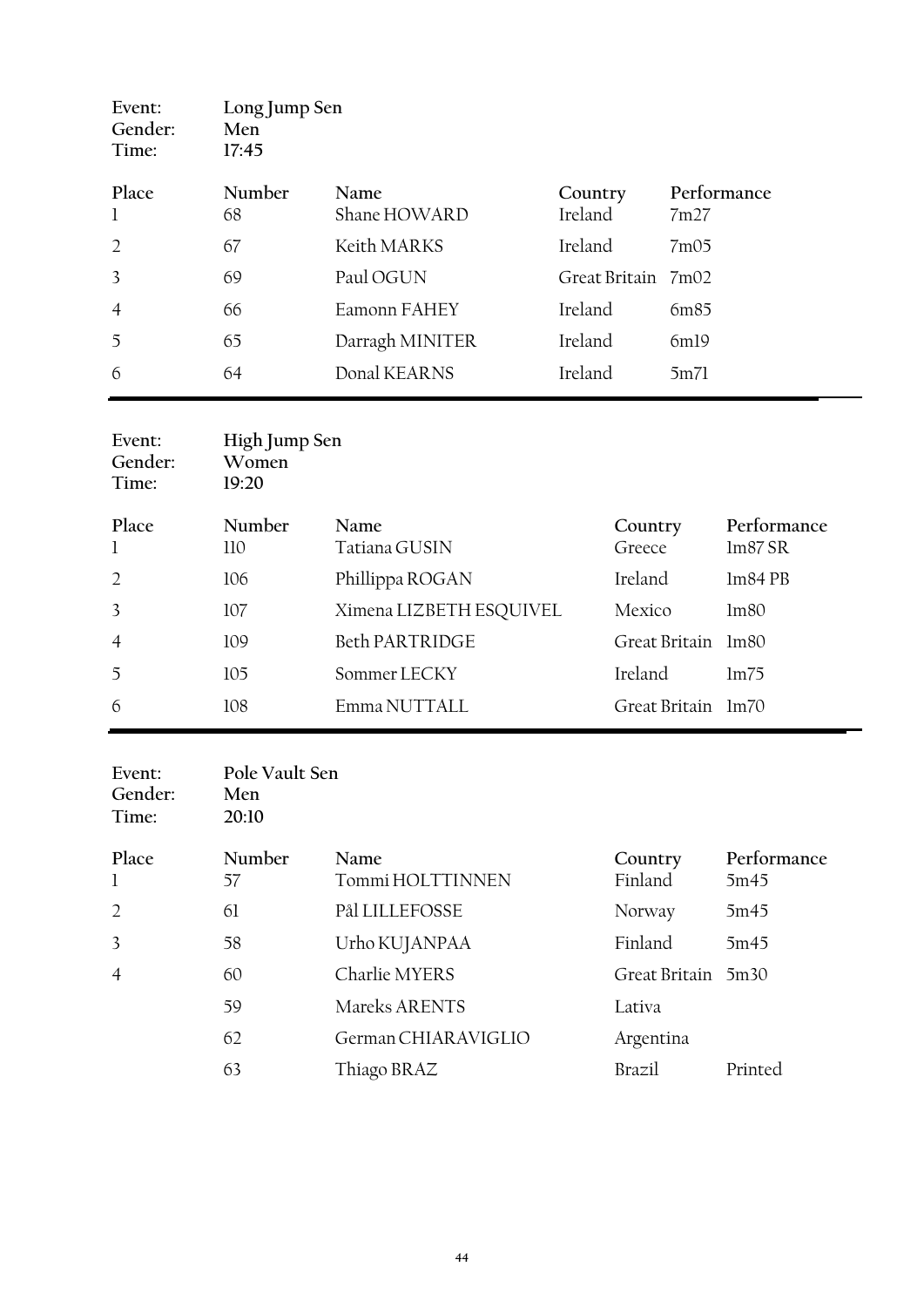

| Event:  | 60m         |
|---------|-------------|
| Gender: | Women Heats |
| Time:   | 19:14       |

| Place          | Number | Name                    | Country    | Result     |
|----------------|--------|-------------------------|------------|------------|
| 1              | 1051   | Asha PHILIP             | <b>GBR</b> | 7.27       |
| $\overline{2}$ | 1060   | Rhasidat ADELEKE        | <b>IRE</b> | 7.35       |
| 3              | 1057   | Joan HEALY              | IRE        | 7.38       |
| $\overline{4}$ | 1056   | Ciara NEVILLE           | <b>IRE</b> | 7.40       |
| 5              | 1058   | Nikola BENDOVA          | CZE        | 7.53       |
| 6              | 1054   | Sarah QUINN             | <b>IRE</b> | 7.53       |
| 7              | 1055   | Molly SCOTT             | <b>IRE</b> | 7.53       |
| 8              | 1050   | Gina AKPE MOSES         | <b>IRE</b> | 7.53       |
| 9              | 1064   | Diani WALKER            | <b>GBR</b> | 7.56       |
| 10             | 1061   | Jessica-Bianca WESSOLLY | <b>GER</b> | 7.59       |
| $_{11}$        | 1059   | Patience JUMBO-GULA     | IRE        | 7.62       |
| 12             | 1052   | Lauren ROY              | <b>IRE</b> | 7.63       |
| 13             | 1062   | Niamh WHELAN            | IRE        | 7.65       |
| 14             | 1063   | Charlotte WINGFIELD     | <b>MLT</b> | 7.68       |
| 15             | 1097   | Mary ABICHI             | <b>GBR</b> | 7.81       |
|                | 1053   | Estela GARCIA           | <b>ESP</b> | <b>DNS</b> |
|                |        |                         |            |            |

**Event: 60 M**

| Gender:<br>Heat:<br>Time: | Women<br>Final<br>21:05 |                  |            |        |
|---------------------------|-------------------------|------------------|------------|--------|
| Place                     | Bib                     | Name             | Country    | Result |
| $\mathbf{1}$              | 1051                    | Asha PHILIP      | <b>GBR</b> | 7.23   |
| 2                         | 1056                    | Ciara NEVILLE    | IRE        | 7.33   |
| 3                         | 1057                    | Joan HEALY       | <b>IRE</b> | 7.34   |
| $\overline{4}$            | 1060                    | Rhasidat ADELEKE | IRE        | 7.39   |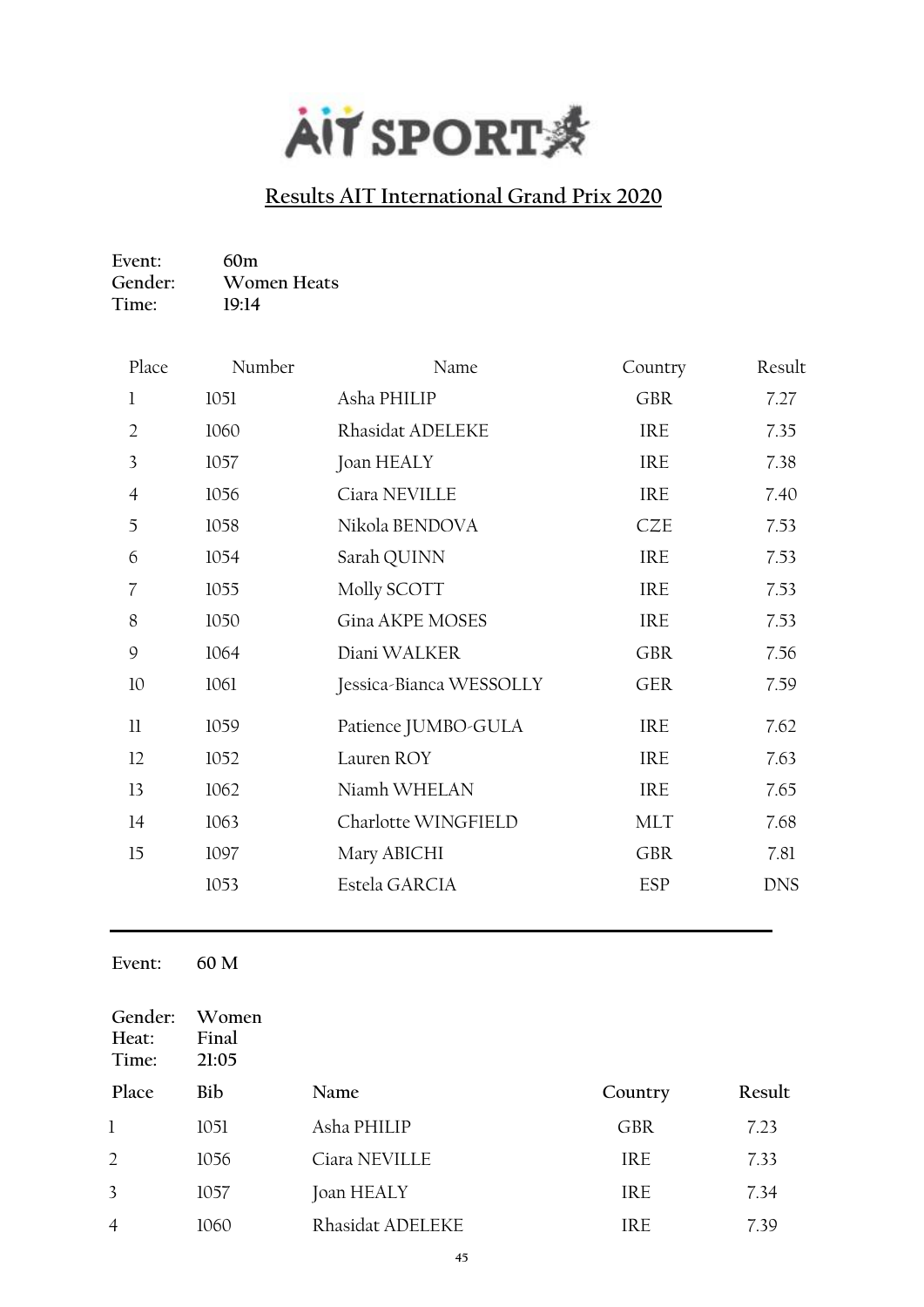| $\mathcal{L}$ | 1055 | Molly SCOTT     | IRE | 7.44 |
|---------------|------|-----------------|-----|------|
| 6             | 1058 | Nikola BENDOVA  | CZE | 7.44 |
|               | 1050 | Gina AKPE MOSES | IRE | 7.44 |
| 8             | 1054 | Sarah QUINN     | IRE | 7.50 |

| Event:<br>Gender:<br>Time: | 60m<br><b>Mens Heats</b><br>19:35 |                        |            |            |
|----------------------------|-----------------------------------|------------------------|------------|------------|
| Rank                       | Bib                               | Name                   | Country    | Result     |
| $\mathbf{1}$               | 1008                              | Ojie EDOBURUN          | <b>GBR</b> | 6.68       |
| $\overline{2}$             | 1006                              | Jan VELEBA             | <b>CZE</b> | 6.69       |
| 3                          | 1009                              | Andy ROBERTSON         | <b>GBR</b> | 6.70       |
| $\overline{4}$             | 1012                              | Sergio LOPEZ           | ESP        | 6.72       |
| 5                          | 1069                              | Yazaldes               | POR        | 6.77       |
|                            |                                   | <b>NASCIEMENTO</b>     |            |            |
| 6                          | 1001                              | Kyle DE ESCOFET        | <b>GBR</b> | 6.77       |
| $\overline{\mathcal{U}}$   | 1010                              | Jeremy PHILIPS         | <b>IRE</b> | 6.79       |
| 8                          | 1013                              | Theo ETIENNE           | <b>GBR</b> | 6.82       |
| 9                          | 1000                              | Michael OLSEN          | <b>GBR</b> | 6.87       |
| 10                         | 1003                              | Dewi HAMMOND           | <b>GBR</b> | 6.87       |
| 11                         | 1011                              | Leo MORGAN             | <b>IRE</b> | 6.97       |
| 12                         | 1007                              | Joseph OJEWUMI         | <b>IRE</b> | 6.97       |
| 13                         | 1002                              | Keith PIKE             | <b>IRE</b> | 7.07       |
|                            | 1004                              | Yunier PEREZ           | <b>ESP</b> | <b>DNS</b> |
|                            | 1005                              | <b>Brandon MINGELI</b> | <b>GBR</b> | <b>DNS</b> |
|                            |                                   |                        |            |            |

| Event:<br>Gender:<br>Time: | 60m<br>Mens Final<br>19:35 |                |            |        |
|----------------------------|----------------------------|----------------|------------|--------|
| Rank                       | Bib                        | Name           | Country    | Result |
|                            | 1009                       | Andy ROBERTSON | <b>GBR</b> | 6.62   |
| $\mathcal{L}$              | 1008                       | Ojie EDOBURUN  | <b>GBR</b> | 6.64   |
| 3                          | 1006                       | Jan VELEBA     | <b>CZE</b> | 6.67   |
| 4                          | 1012                       | Sergio LOPEZ   | ESP        | 6.68   |
| 5                          | 1013                       | Theo ETIENNE   | GBR        | 6.71   |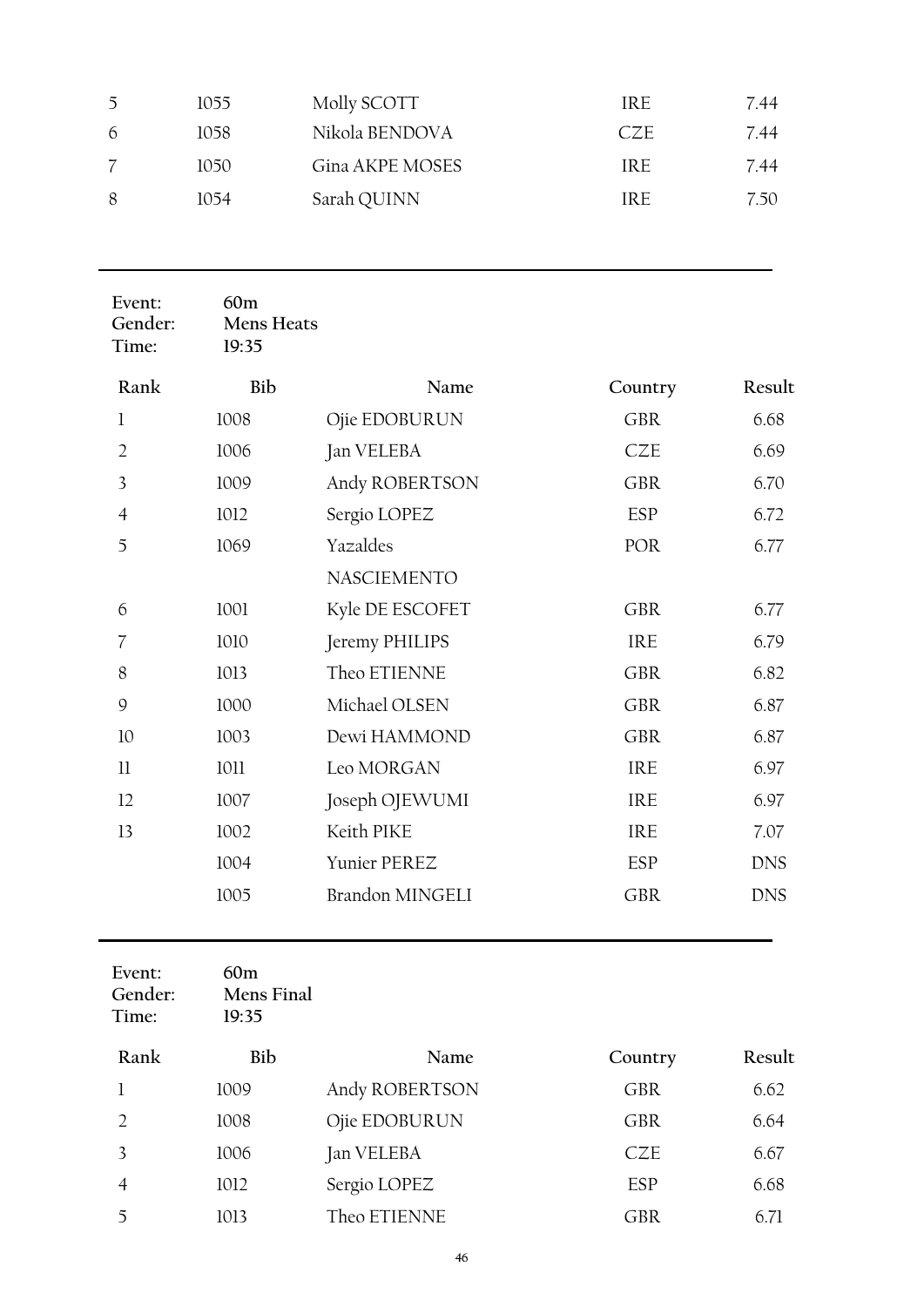| 1001 | Kyle DE ESCOFET    | GBR        | 6.77 |
|------|--------------------|------------|------|
| 1010 | Jeremy PHILIPS     | IRE        | 6.79 |
| 1069 | Yazaldes           | <b>POR</b> | 6.86 |
|      | <b>NASCIEMENTO</b> |            |      |
|      |                    |            |      |

| Event:<br>Gender:<br>Time: | 400m<br>Mens Final<br>20:15 |                           |            |        |
|----------------------------|-----------------------------|---------------------------|------------|--------|
| Rank                       | Bib                         | Name                      | Country    | Result |
|                            | 1014                        | Tony VAN DIEPEN           | <b>NED</b> | 46.17  |
| $\mathcal{D}$              | 1017                        | Pavel MASLAK              | <b>CZE</b> | 46.28  |
| 3                          | 1015                        | Thomas BARR               | <b>IRE</b> | 46.44  |
| 4                          | 1018                        | <b>Grant PLENDERLEITH</b> | <b>GBR</b> | 47.70  |
| 5                          | 1016                        | Kajetan DUSZYNSKI         | POL        | 48.39  |
| 6                          | 1019                        | Andrew MELLON             | <b>IRE</b> | 48.69  |
|                            |                             |                           |            |        |

| Event:<br>Gender:<br>Time: | 200m<br><b>Womens Final</b><br>20:25 |                     |            |        |
|----------------------------|--------------------------------------|---------------------|------------|--------|
| Rank                       | Bib                                  | Name                | Country    | Result |
|                            | 1066                                 | Phil HEALY          | <b>IRE</b> | 23.10  |
| $\mathcal{D}$              | 1065                                 | Jessica-Bianca      | <b>GER</b> | 23.71  |
|                            |                                      | WESSOLY             |            |        |
| 3                          | 1058                                 | Nikola BENDOVA      | CZE        | 24.09  |
| 4                          | 1063                                 | Charlotte WINGFIELD | <b>MLT</b> | 24.64  |
| 5                          | 1097                                 | Mary ABICHI         | <b>GBR</b> | 24.78  |
|                            |                                      |                     |            |        |

| Event:<br>Gender:<br>Time: | 800m<br>Womens Final<br>19:50 |               |            |         |
|----------------------------|-------------------------------|---------------|------------|---------|
| Rank                       | Bib                           | Name          | Country    | Result  |
|                            | 1072                          | Adelle TRACEY | <b>GBR</b> | 2:01.71 |
| $\mathfrak{D}$             | 1071                          | Liga VELVERE  | LAT        | 2:02.52 |
| 3                          | 1073                          | Ellie BAKER   | <b>GBR</b> | 2:03.31 |
| 4                          | 1070                          | Mari SMITH    | <b>GBR</b> | 2:03.32 |
| 5                          | 1074                          | Eloisa COIRO  | ITA        | 2:05.75 |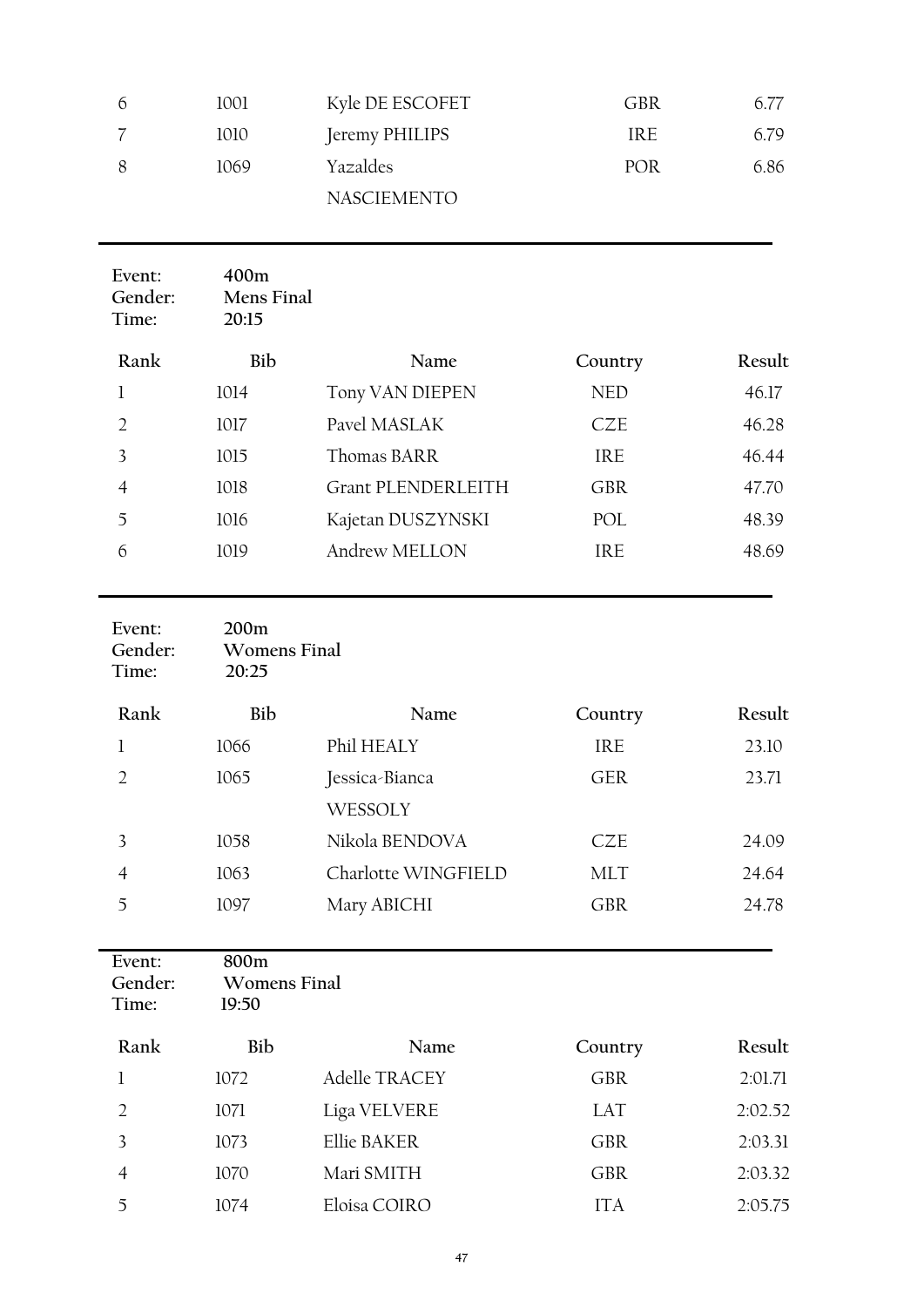| 1077 | Nadia POWER      | IRE. | 2:06.05 |
|------|------------------|------|---------|
| 1075 | Claire MOONEY    | IRE. | 2:09.25 |
| 3001 | Ellie HARTNETT   | IRE. | 2:10.11 |
| 1076 | Emilia ANKIEWICZ | POL  | DNF     |
| 1096 | Aneta LEMIESZ    | POL. | DNF     |
|      |                  |      |         |

| Event:<br>Gender:<br>Time: | 600m<br>Mens Final<br>20:00 |                      |            |         |
|----------------------------|-----------------------------|----------------------|------------|---------|
| Rank                       | Bib                         | Name                 | Country    | Result  |
| 1                          | 1025                        | Mateusz BORKOWSKI    | POL        | 1:17.40 |
| $\overline{2}$             | 1026                        | Zak CURRAN           | IRE        | 1:17.66 |
| 3                          | 1024                        | <b>Guy LEARMONTH</b> | <b>GBR</b> | 1:17.77 |
| $\overline{4}$             | 1027                        | Christian VON EITZEN | <b>GER</b> | 1:17.88 |
| 5                          | 1022                        | Mark ENGLISH         | IRE        | 1:18.49 |
| 6                          | 1020                        | <b>Elliot GILES</b>  | <b>GBR</b> | 1:19.23 |
| 7                          | 1023                        | Martyn ROONEY        | <b>GBR</b> | 1:20.55 |
| 8                          | 1021                        | Dai GREENE           | <b>GBR</b> | 1:22.68 |
|                            |                             |                      |            |         |

#### **Event: 3000m** Womens Final<br>20:37 **Time: 20:37**

| Rank           | Bib  | Name                | Country    | Result     |
|----------------|------|---------------------|------------|------------|
| 1              | 1083 | Ciara MAGEEAN       | IRE        | 8:48.27    |
| $\mathfrak{D}$ | 1078 | Rosie CLARKE        | <b>GBR</b> | 8:49.49    |
| 3              | 1082 | Beth KIDGER         | <b>GBR</b> | 9:18.53    |
| $\overline{4}$ | 9999 | Eloise WALKER       | <b>GBR</b> | 9:21.30    |
| 5              | 1084 | Sarah HEALY         | IRE        | 9:35.55    |
| 6              | 1085 | Jodie MCCANN        | <b>IRE</b> | 9:42.26    |
|                | 1093 | Emma O BRIEN        | <b>IRE</b> | 9:58.56    |
|                | 1080 | Anastasia MARINAKOU | <b>GRE</b> | <b>DNF</b> |
|                | 1081 | Kriistina MAKI      | CZE        | <b>DNS</b> |
|                | 1094 | Amy O DONOGHUE      | IRE        | <b>DNF</b> |
|                | 1073 | Ellie BAKER         | <b>GBR</b> | DNF        |
|                |      |                     |            |            |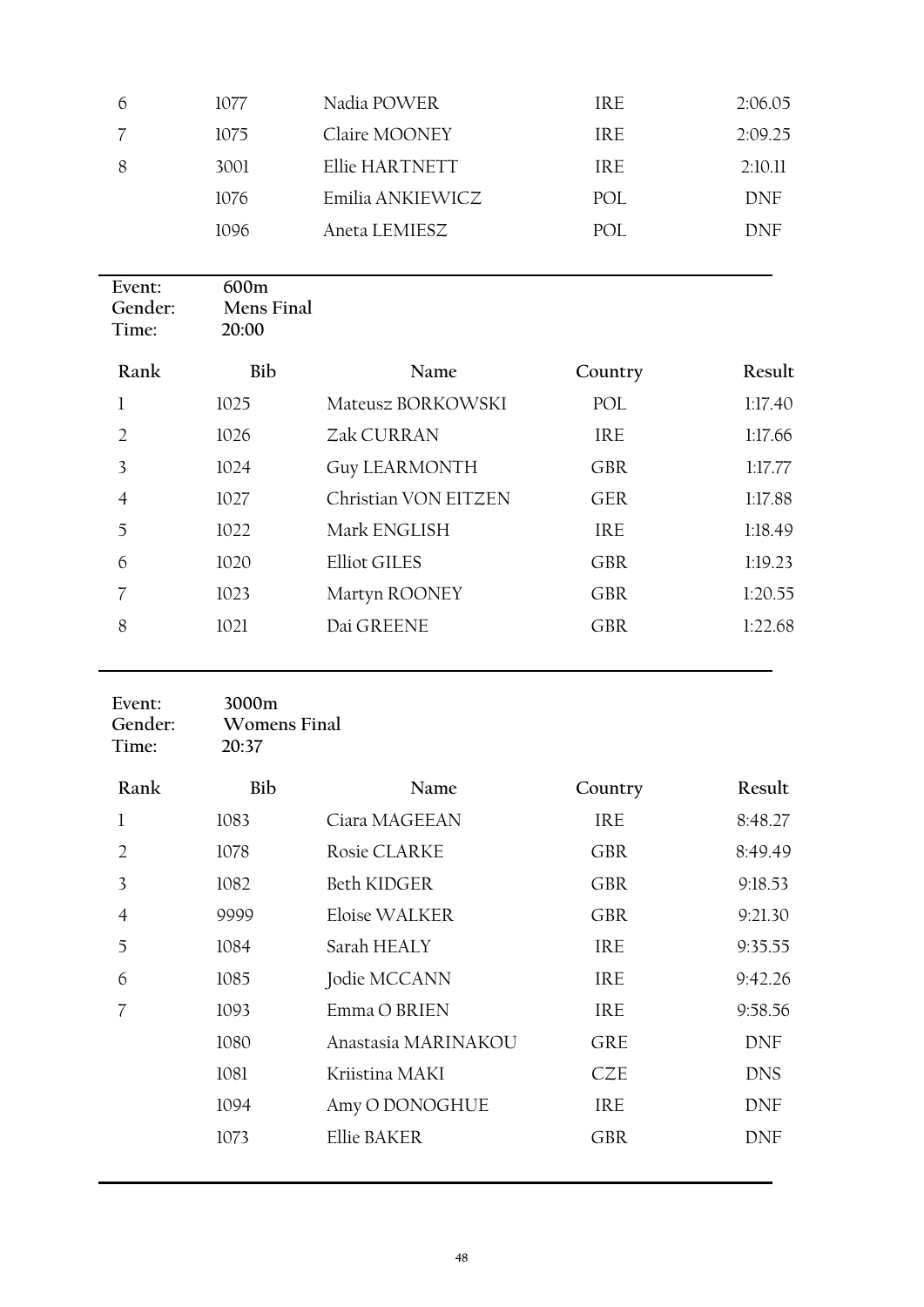| Event:<br>Gender:<br>Time: | Mile 1500m Split<br>Mens Final<br>21:15 |                         |            |         |
|----------------------------|-----------------------------------------|-------------------------|------------|---------|
| Rank                       | Bib                                     | Name                    | Country    | Result  |
| 1                          | 1033                                    | Samuel TEFERA           | <b>ETH</b> | 3:40.02 |
| $\mathcal{L}$              | 1035                                    | Brian FAY               | IRE        | 3:41.78 |
| 3                          | 1030                                    | Hamish CARSON           | NZL        | 3:46.12 |
| $\overline{4}$             | 1029                                    | Thiago ANDRE            | <b>BRA</b> | 3:46.14 |
| 5                          | 1032                                    | Adam CRAIG              | <b>GBR</b> | 3:46.98 |
| 6                          | 1036                                    | <b>Hiynur ANDRESSON</b> | ICE        | 3:47.08 |
| 7                          | 1031                                    | Gemechu DIDA            | ETH        | 3:47.28 |
| 8                          | 1028                                    | John FITZSIMONS         | IRE        | 3:48.05 |
| 9                          | 1034                                    | Darragh MCELHINNEY      | IRE        | 3:48.45 |
|                            | 1026                                    | Zak CURRAN              | IRE        | DNF     |
|                            | 1095                                    | Adam CZERWINSKI         | POL        | DNF     |
|                            |                                         |                         |            |         |

| Event:<br>Gender:<br>Time: | Mile<br>Mens Final<br>21:15 |                    |            |            |
|----------------------------|-----------------------------|--------------------|------------|------------|
| Rank                       | Bib                         | Name               | Country    | Result     |
| l                          | 1033                        | Samuel TEFERA      | ETH        | 3:55.86    |
| $\overline{2}$             | 1035                        | <b>Brian FAY</b>   | <b>IRE</b> | 4:00.77    |
| 3                          | 1029                        | Thiago ANDRE       | <b>BRA</b> | 4:01.55    |
| 4                          | 1030                        | Hamish CARSON      | NZL        | 4:02.12    |
| 5                          | 1031                        | Gemechu DIDA       | ETH        | 4:03.12    |
| 6                          | 1032                        | Adam CRAIG         | <b>GBR</b> | 4:03.34    |
| 7                          | 1036                        | Hiynur ANDRESSON   | ICE        | 4:03.61    |
| 8                          | 1034                        | Darragh MCELHINNEY | IRE        | 4:04.57    |
| 9                          | 1028                        | John FITZSIMONS    | IRE        | 4:05.11    |
|                            | 1026                        | Zak CURRAN         | <b>IRE</b> | <b>DNF</b> |
|                            | 1095                        | Adam CZERWINSKI    | POL        | <b>DNF</b> |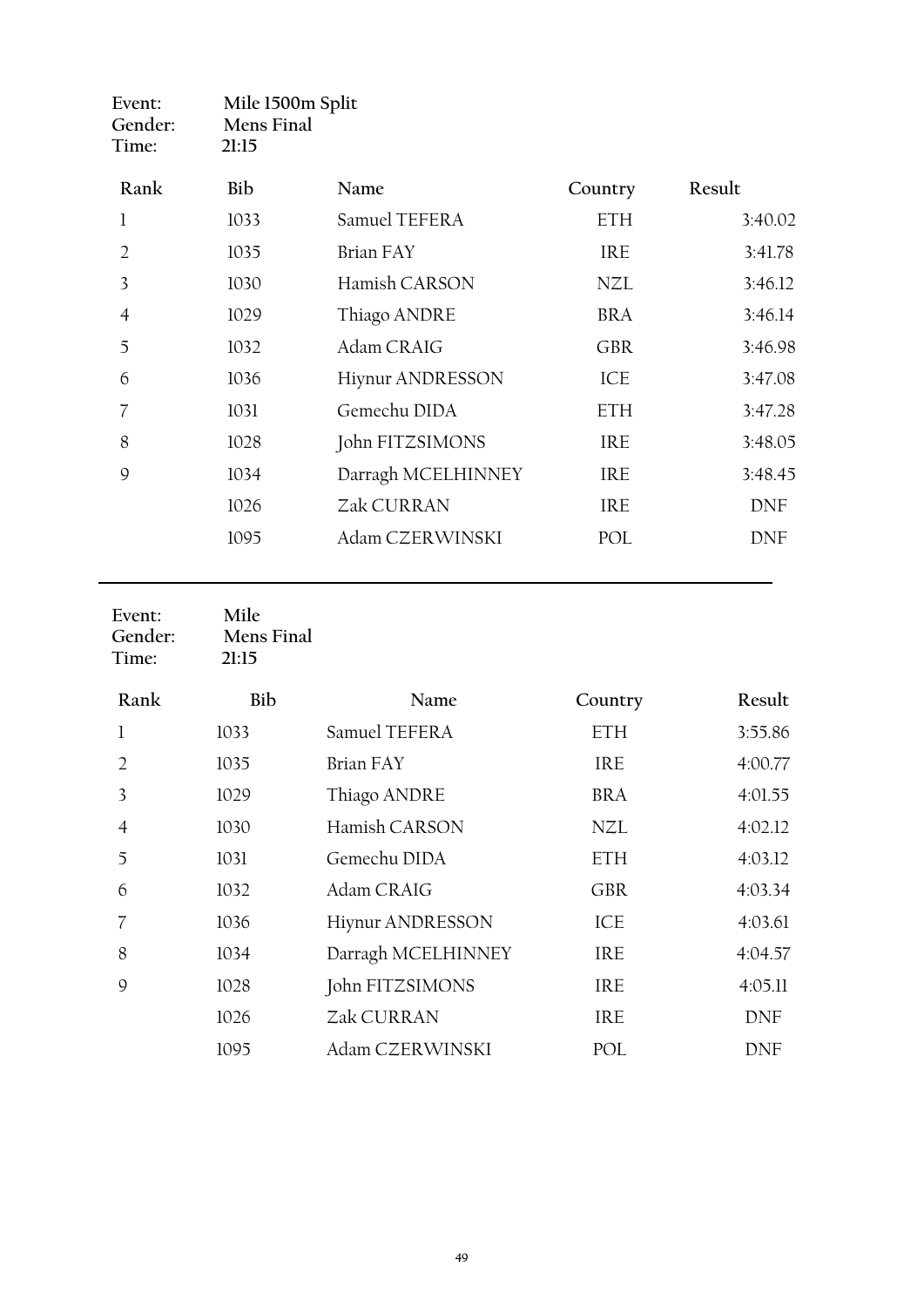| Event:<br>Gender:<br>Time: | U13 4 X 200m Relay<br>Mixed Final<br>18:40 |                                   |         |
|----------------------------|--------------------------------------------|-----------------------------------|---------|
| Rank                       | Name                                       | Country                           | Result  |
| $\mathbf{1}$               | Carrick Aces A.C.                          | Carrick Aces A.C.                 | 2:02.00 |
| $\mathfrak{D}$             | Galway City Harriers A.C.                  | Galway City Harriers A.C. 2:03.31 |         |
| 3                          | Tuam A.C.                                  | Tuam A.C.                         | 2:05.33 |
| $\overline{4}$             | Sligo A.C.                                 | Sligo A.C.                        | 2:07.15 |
| 5                          | Athlone IT A.C. B                          | Athlone IT A.C.                   | 2:16.33 |
| 6                          | Athlone IT A.C.                            | Athlone IT A.C.                   | 2:16.35 |

| Event:<br>Gender:<br>Time: | U13 4 X 200m Relay<br>Girls Final<br>18:50 |                           |         |
|----------------------------|--------------------------------------------|---------------------------|---------|
| Rank                       | Name                                       | Country                   | Result  |
| 1                          | Craughwell A.C.                            | Craughwell A.C.           | 2:00.28 |
|                            | Galway City Harriers A.C.                  | Galway City Harriers A.C. | 2:00.43 |
| 3                          | Corran A.C                                 | Corran A.C                | 2:02.47 |
| $\overline{4}$             | Tullamore Harriers A.C.                    | Tullamore Harriers A.C.   | 2:10.76 |
| 5                          | Athlone IT A.C.                            | Athlone IT A.C.           | 2:16.37 |
| 6                          | SRL A.C.                                   | SRL A.C.                  | 2:16.81 |
|                            |                                            |                           |         |

| Event:  | U13 4 X 200m Relay |
|---------|--------------------|
| Gender: | <b>Boys Final</b>  |
| Time:   | 19:00              |

| Rank | Name              | Country         | Result  |
|------|-------------------|-----------------|---------|
|      | Craughwell A.C.   | Craughwell A.C. | 2:00.00 |
|      | Tuam A.C.         | Tuam A.C.       | 2:01.80 |
|      | Sligo A.C.        | Sligo A.C.      | 2:03.25 |
|      | Athlone IT A.C.   | Athlone IT A.C. | 2:03.27 |
| 5    | Corran A.C        | Corran A.C      | 2:04.07 |
| 6    | Athlone IT A.C. B | Athlone IT A.C. | 2:24.78 |
|      |                   |                 |         |